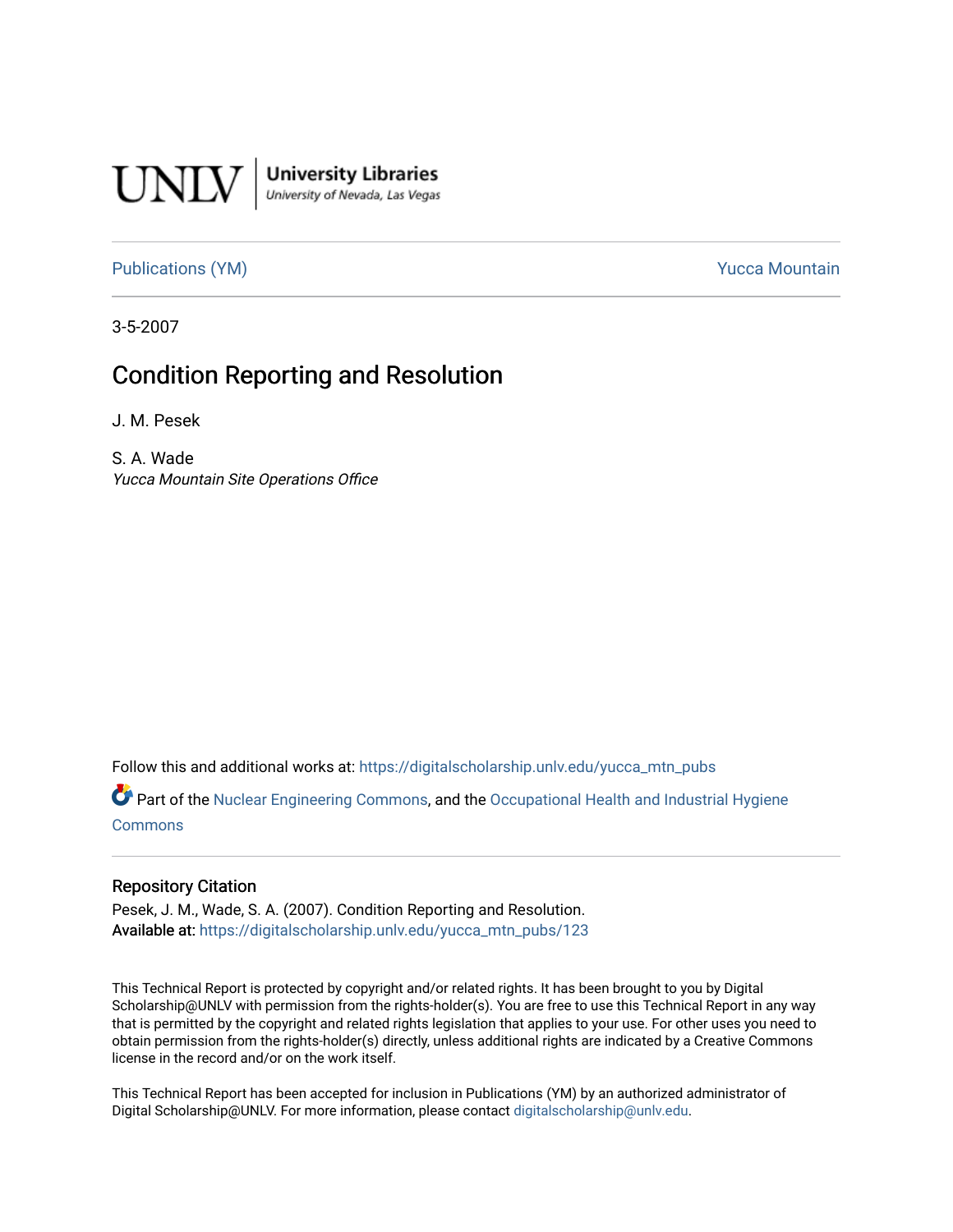

Office of Civilian Radioactive Waste Management QA: QA: QA

# **PROCEDURE**

# **CONDITION REPORTING AND RESOLUTION**

**AP-16.1Q** 

**Revision 10 ICN 1** 

| <b>Effective Date:</b> | 03/05/2007                            |      |
|------------------------|---------------------------------------|------|
|                        |                                       |      |
|                        |                                       |      |
| Preparer:              | $\sqrt{10}$                           |      |
|                        | J.M. Pesek                            | Date |
|                        |                                       |      |
| Approval:              |                                       |      |
|                        | S.A. Wade                             | Date |
|                        | <b>Acting Director</b>                |      |
|                        | Yucca Mountain Site Operations Office |      |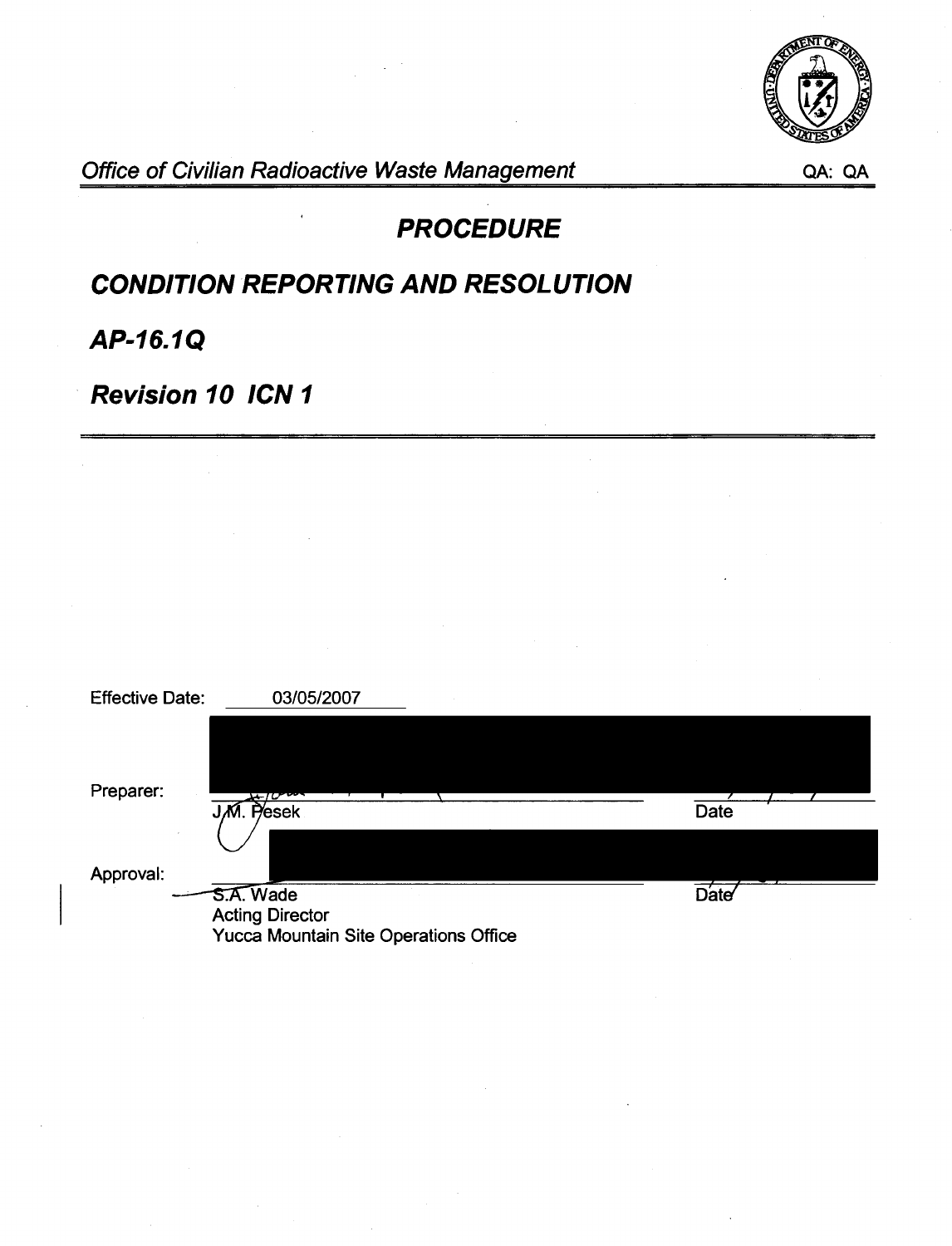# **OCRWM**

| <b>Type: Administrative Procedure</b>     | <b>Procedure No.:</b> | AP-16.1Q  |
|-------------------------------------------|-----------------------|-----------|
| Title: Condition Reporting and Resolution | <b>Rev./ICN:</b>      | $10/1$    |
|                                           | Page:                 | 2 of 73 I |

# **1.0 PURPOSE**

 This procedure facilitates a safety conscious work environment by providing a mechanism for employees to make management aware of existing and potential conditions. This procedure establishes the responsibilities and process to be used to ensure that conditions related to, but not limited to, the environment, safety, health, waste isolation, operations, security, or quality of items and services associated with Office of Civilian Radioactive Waste Management (OCRWM) work activities are promptly identified, controlled, evaluated, and corrected as soon as practical. This procedure describes the process flow, controls, interfaces, and requirements for condition identification and resolution. This includes adverse conditions as well as opportunities for improvement and suggestions.

# **2.0 APPLICABILITY**

 This procedure applies to individuals who participate in the OCRWM Corrective Action Program (CAP). Implementation of the process is subject to the following:

- Conditions should be entered into the CAP system as soon as practical after identification.
- Conditions Adverse to Quality (CAQs) shall be entered into the CAP system as soon as practical after identification and tracked through resolution in the CAP system.
- While some investigation may be required, the condition should be entered into the CAP system as soon as there is reasonable confidence that the issue exists and that it can be characterized in a Condition Report.
- Conditions should not be entered into the CAP system that are more appropriately documented in other processes. For example, requests for procedure enhancements should be documented in the Document Action Request process.
- When there is doubt, the condition should be entered into the CAP system to allow disposition by the process.

 Personnel sensitive conditions such as, but not limited to, allegations of harassment, intimidation, retaliation and discrimination and for employee/employer relationship issues are not to be entered as Condition Reports. Such allegations should be identified via an appropriate alternate process such as the employee concerns program, employee relations or human resources.

 Conditions that are determined to have potential project impacts or are determined to be subject to the requirements of other project procedures or programs (such as the Worker Safety and Health Program or the Radiological Protection Program), may require action(s) in addition to those outlined in this procedure. Examples of additional actions include, but are not limited to, requirements to perform a Root Cause Analysis, Extent of Condition, or Effectiveness Review for Condition Reports where such level of review would not normally be required by this procedure.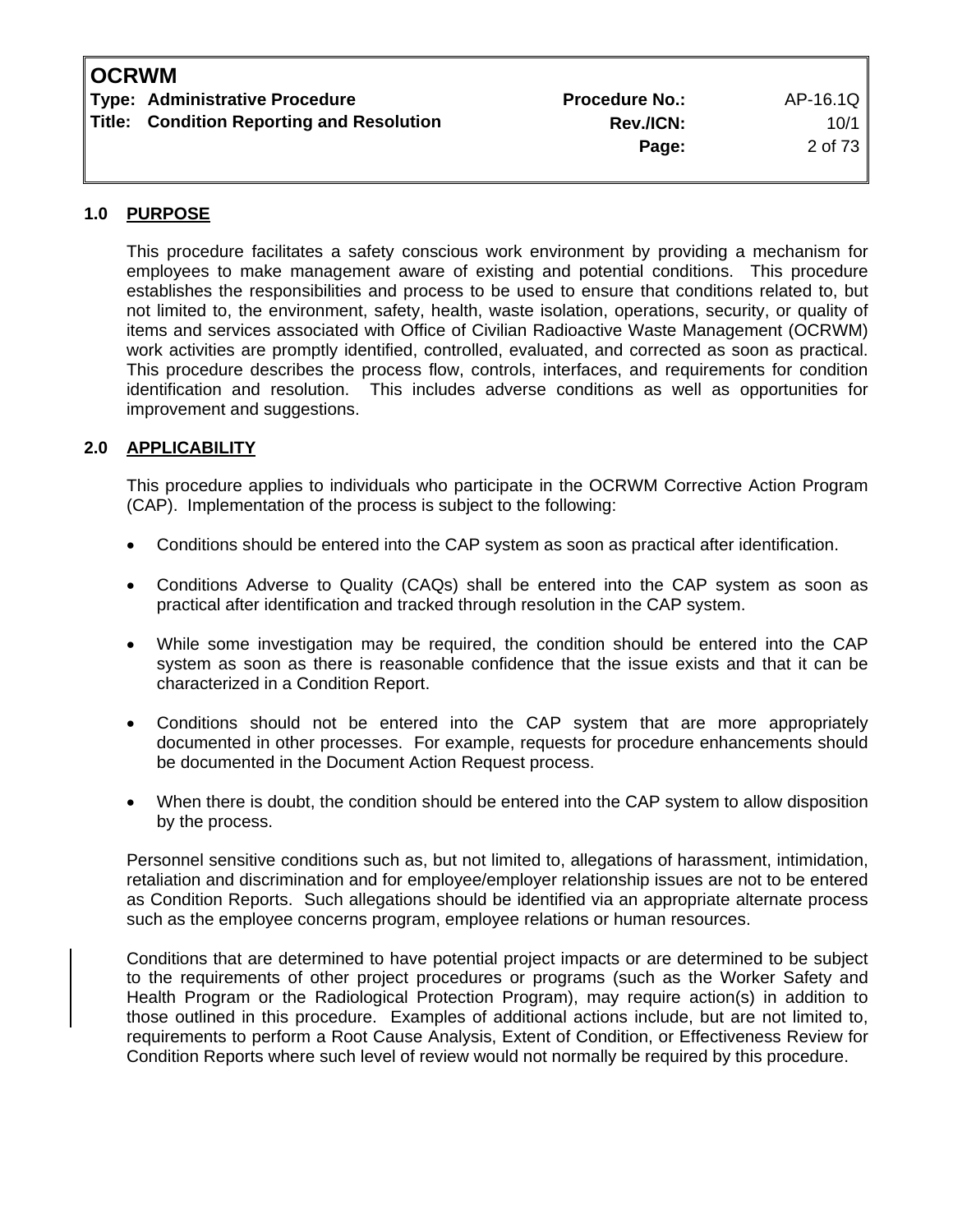| <b>OCRWM</b> |                                           |                       |          |
|--------------|-------------------------------------------|-----------------------|----------|
|              | Type: Administrative Procedure            | <b>Procedure No.:</b> | AP-16.1Q |
|              | Title: Condition Reporting and Resolution | <b>Rev./ICN:</b>      | 10/1     |
|              |                                           | Page:                 | 3 of 73  |
|              |                                           |                       |          |

The Cause Analysis and Corrective Action Planning process outlined in Paragraph 5.3.2 may be invoked by another project procedure independent of the remainder of this procedure, as necessary.

In-process Functional Evaluations for open Nonconformance Reports (NCRs) associated with Management and Operating Contractor (M&O) or Lead Laboratory (Lead Lab) work scopes that were created using predecessor versions of this procedure will be transitioned to the applicable process and the Functional Evaluation will be closed by reference to that process, including unique identifier number. Hold Tags, Limited Use Tags, Conditional Releases, and Dispositions processed by the M&O and/or Lead Lab under the Functional Evaluation process found in predecessor versions of this procedure will remain valid unless superseded by similar activities governed by the process that the Functional Evaluation is closed to.

 This procedure does not apply to the following activities, unless use of this procedure is specifically invoked:

- Reporting and resolving employee concerns per AP-32.1*, Office of Civilian Radioactive Waste Management Concerns Program*.
- Reporting and resolving employee concerns per EC-PRO-1001*, Employee Concerns Program*.
- Processing CAQs associated with M&O suppliers/subcontractors per QA-PRO-1043, *Managing Supplier Condition Reports*.
- Processing CAQs associated with Lead Lab suppliers/subcontractors per QA-PRO-005, *Managing Supplier Condition Reports*.
- Processing CAQs associated with external organizations, including the Office of Environmental Management, per LP-16.2Q-OCRWM, *Management of Conditions Adverse to Quality for External Organizations*.
- Identifying, evaluating and dispositioning nonconformances associated with M&O work scope per CO-PRO-4MP-T81-07107*, Non-Conformance Reporting and Control*.
- Identifying, evaluating and dispositioning deficient items associated with M&O work scope per CO-PRO-4MP-T81-07104*, Control of Deficient Items*.
- Identifying, evaluating and dispositioning nonconforming physical samples associated with Lead Lab work scope per PI-PRO-006*, NonConformance Reporting and Resolution*.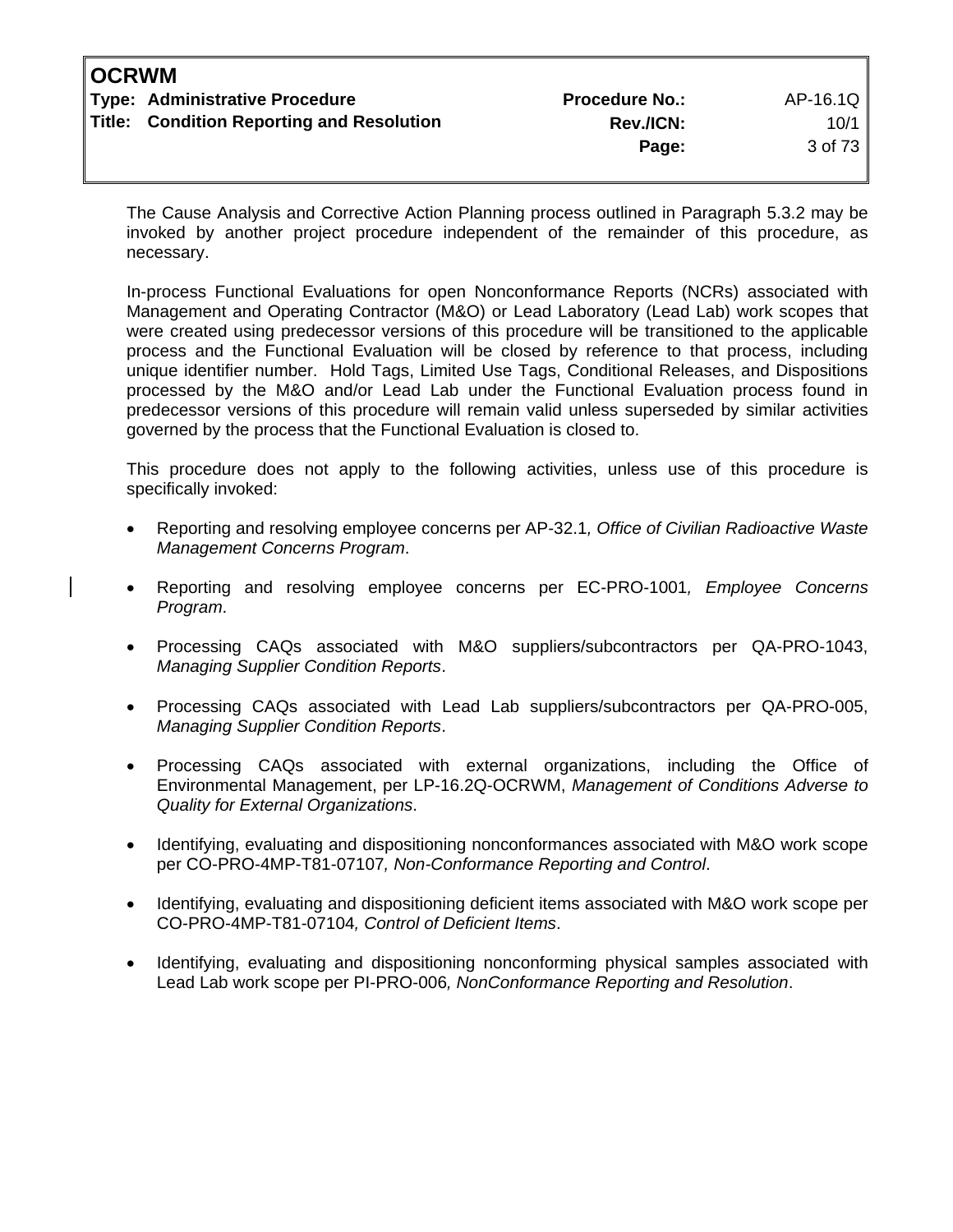**Type: Administrative Procedure No.: Procedure No.:** AP-16.1Q

**Title: Condition Reporting and Resolution Concrete Condition Rev./ICN:** 10/1

# **3.0 OTHER DOCUMENTS NEEDED/REFERENCES**

- **3.1** OCRWM Documents
	- *Quality Assurance Requirements and Description* (QARD), DOE/RW-0333P
	- *Augmented Quality Assurance Program* (AQAP), DOE/RW-0565
	- AP-17.1Q, *Records Management*
	- AP-17.3Q, *Managing Electronic Mail Records*
	- AP-32.1, *Office of Civilian Radioactive Waste Management Concerns Program*
	- AP-SEC-001, *Identification, Protection, Distribution, and Use of Sensitive Unclassified Information*
	- LP-16.2Q-OCRWM, *Management of Conditions Adverse to Quality for External Organizations*
	- LP-16.7Q-OCRWM, *OCRWM Quality Assurance Management Stop Work Orders*
	- LP-REG-010-OCRWM, *Managing Lessons Learned*
	- *Cause Analysis and Corrective Action Development Handbook*
	- *Trend Evaluation and Analysis Handbook*
- **3.2** M&O Documents
	- CO-PRO-4MP-T81-07104*, Control of Deficient Items*
	- CO-PRO-4MP-T81-07107*, Non-Conformance Reporting and Control*
	- EC-PRO-1001, *Employee Concerns Program*
	- GM-PRO-3001, *Lessons Learned Initiation and Coordination*
	- LS-PRO-3002, *Identification and Evaluation of Defects and Noncompliance*
	- QA-DIR-10, *Quality Management Directive*
	- QA-PRO-1002, *Integrated Trend Program*
	- QA-PRO-1022, *Quality Assurance Management Stop Work Orders*
	- QA-PRO-1043, *Managing Supplier Condition Reports*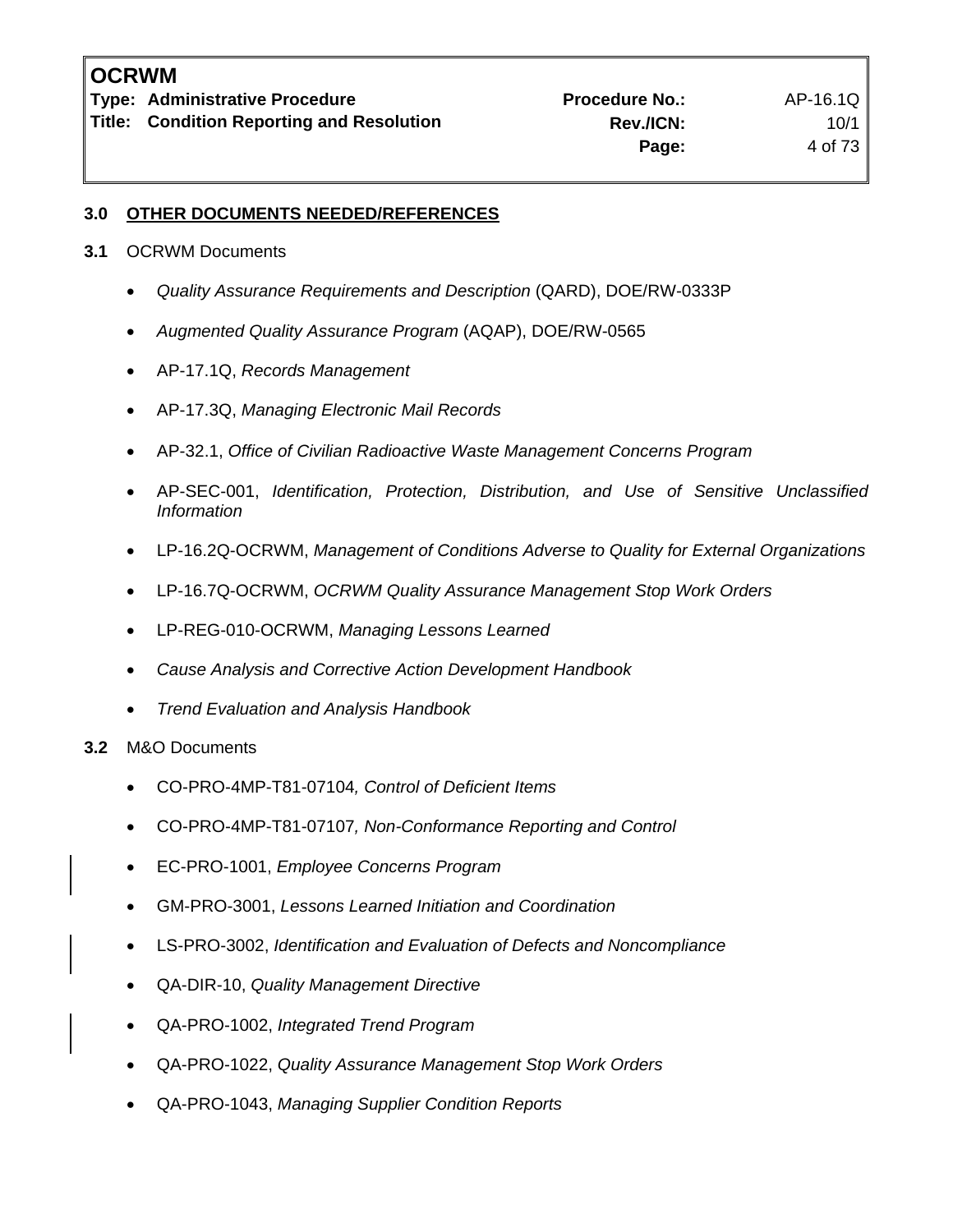**Type: Administrative Procedure Administrative Procedure Procedure No.:** AP-16.1Q

**Title: Condition Reporting and Resolution Manuel Rev./ICN:** 10/1 **Page:** 5 of 73

• RP-PRO-1008, *Price-Anderson Amendments Act (PAAA) Nuclear Safety Noncompliance Determination and Reporting Process* 

# **3.3** Lead Lab Documents

- PI-PRO-003, *Lessons Learned*
- PI-PRO-006, *NonConformance Reporting and Resolution*
- QA-PRG-001, *Quality Assurance Program Description*
- QA-PRO-002, *Quality Assurance Management Stop Work Orders*
- QA-PRO-005, *Managing Supplier Condition Reports*

# **4.0 RESPONSIBILITIES**

- **4.1** The Director, Yucca Mountain Site Operations Office, is responsible for approval of this procedure.
- **4.2** The Director, Yucca Mountain Site Operations Office, is responsible for the preparation, change, and maintenance of this procedure.
- **4.3** The following organizations or positions are responsible for activities identified in Section 5.0:
	- a. Initiator
	- b. CAP Manager
	- c. Director, Office of Quality Assurance (OQA)
	- d. M&O Quality Assurance (QA) Manager
	- e. Lead Lab Manager, Quality Assurance
	- f. Responsible Manager
	- g. Team Leader
	- h. Management Review Committee
	- i. Evaluator
	- j. Approver
	- k. Verification Reviewer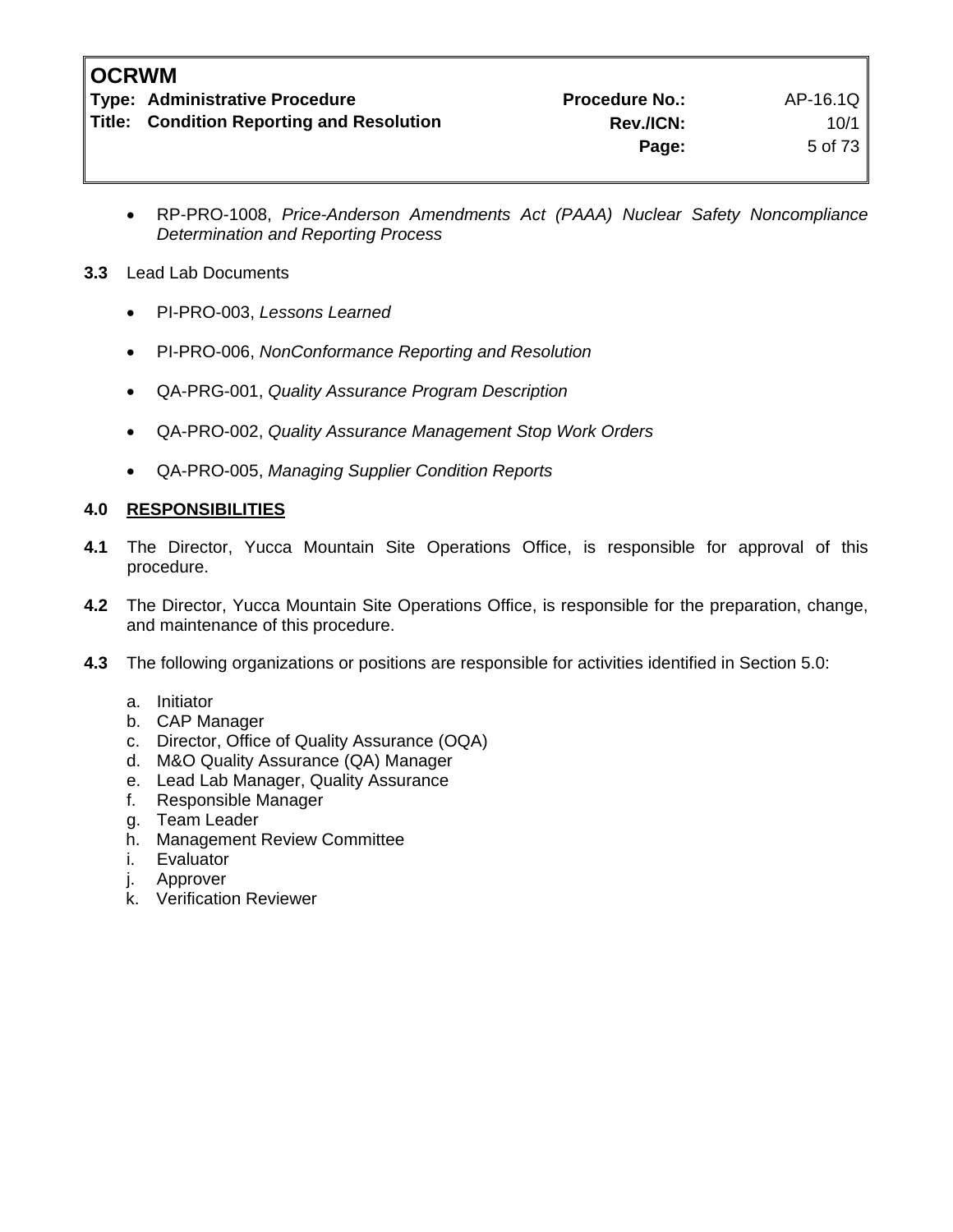| <b>OCRWM</b> |
|--------------|
|--------------|

| <b>Type: Administrative Procedure</b>            | <b>Procedure No.:</b> | AP-16.1Q  |
|--------------------------------------------------|-----------------------|-----------|
| <b>Title: Condition Reporting and Resolution</b> | <b>Rev./ICN:</b>      | $10/1$ i  |
|                                                  | Page:                 | 6 of 73 I |

# **5.0 PROCESS**

 A generalized overview of this process is depicted in the flowchart shown in Attachment 1, AP-16.1Q Flowchart. Acronyms and Abbreviations used in this procedure are defined in Attachment 2, Acronyms and Abbreviations. Terms used in this procedure are defined in Attachment 3, Definitions.

**NOTE**: Sensitive Unclassified Information, as defined in AP-SEC-001, should not be entered into the CAP system, either through direct entry or through associated attachment(s).

|     | <b>Process Outline</b>                                      |      |
|-----|-------------------------------------------------------------|------|
| 5.1 |                                                             | Page |
| 5.2 |                                                             |      |
| 5.3 |                                                             |      |
| 5.4 | INITIATING NONCONFORMANCE REPORTS AND PERFORMING FUNCTIONAL |      |
| 5.5 |                                                             | -34  |
| 5.6 |                                                             | 35   |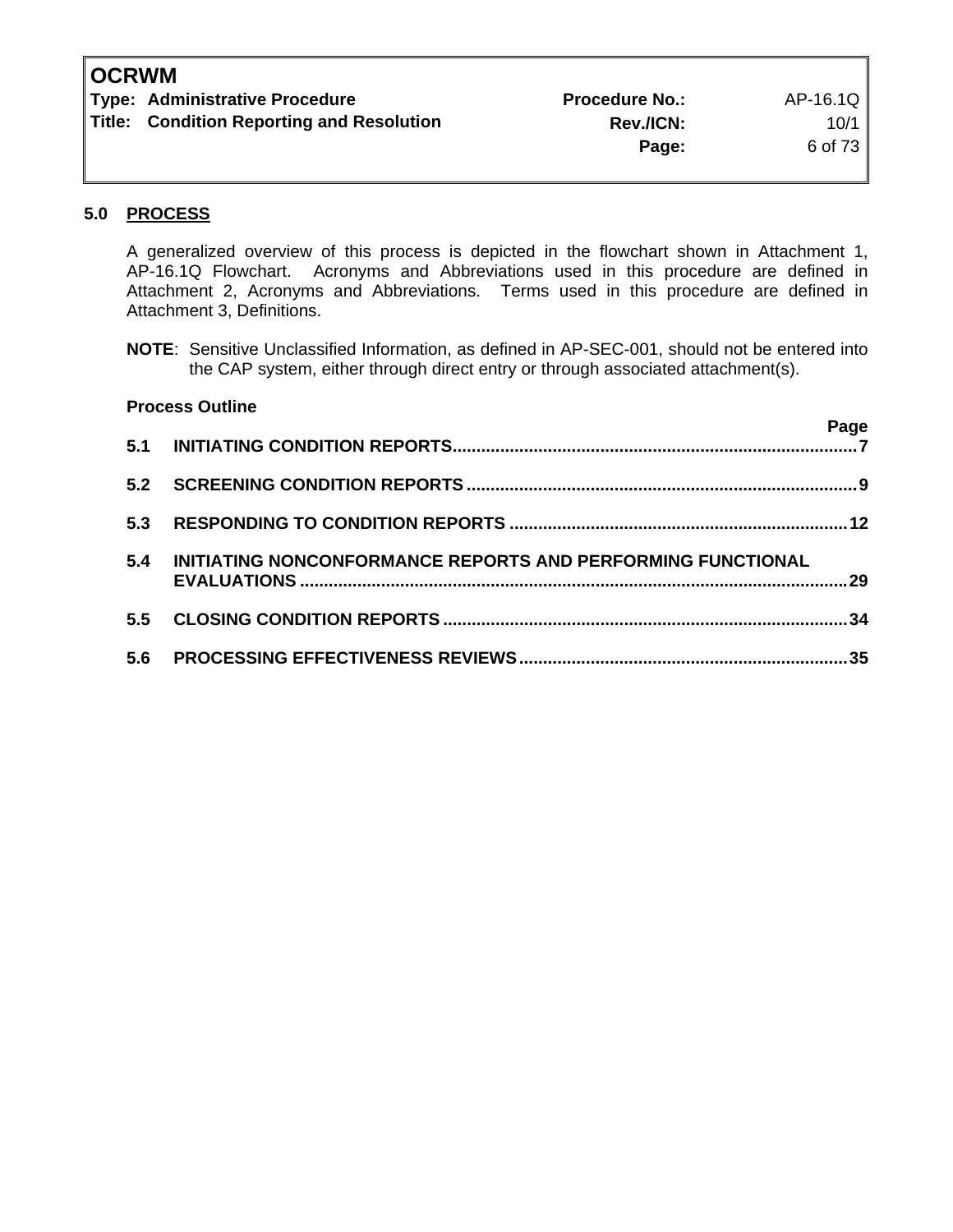# **5.1 INITIATING CONDITION REPORTS**

- Note: It is considered a good business practice for the Initiator, prior to submission of a Condition Report, to discuss the condition with their Supervisor and/or their in-line management.
- Note: Attachment(s) appended to the Electronic Condition Report should be unique documents that are not available through other avenues and should not contain Sensitive Unclassified Information. Documents that are available through other avenues, such as records available through the Records Processing Center, should be included by cross-reference to identifying number, such as the accession number.
- Note: Nonconformances and deficient items associated with M&O work scope are identified, evaluated, and dispositioned in accordance with procedures CO-PRO-4MP-T81-07104 and CO-PRO-4MP-T81-07107, while nonconforming physical samples associated with Lead Lab work scope are processed in accordance with PI-PRO-006.
- Note: Personnel sensitive conditions such as, but not limited to, allegations of harassment, intimidation, retaliation and discrimination and for employee/employer relationship issues should not be entered as Condition Reports. Such allegations should be identified via an appropriate alternate process such as the employee concerns program, employee relations or human resources.

**Initiator 11 Document** the condition on an Electronic Condition Report using the "Initiating a Condition Report" section of Attachment 6 as guidance.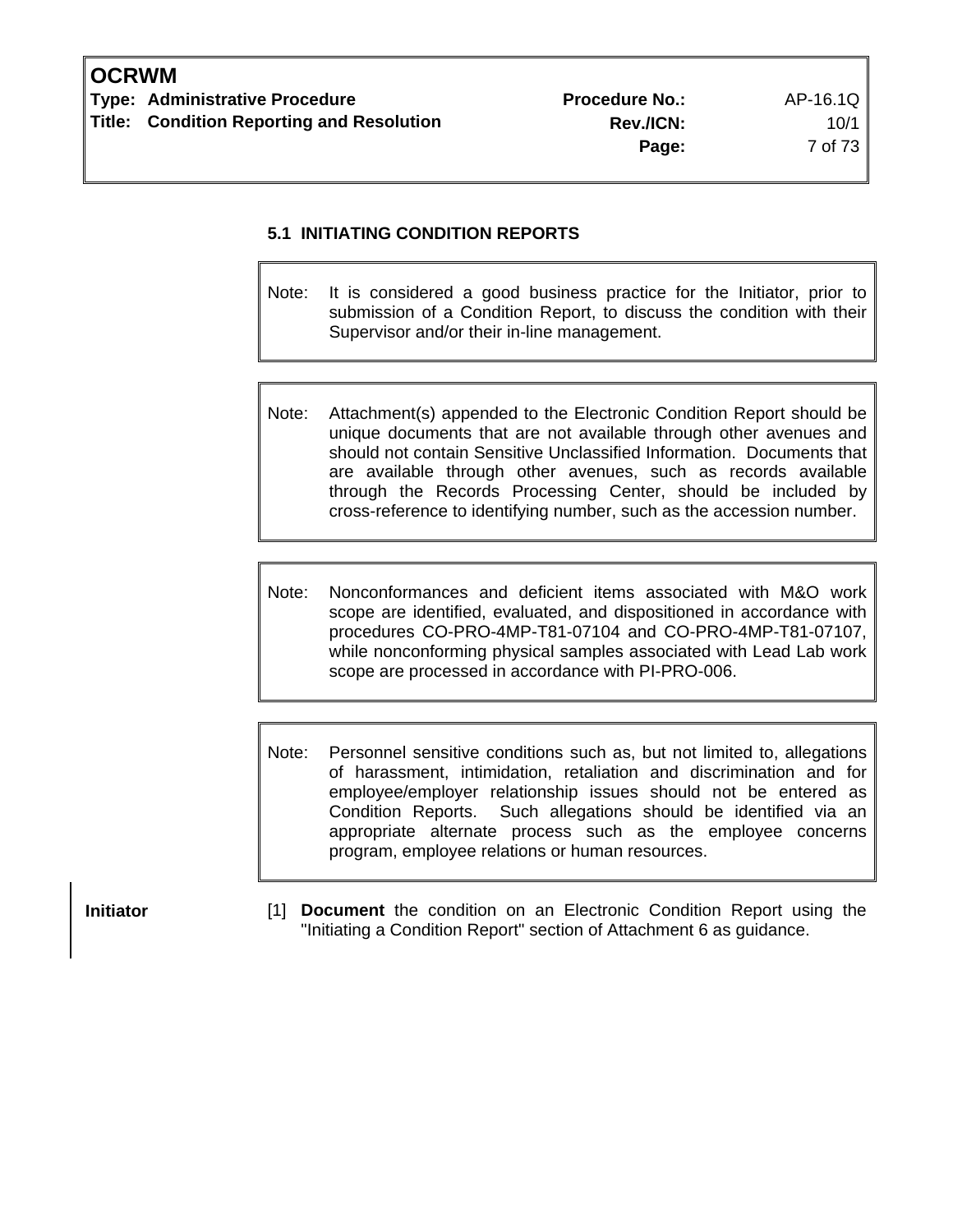- Note: A Condition Report is classified as a Nonconformance when the condition involves a deficiency in characteristic or record that renders the quality of an item (such as a pump, control system, rock bolt, or other equipment) or sample unacceptable or indeterminate.
- [2] **IF** identifying a Nonconformance not associated with M&O or Lead Lab work scopes,

**THEN designate** the Condition Report Category as "Equipment NCR" (for items) or "Sample NCR" (for samples), as appropriate, **AND proceed** to Paragraph 5.4.1.

[3] **IF** the identified condition meets the definition of a Trend Only Condition,

**THEN annotate** the Condition Report accordingly.

[4] **IF** a previously submitted Condition Report is returned for additional information, clarification, or revision,

**THEN revise** the Condition Report, as needed.

- Note: It is considered a good business practice to document an explanation of why the Condition Report is being cancelled.
- [5] **IF** an Electronic Condition Report was created inadvertently or is determined by the Initiator to be unnecessary,

**THEN cancel** the Condition Report **AND proceed** to Subsection 5.5.

[6] **Submit** the Electronic Condition Report **AND proceed** to Subsection 5.2.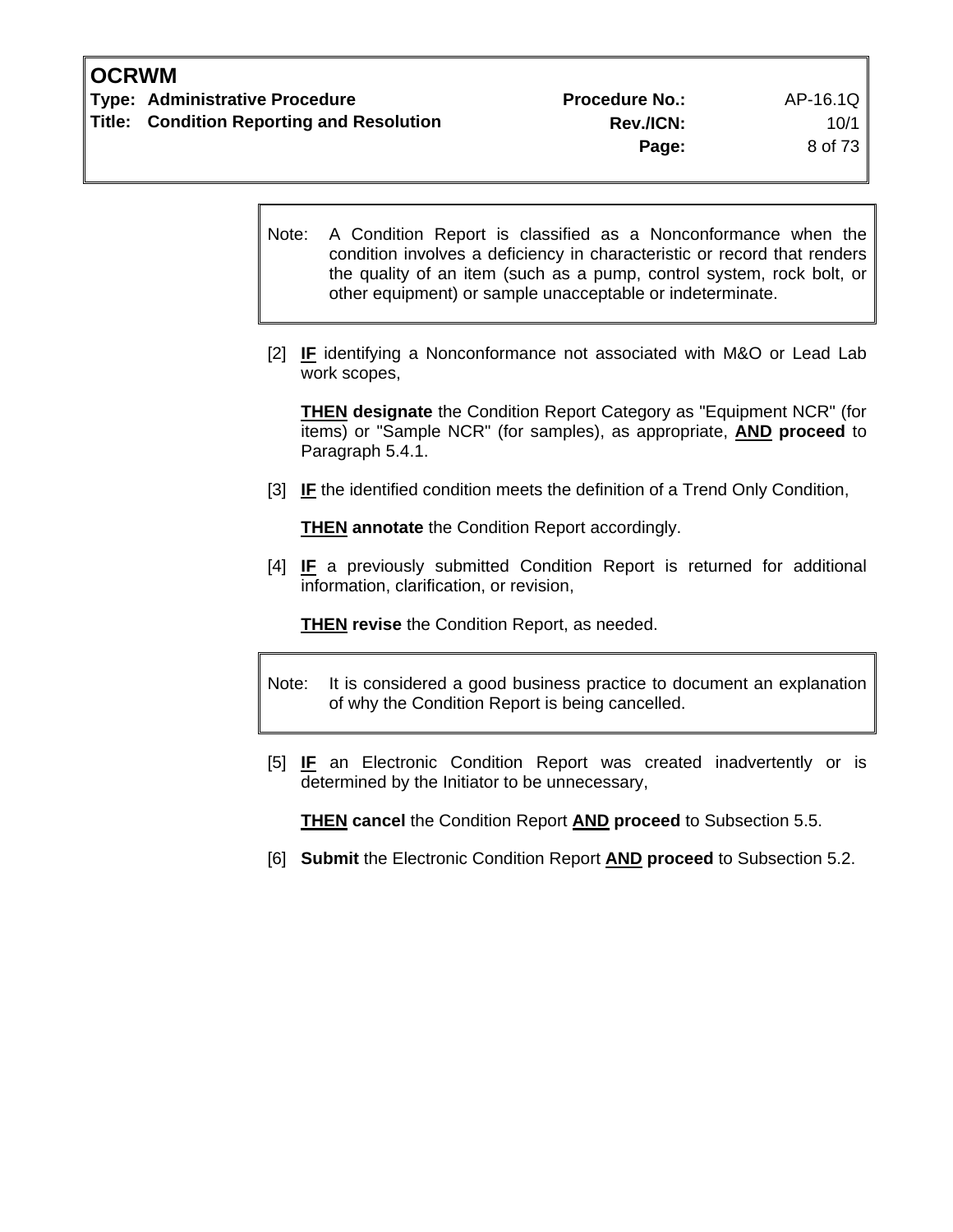# **5.2 SCREENING CONDITION REPORTS**

Note: Categorizations made in Subsection 5.2 are subject to the requirements outlined in Attachment 4, Condition Report Characterization and Response Matrix.

Note: It is considered a good business practice to discuss with the Initiator any condition being designated as significance "Non" and subsequently closed.

**CAP Manager** [1] **IF** the reported condition is not appropriate or valid for this process, including conditions rendered invalid by recent events (as agreed to by the Responsible Manager),

> **THEN assign** the significance as "Non", **document** the reason the reported condition is not appropriate or valid for this process, **AND proceed** to Subsection 5.5 to close the Condition Report.

[2] **IF** the condition identified in the new Condition Report is a duplicate of, or similar to, a condition identified in an existing Condition Report **AND** the corrective action(s) for the existing Condition Report have addressed or will, when resolved, address the condition identified in the new Condition Report,

**THEN assign** the significance as "Non", **document** cross-references within the involved Condition Reports as possible, **AND proceed** to Subsection 5.5 to close the Condition Report.

[3] **IF** additional information, clarification, or revision is needed from the Initiator of the Condition Report,

**THEN** perform one of the following:

• **Contact** the Initiator **AND document** the necessary information in accordance with Step 5.2 [5].

**OR**

• **Return** to Step 5.1 [4].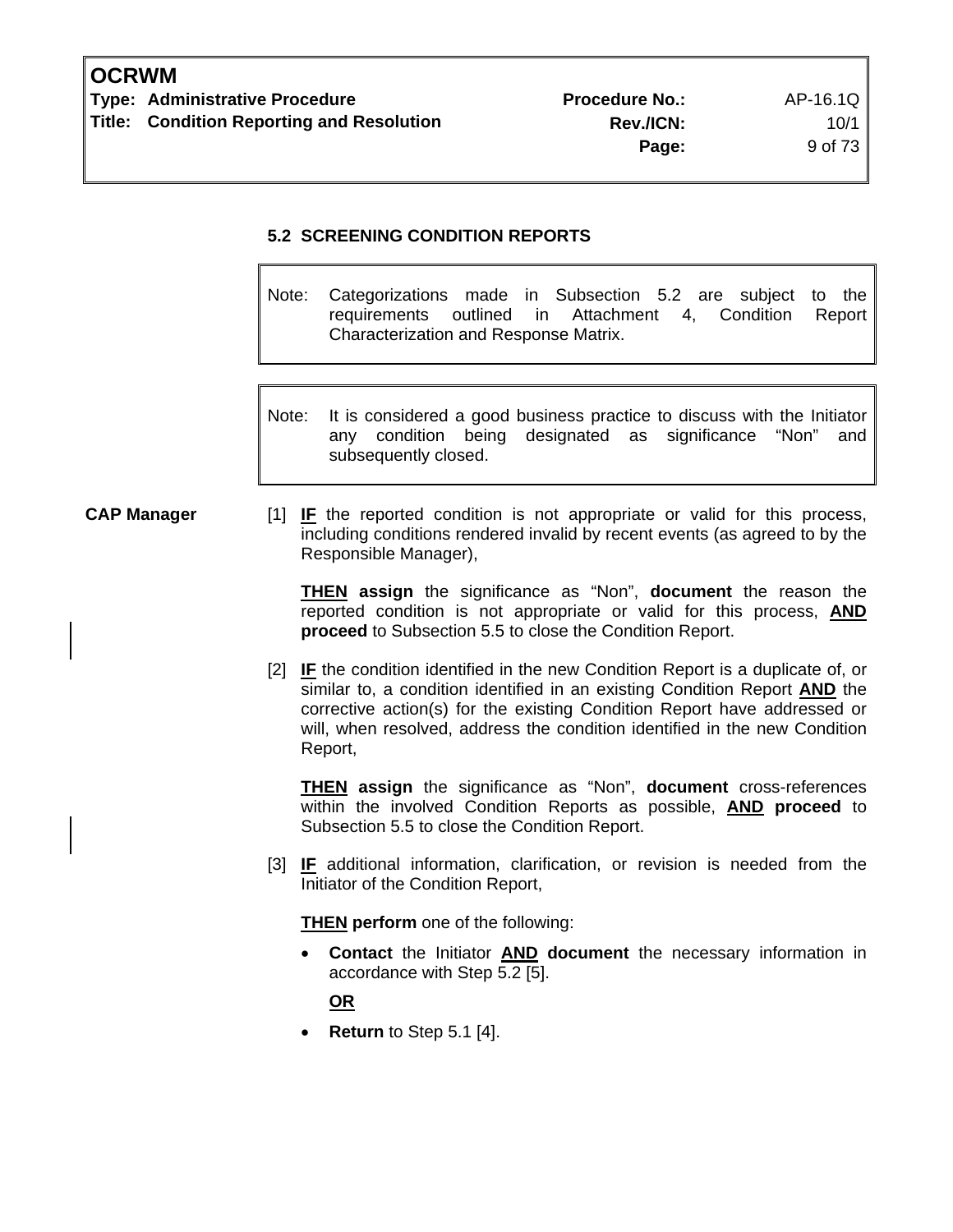| Note: | Examples of procedures covered by this step include RP-PRO-1008,<br>Amendments<br>Act<br>(PAAA) Nuclear<br>Price-Anderson<br>Safety<br>Noncompliance Determination And Reporting Process, and LS-PRO-<br>3002, Identification And Evaluation Of Defects And Noncompliance.              |
|-------|-----------------------------------------------------------------------------------------------------------------------------------------------------------------------------------------------------------------------------------------------------------------------------------------|
|       | $[4]$ IF the condition is determined to have any of the following characteristics;                                                                                                                                                                                                      |
|       | Potential impact to the License Application                                                                                                                                                                                                                                             |
|       | Potential Important To Safety (ITS) / Important To Waste Isolation<br>(ITWI) impacts                                                                                                                                                                                                    |
|       | Potential for identification as a Radiological Protection Program (RPP)<br>or Worker Safety and Health Program (WSHP) condition                                                                                                                                                         |
|       | Potentially subject to the requirements of other project procedures or<br>programs,                                                                                                                                                                                                     |
|       | <b>THEN contact</b> the Responsible Manager and appropriate subject matter<br>expert <b>AND</b> document any information, as appropriate, in the Condition<br>Report in accordance with Step 5.2 [5].                                                                                   |
|       | [5] Identify AND document any other relevant information. This may include<br>the reason for any changes to the problem description or recommended<br>solution (e.g., removal of names or sensitive information) made to the<br>information submitted by the Initiator, as appropriate. |
| [6]   | Determine AND document the significance of the condition using<br>Attachment 5, Significance Determination Definitions.                                                                                                                                                                 |
| $[7]$ | <b>Identify AND document</b> the appropriate event code(s) for the condition.                                                                                                                                                                                                           |
| [8]   | IF the significance assigned is "Level A", "Level B", or "Level C",                                                                                                                                                                                                                     |
|       | <b>THEN document</b> the Condition Report type (QARD, AQAP, or Business<br>Practice).                                                                                                                                                                                                   |

[9] **IF** the condition meets the definition of a Trend Only Condition,

**THEN annotate** the Condition Report accordingly **AND proceed** to Subsection 5.5.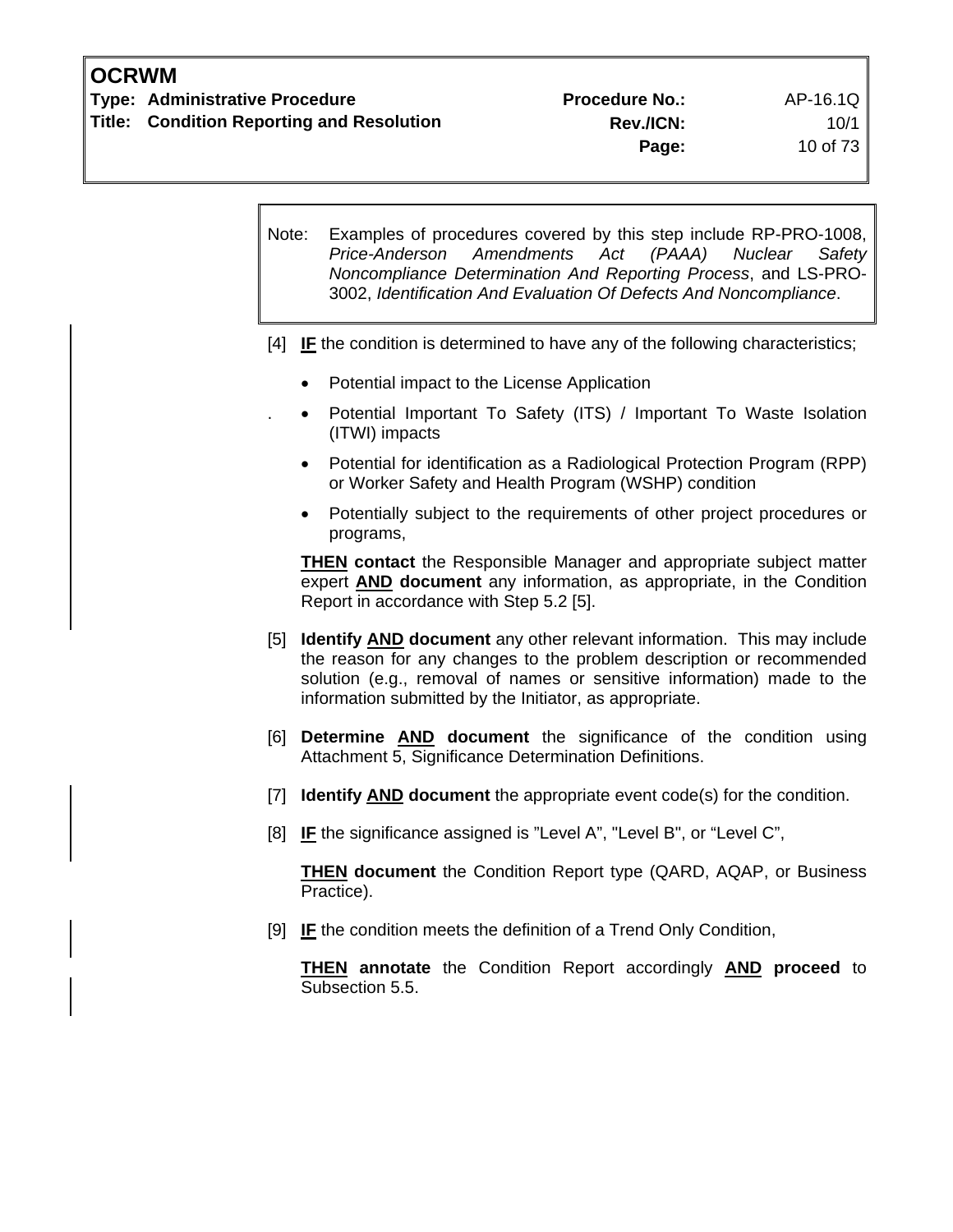| <b>OCRWM</b> |  |
|--------------|--|
|--------------|--|

 $\overline{1}$ 

 $\overline{\phantom{a}}$ 

 $\mathsf{r}$ 

٦

|                                               | Note: | Once the Condition Report is assigned to a Responsible Manager, the<br>CAP software ensures that the Responsible Manager is notified of the<br>condition. |
|-----------------------------------------------|-------|-----------------------------------------------------------------------------------------------------------------------------------------------------------|
|                                               |       | [10] Assign the Condition Report to a Responsible Manager for resolution.                                                                                 |
|                                               | Note: | Steps 5.2 [11] through 5.2 [14] may be performed in parallel with the<br>steps for Subsection 5.3, as appropriate.                                        |
|                                               |       | [11] IF the significance assigned is "Level A,"                                                                                                           |
|                                               |       | <b>THEN</b> notify the members of the Management Review Committee for<br>information.                                                                     |
|                                               | Note: | Documentation of Stop Work evaluation results should include<br>sufficient detail to justify the need, or lack thereof, to initiate a work<br>stoppage.   |
| Director, OQA                                 |       | [12] <b>IF</b> the significance assigned is "Level A" <b>AND</b> the Condition Report type<br>assigned is "QARD",                                         |
|                                               |       | <b>THEN proceed</b> with Stop Work evaluation in accordance with LP-16.7Q-<br>OCRWM AND document the results of the evaluation.                           |
| <b>M&amp;O QA Manager</b>                     |       | [13] <b>IF</b> the significance assigned is "Level A" <b>AND</b> the Condition Report type<br>assigned is "QARD",                                         |
|                                               |       | <b>THEN proceed</b> with Stop Work evaluation for M&O scope of work in<br>accordance with QA-PRO-1022 AND document the results of the<br>evaluation.      |
| Lead Lab Manager,<br><b>Quality Assurance</b> |       | [14] IF the significance assigned is "Level A" AND the Condition Report type<br>assigned is "QARD",                                                       |
|                                               |       | <b>THEN proceed</b> with Stop Work evaluation for Lead Lab scope of work in<br>accordance with QA-PRO-002 AND document the results of the                 |

evaluation.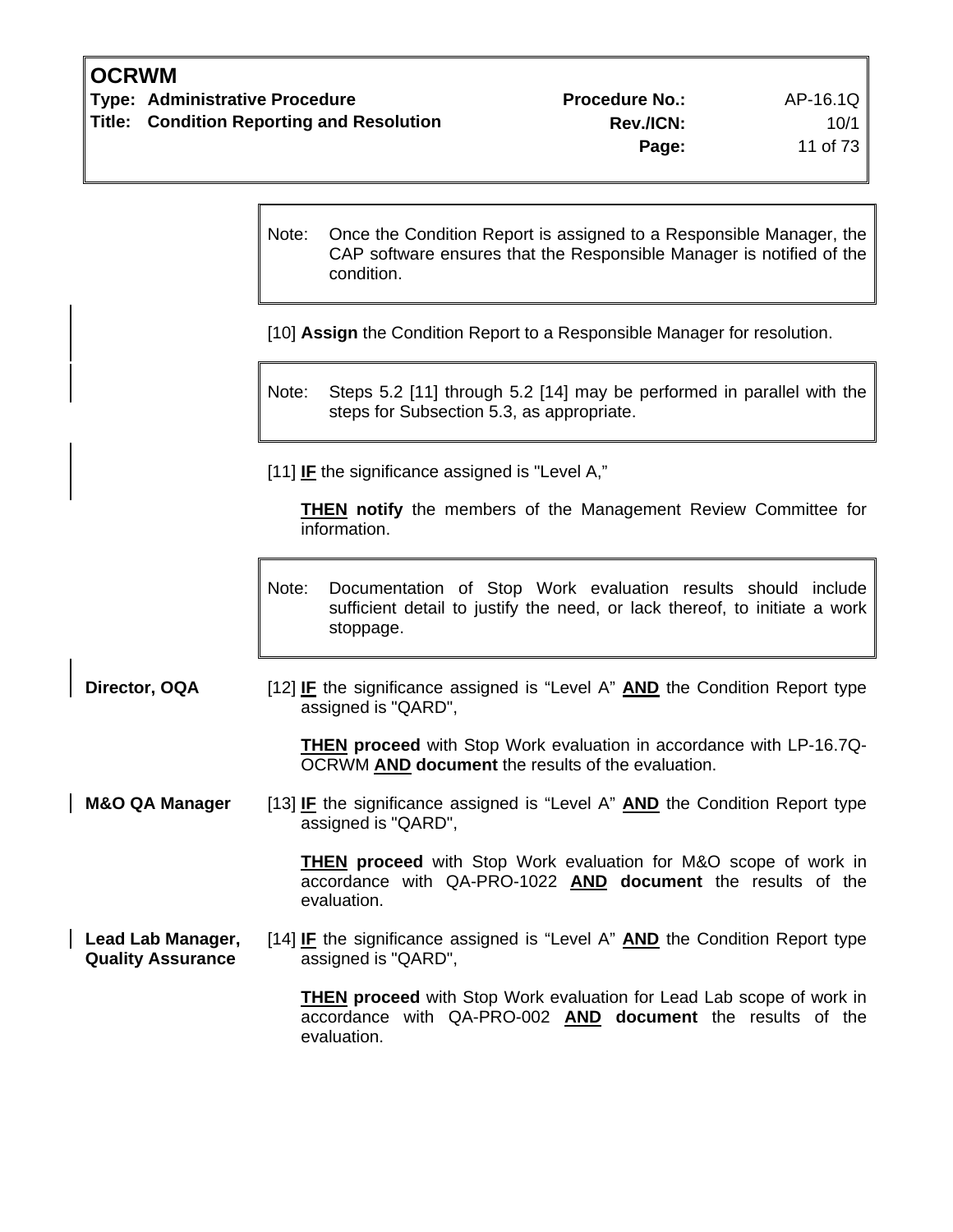# **5.3 RESPONDING TO CONDITION REPORTS**

Note: Attachment 6 may be used for responding to a Condition Report.

Note: Disagreements relating to activities within Subsection 5.3 may be escalated to progressively higher levels of management for resolution, including the Management Review Committee as necessary, when the Senior Manager(s) of the organization(s) involved cannot reach agreement.

#### **5.3.1 Initial Review and Evaluation Activities**

[1] **IF** it is determined that the Condition Report needs to be assigned to a different Responsible Manager for resolution,

**THEN perform** the following:

- A. **Request** concurrence from the proposed new Responsible Manager.
- B. **IF** concurrence is received,

 **THEN document** the request for reassignment of the Condition Report and concurrence of the new Responsible Manager **AND return** to Subsection 5.2.

C. **IF** concurrence is not received,

**THEN perform** one of the following:

**Escalate** to progressively higher levels of management, including the Management Review Committee, as necessary, for resolution of assignment **AND proceed** to either Step 5.3.1 [1] B or Step 5.3.1 [2] based on the resolution reached.

# **OR**

 - **Maintain** responsibility for the Condition Report **AND proceed** to Step 5.3.1 [2].

**Responsible Manager**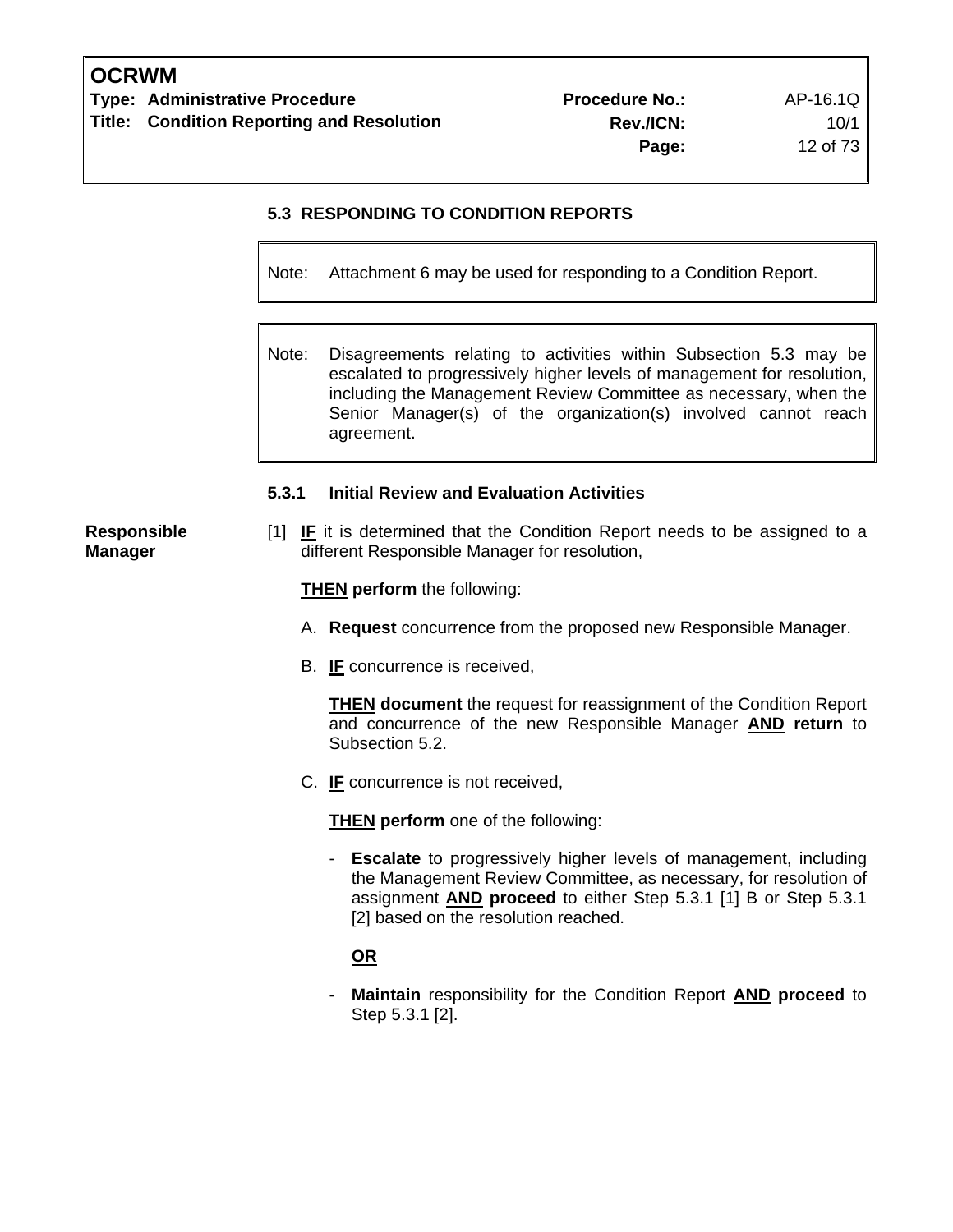- [2] **IF** the condition is determined by the Responsible Manager to meet any of the following criteria:
	- Condition is not appropriate or valid for this process
	- Condition is rendered invalid by recent events
	- Condition is determined to be uncorrectable,

**THEN document** the justification in the Condition Report **AND proceed** to Step 5.3.2 [21].

Note: It is a good business practice to provide enough detail in the crossreference documentation to ensure that an uninvolved party could understand how one Condition Report has addressed, or will address, the other Condition Report.

[3] **IF** it is determined that another Condition Report exists whose corrective action(s) have addressed or will, when resolved, address unresolved aspects of this Condition Report,

**THEN perform** the following:

- **Document** cross-references in both involved Condition Reports, if possible.
- **Close** one Condition Report to the other.
- **Proceed** to either Step 5.3.1 [4] or Step 5.3.2 [21], as appropriate.
- [4] **IF** the investigation reveals that the significance level and/or Condition Report type assigned to the condition need to be modified,

**THEN document** the reason(s) for the proposed reclassification(s) **AND perform** one of the following:

• **Continue** evaluation and corrective action planning in accordance with the requirements of the proposed reclassification(s) **AND proceed** to Step 5.3.1 [5].

# **OR**

• **Return** to Subsection 5.2.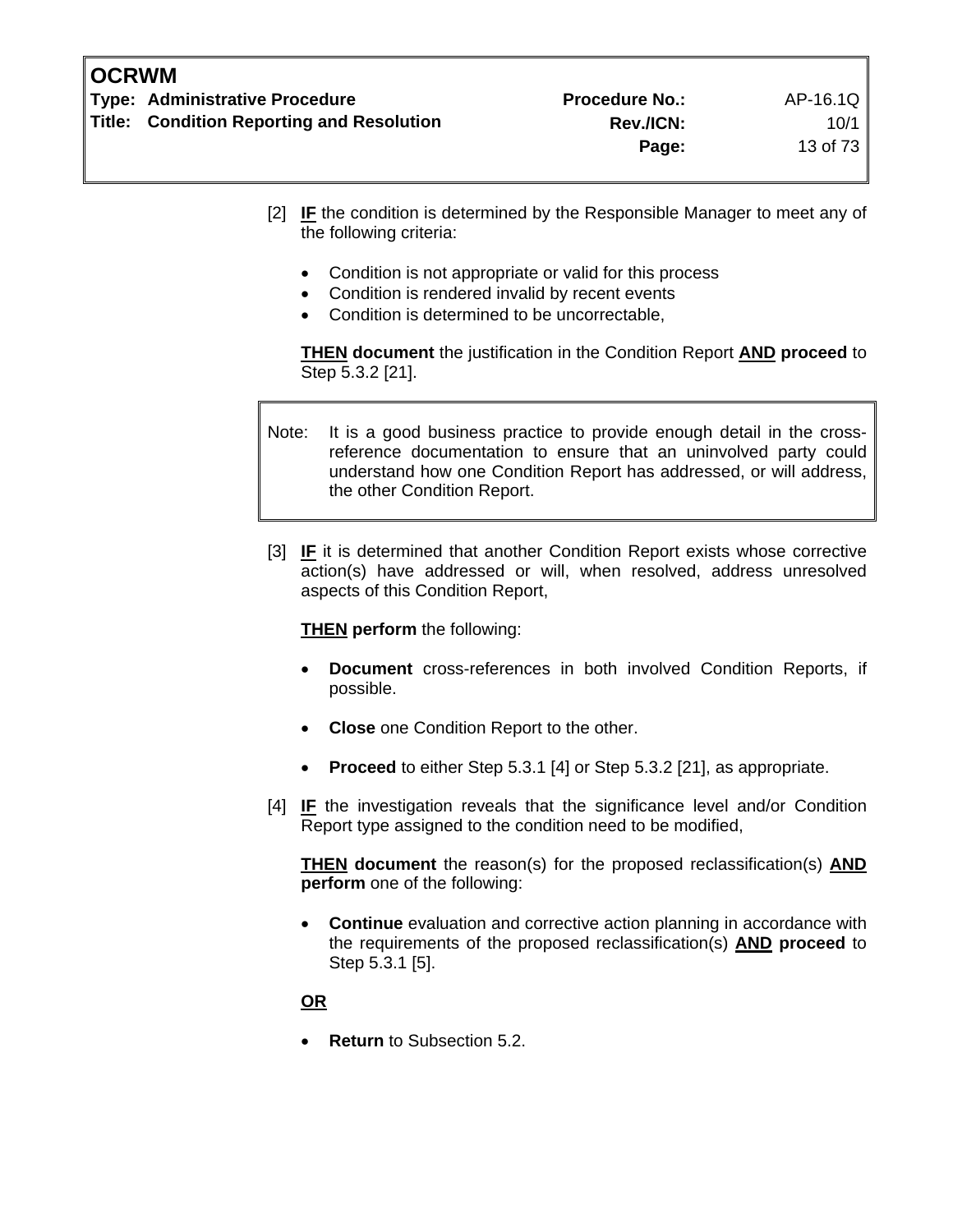[5] **IF** the condition is a Nonconformance **AND** a Functional Evaluation has not been started,

**THEN direct** the performance of a Functional Evaluation in accordance with Paragraph 5.4.2.

[6] **IF** the reported condition includes a requirement that is not met,

**THEN ensure** the requirement is documented at the lowest possible level (as deemed appropriate by the Responsible Manager), for example, as an implementing procedure requirement instead of a QARD requirement.

[7] **IF** the significance assigned is "Level A" **AND** immediate stop work actions are determined to be necessary,

**THEN invoke** immediate stop work actions **AND document** the actions taken in the Condition Report.

- Note: Examples of procedures covered by this step include RP-PRO-1008, *Price-Anderson Amendments Act (PAAA) Nuclear Safety Noncompliance Determination And Reporting Process*, and LS-PRO-3002, *Identification And Evaluation Of Defects And Noncompliance*.
- [8] **IF** the condition was designated in Step 5.2 [4] as having potential project impacts or as being subject to the requirements of other project procedures or programs,

**THEN coordinate** with the appropriate subject matter expert(s) to **ensure** that the applicable impacts are adequately addressed and the requirements of applicable procedure(s) or program(s) are met.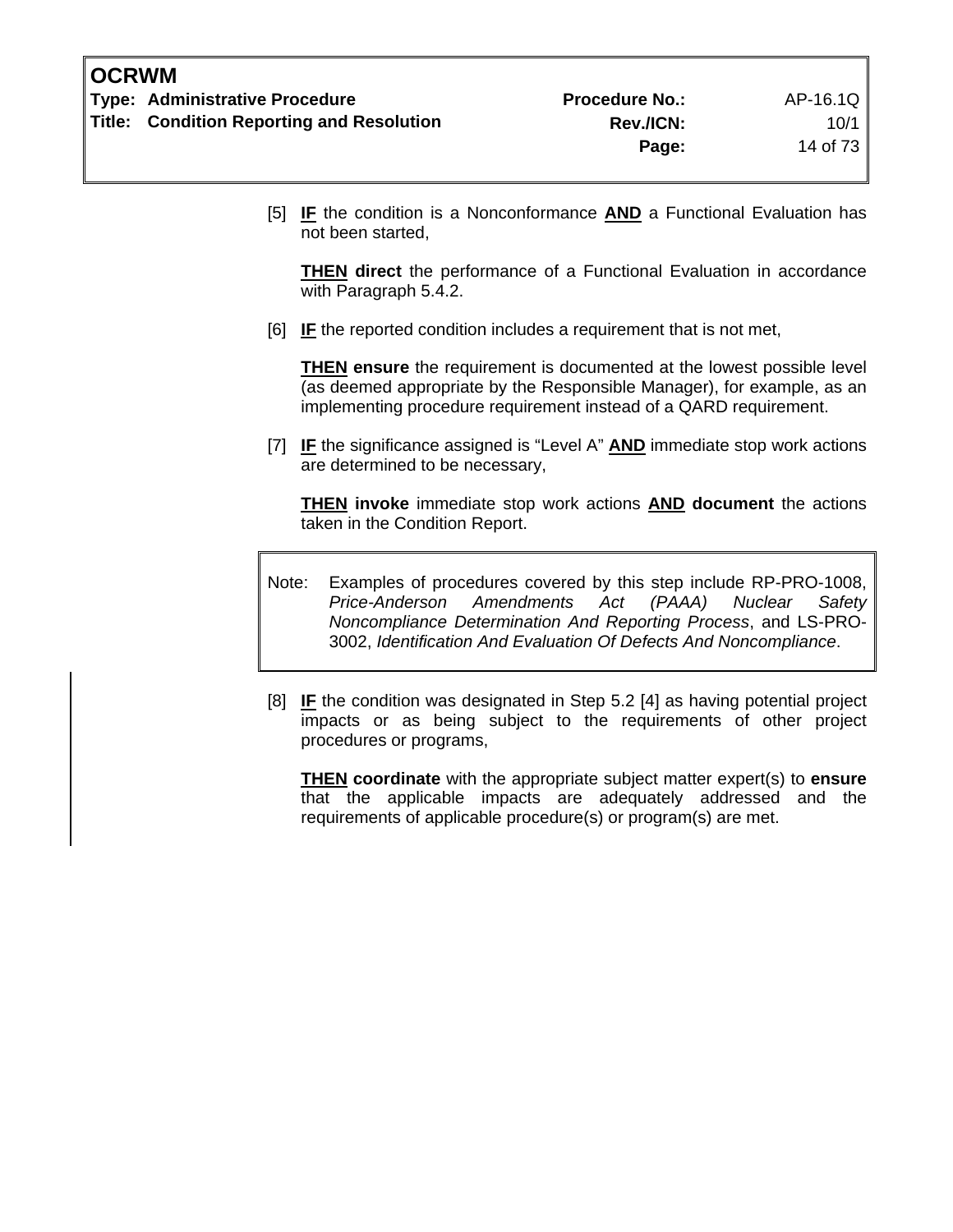| AP-16.1 |         |  |
|---------|---------|--|
|         | 10/     |  |
|         | 15 of 7 |  |

|                                                | The process outlined in Paragraph 5.3.2 may be invoked by another<br>Note:<br>project procedure independent of the remainder of this procedure, as<br>necessary. When invoked in this fashion, all records mentioned in<br>Paragraph 5.3.2 are generated and submitted in accordance with the<br>invoking procedure.                 |
|------------------------------------------------|--------------------------------------------------------------------------------------------------------------------------------------------------------------------------------------------------------------------------------------------------------------------------------------------------------------------------------------|
| <b>Responsible</b><br><b>Manager</b>           | [1] <b>Determine</b> the cause analysis type ("Root", "Apparent", or "N/A") and the<br>scope of investigation, considering the following:<br>• Required by other project procedure<br>• Nature, complexity, or risk of the issue<br>• Repetitive, similar, or recurrent equipment or process issues<br>Requirements of Attachment 4. |
|                                                | [2] IF the cause analysis type is determined to be "N/A",<br><b>THEN proceed to Step 5.3.2 [10].</b>                                                                                                                                                                                                                                 |
|                                                | A list of trained cause analysts can be located in the CAP web page.<br>Note:                                                                                                                                                                                                                                                        |
|                                                | [3] Select a trained cause analyst from the list of trained individuals<br>maintained by the CAP Manager to act as the Team Leader for the cause<br>analysis. The Team Leader for a Root Cause Analysis must be a trained<br>Root Cause Analyst.                                                                                     |
| <b>Responsible</b><br>Manager / Team<br>Leader | [4] Select additional cause analysis team members as necessary, based on<br>the nature and complexity of the issue.                                                                                                                                                                                                                  |

**5.3.2 Cause Analysis and Corrective Action Planning**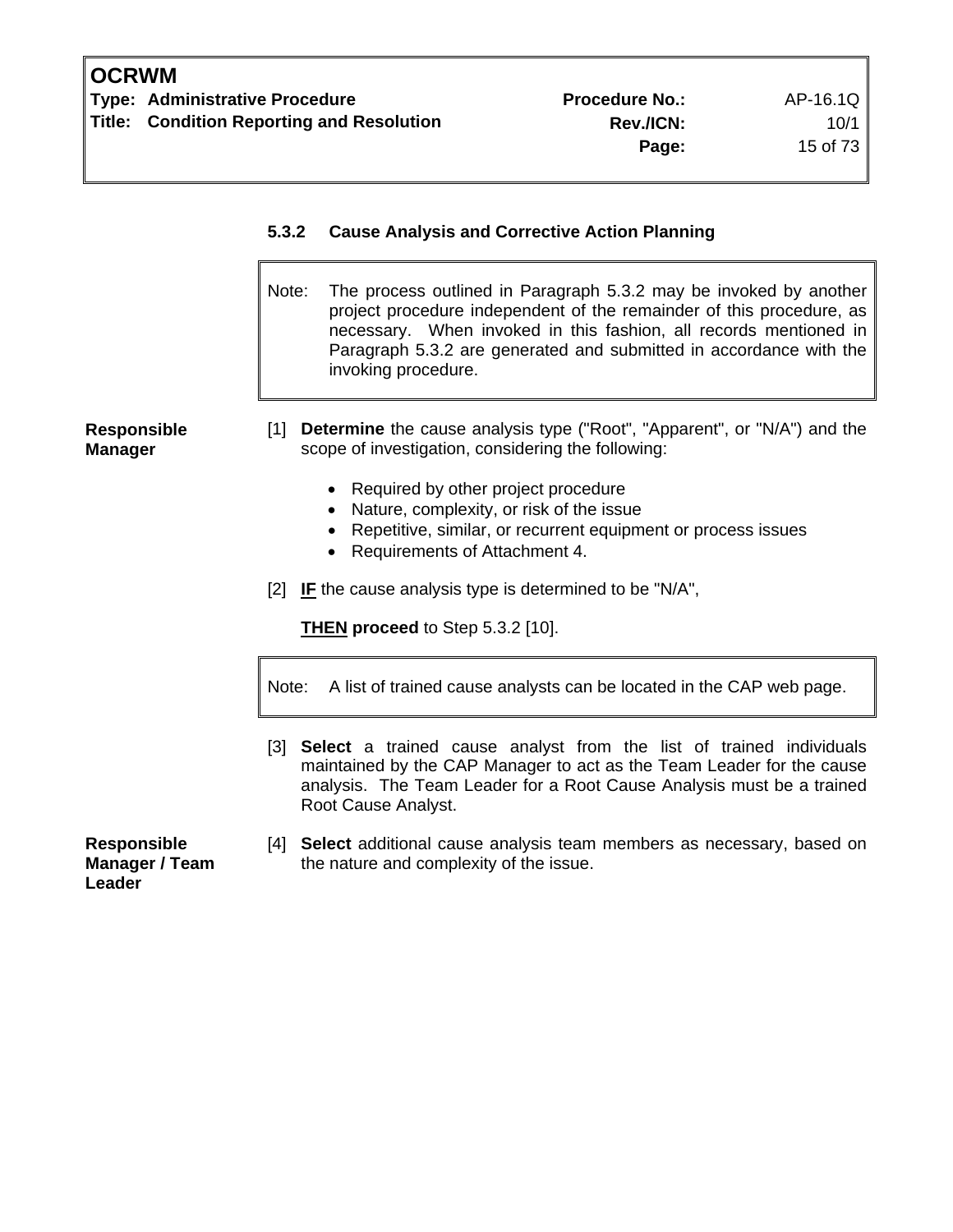| <b>Responsible</b><br><b>Manager</b>               |  | [5] IF the cause analysis type is determined to be "Root",                                                                                        |
|----------------------------------------------------|--|---------------------------------------------------------------------------------------------------------------------------------------------------|
|                                                    |  | <b>THEN provide</b> written direction (i.e., a Charter) to the Team Leader that<br>includes, at a minimum:                                        |
|                                                    |  | a. One or more problem statements that identify the issue and the<br>manner in which the issue was less than standard. At a minimum,              |
|                                                    |  | • Ensure the statement is specific, concise, objective, and<br>observable.                                                                        |
|                                                    |  | • Describe undesirable or unacceptable circumstances, conditions,<br>occurrences, methods, or results.                                            |
|                                                    |  | • State what, who, when, and where.                                                                                                               |
|                                                    |  | • Describe the gap between the way things are and the way they<br>ought to be.                                                                    |
|                                                    |  | b. Management's expectation for date of completion of the root cause<br>analysis and issuance of the report.                                      |
|                                                    |  | c. The necessary authority for the Team Leader to access people and<br>resources.                                                                 |
|                                                    |  | d. The depth of the investigation (scope).                                                                                                        |
| <b>Team Leader</b>                                 |  | [6] IF the cause analysis type is determined to be "Apparent",                                                                                    |
| criteria in Step 5.3.2 [5], bullet a, as guidance. |  | <b>THEN</b> develop one or more problem statements that identify the issue<br>and the manner in which the issue was less than standard, using the |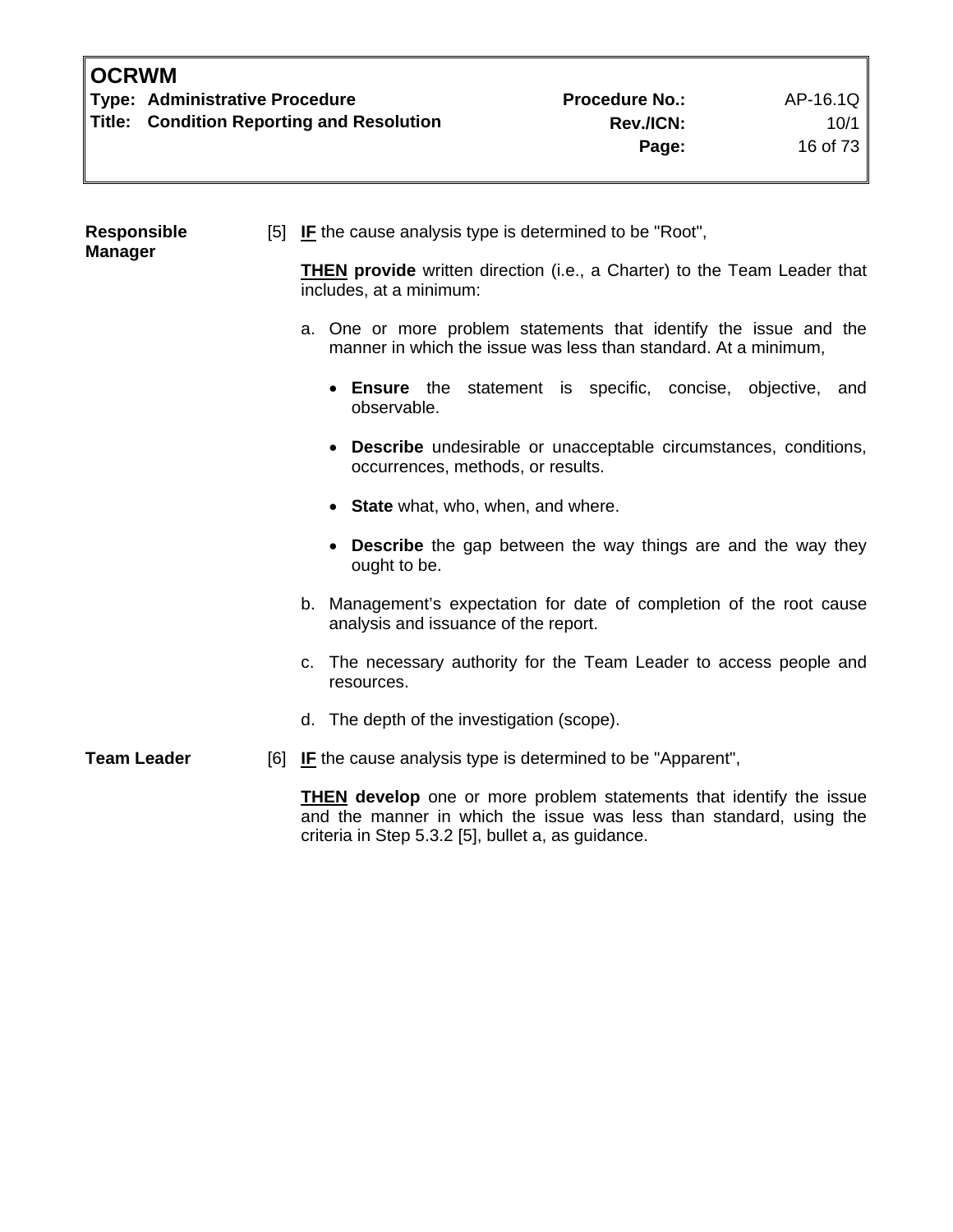Note: The cause analysis team should consider individual, process, policy, procedural, organizational, management, or other practices that caused or contributed to the conditions identified in the problem statement(s) when performing the analysis.

- [7] **Direct** the members of the team in the performance of the cause analysis ("Root" or "Apparent"), limiting the scope to the identified problem(s) and relevant documents and personnel.
	- a. **Collect AND organize** data on the problem(s), including the identification of similar historic problems to prevent the implementation of corrective actions that have been tried before and failed.
	- b. **Perform** additional investigation(s) of the problem(s), including the conduct of interviews, as necessary.
	- c. **Develop** a chronology of events, as necessary, based on the complexity of the problem(s) or analysis.
	- d. **Analyze** the information in a logical manner using appropriate cause analysis method(s) (e.g., Why Staircase, Change Analysis, Barrier Analysis, Fishbone Diagram) to determine how and why the issue happened (causal factors).
	- e. **Identify** effects of the problem(s), as necessary, based on the complexity of the problem(s) or analysis.
	- f. **Determine** the impact relative to waste isolation, safety, and/or quality, as necessary, based on the complexity of the problem(s) or analysis. An impact analysis is required for any Root Cause Analysis.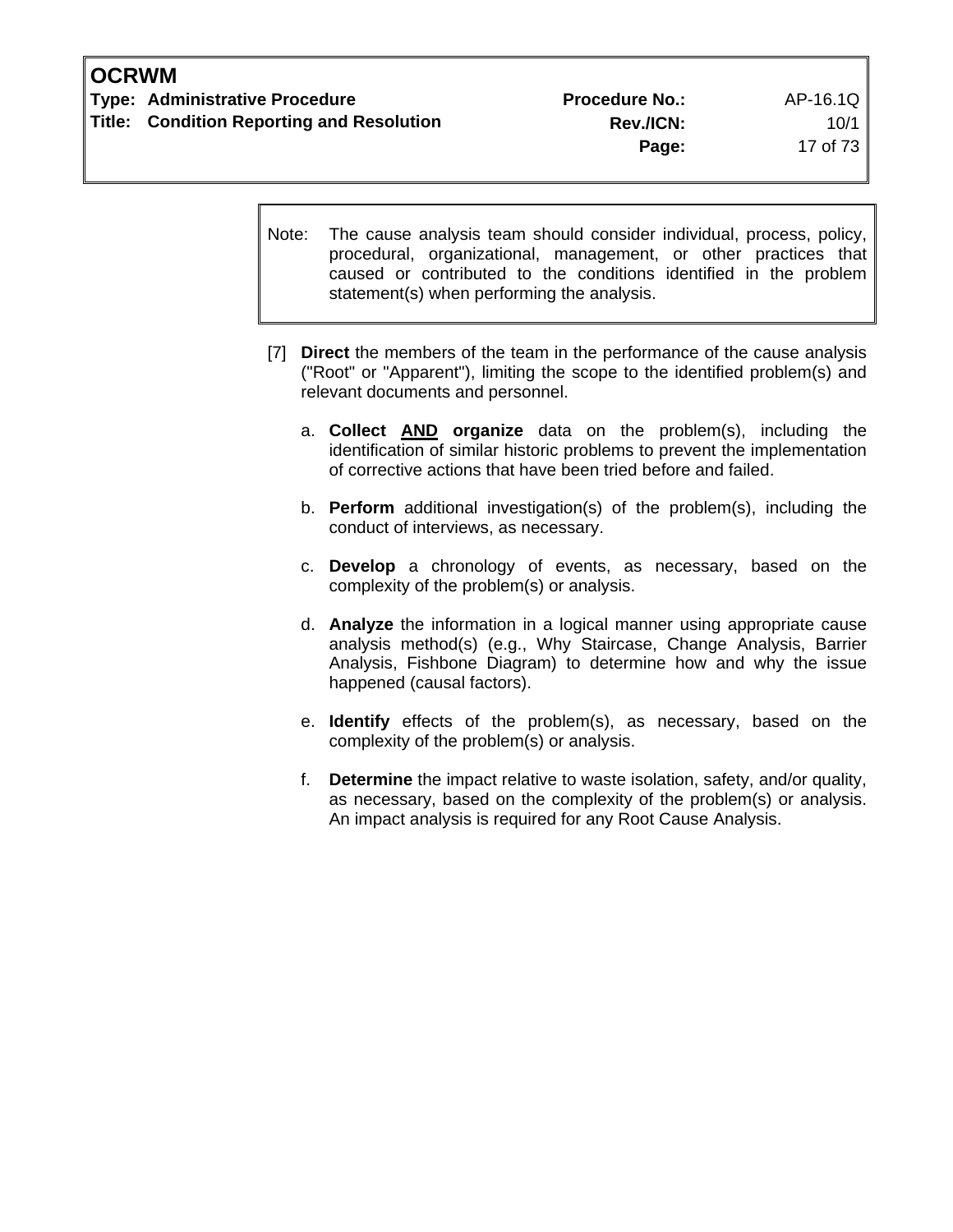- [8] **Develop** corrective action(s) to address the causal factor(s).
	- **Identify** action(s) already taken that addressed the causal factor(s), as appropriate.

Note: Attachment 7, Extent of Cause Guidance, provides additional guidance on Extent of Cause determinations.

[9] **IF** required or directed by management in accordance with Attachment 4,

**THEN determine** Extent of Cause.

Note: Attachment 8 may be used to assist in determining Extent of Condition.

 Postponed Extent of Condition determinations may result in additional corrective action(s) being required upon completion.

[10] **IF** required or directed by management in accordance with Attachment 4,

**THEN perform** one of the following:

• **Determine** the Extent of Condition.

# **OR**

• **Postpone** completion of the Extent of Condition by **determining** any assumption(s) of what the Extent of Condition determination will identify **AND ensuring** that action(s) are developed, per Step 5.3.2 [11], to both address those assumption(s) and complete the Extent of Condition determination.

# **OR**

**Identify** the reason(s), based on the specifics of the given condition, that further Extent of Condition is not necessary.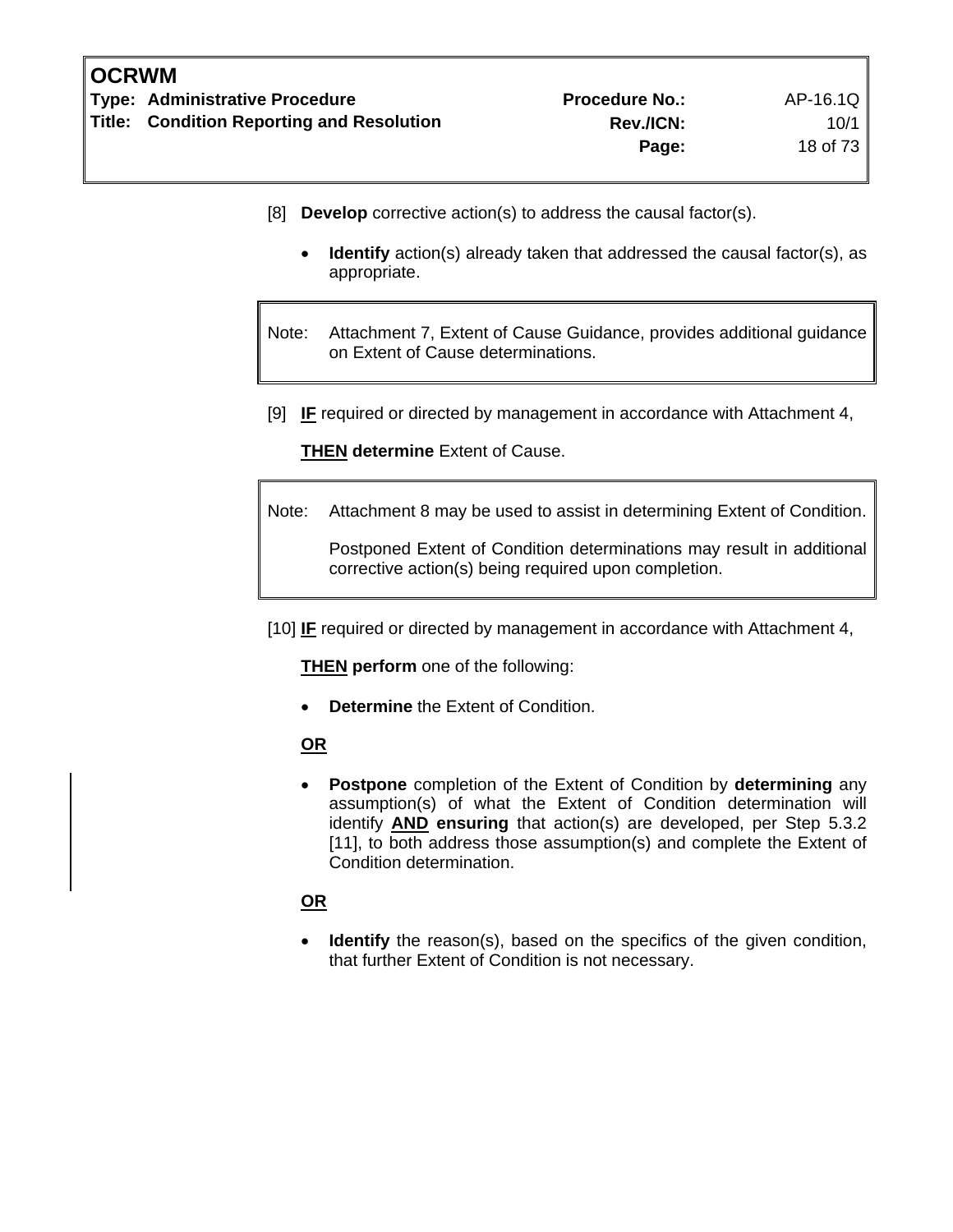[11] **Develop** corrective actions to address the identified condition, causal factor(s), Extent of Condition, and Extent of Cause, as applicable.

- **Identify** actions already taken to mitigate the condition until the permanent action(s) can be implemented, if appropriate.
- **IF** the condition identifies a significant design deficiency because of an incorrect design,

**THEN include** action(s) to perform each of the following:

- A review of the design process
- A review of the design verification methods
- A review of the implementing documents.
- **IF** the condition identifies a Nonconformance,

 **THEN include** action(s) that address the results of the Functional Evaluation, as appropriate.

[12] **IF NOT** performing a Root Cause Analysis,

**THEN proceed** to Step 5.3.2 [15].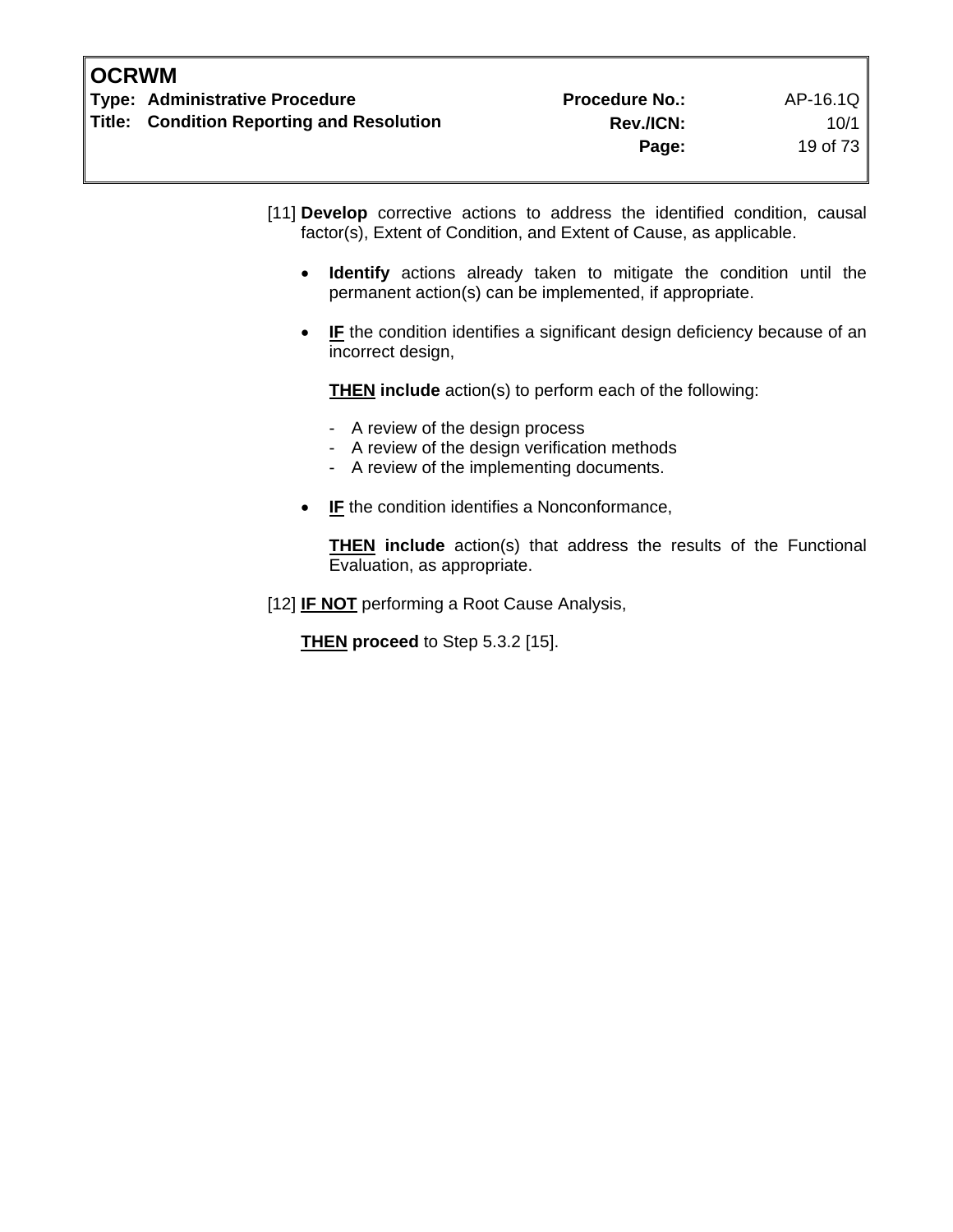- [13] **Prepare** a Root Cause Analysis report that contains the following elements, as necessary:
	- a. Reference to the process or management request that initiated the need for the Root Cause Analysis.
	- b. Name and approval signature of the Root Cause Analysis Team Leader.
	- c. Names of Root Cause Analysis Team Members (if any).
	- d. Persons contacted.
	- e. Documents reviewed.
	- f. Sequence of chronological events.
	- g. Methodology chosen and justification for choosing it.
	- h. Discussion of the results of the Extent of Condition and Extent of Cause determinations.
	- i. Discussion of the cause(s) of the event, including root cause(s) and contributing cause(s).
	- j. Cause code(s) assigned to the identified cause(s) using the terminology found in Attachment 2 of the *Trend Evaluation and Analysis Handbook*.
	- k. Corrective action(s) to preclude recurrence are clearly identified.
	- l. Criteria for determining effectiveness of the recommended corrective action(s) to preclude recurrence (i.e., - Effectiveness Review criteria). At a minimum, define what successful corrective action(s) to preclude recurrence for the identified root cause(s) are intended to accomplish.
	- m. Additional recommendations (these may not necessarily be related to the cause of the problem or issue).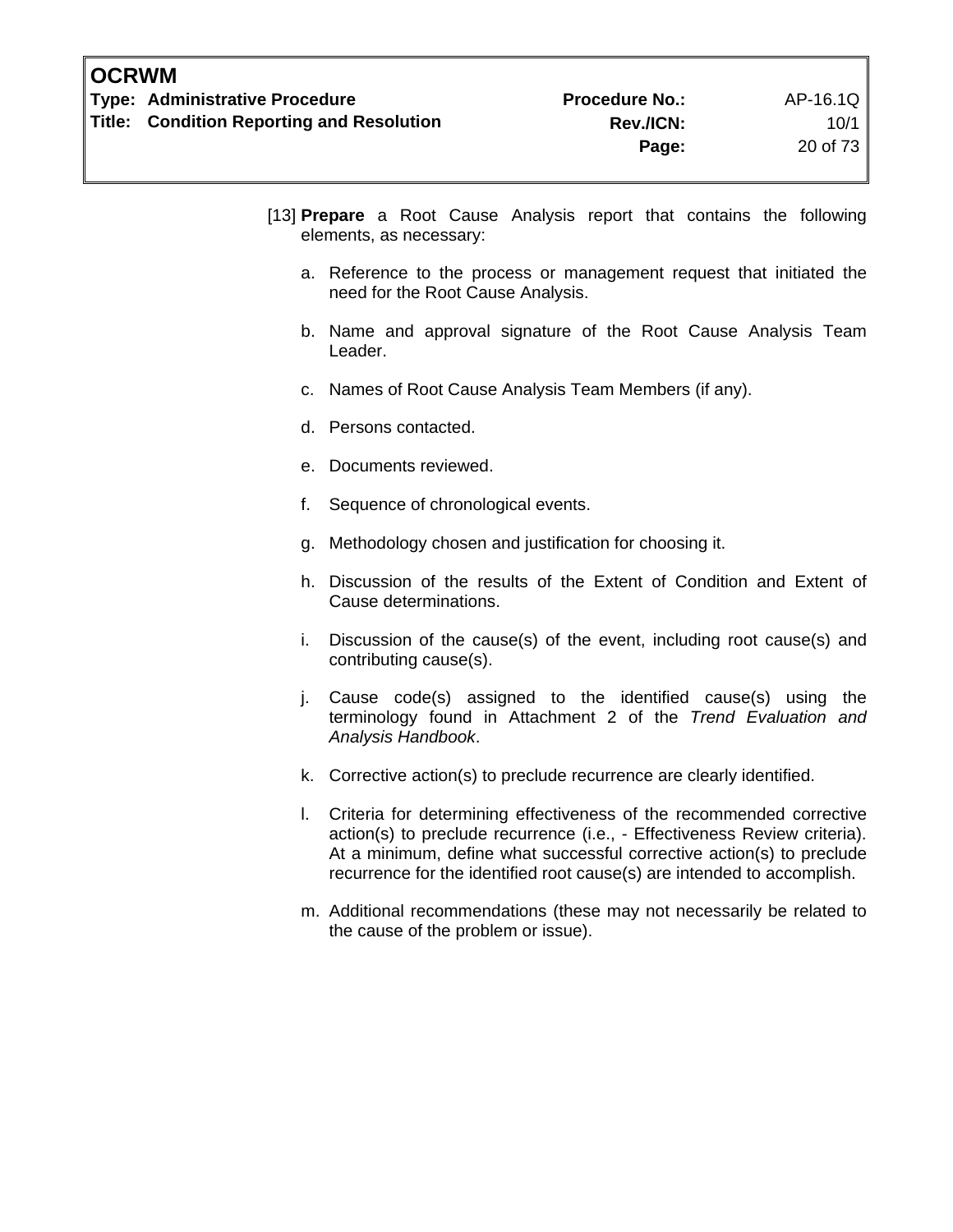| <b>OCRWM</b> |                                                  |                       |          |
|--------------|--------------------------------------------------|-----------------------|----------|
|              | <b>Type: Administrative Procedure</b>            | <b>Procedure No.:</b> | AP-16.1Q |
|              | <b>Title: Condition Reporting and Resolution</b> | <b>Rev./ICN:</b>      | 10/1     |
|              |                                                  | Page:                 | 21 of 73 |
|              |                                                  |                       |          |

| Responsible<br><b>Manager</b> | [14] Review the report against the expectations established in Step 5.3.2 [5].                                                                                                                                                        |
|-------------------------------|---------------------------------------------------------------------------------------------------------------------------------------------------------------------------------------------------------------------------------------|
|                               | <b>IF</b> not concurred with,                                                                                                                                                                                                         |
|                               | <b>THEN</b> communicate the reason for non-concurrence <b>AND</b> return to<br>the appropriate step in Paragraph 5.3.2.                                                                                                               |
|                               | <b>IF</b> concurred with,<br>$\bullet$                                                                                                                                                                                                |
|                               | <b>THEN</b> sign the report indicating approval.                                                                                                                                                                                      |
|                               | [15] IF the cause analysis type is "Root" or "Apparent",                                                                                                                                                                              |
|                               | <b>THEN determine</b> if any Lessons Learned/Generic Implications (LL/GI)<br>need to be submitted in accordance with the applicable lessons learned<br>procedure; LP-REG-010-OCRWM, GM-PRO-3001, or PI-PRO-003.                       |
|                               | [16] Ensure that new conditions identified during the completion of Paragraph<br>5.3.2 process steps are documented as new Condition Reports in<br>accordance with this procedure, as appropriate.                                    |
|                               | [17] Document the results of completed Paragraph 5.3.2 steps within the<br>Condition Report, or appropriate documentation supporting the procedure<br>that invoked the cause analysis. This includes the following, as<br>applicable; |
|                               | a. Attach the Root Cause Analysis report.                                                                                                                                                                                             |
|                               | b. Document action(s) already completed to address the identified<br>condition, specified causal factors, the Extent of Condition, and/or the<br>Extent of Cause, as applicable.                                                      |
|                               | • Document independent verification of each of these actions,<br>including documentation of who performed the verification and what<br>they did to verify completion (e.g. - reviewed revised procedure).                             |
|                               | c. Document the appropriate cause code(s) for the condition.                                                                                                                                                                          |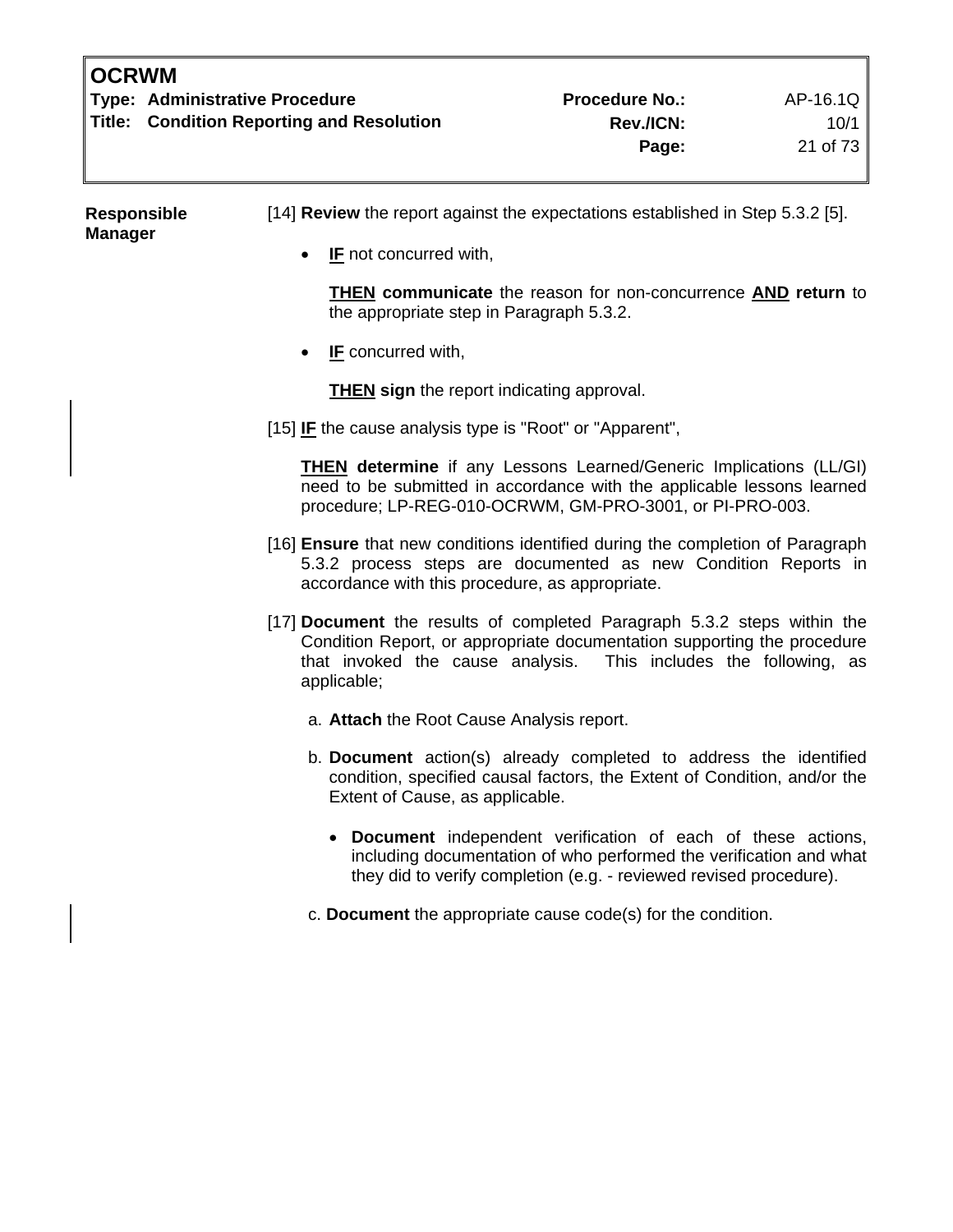[18] **IF** the Extent of Condition evaluation determines that the condition described is of such magnitude that it should be re-evaluated for significance and possible Stop Work,

**THEN document** the reasons, **notify** the Management Review Committee, **AND return** to Subsection 5.2 as necessary.

[19] **IF** the condition is a nonconformance **AND** the investigation identifies human performance or process issues,

**THEN initiate** a Condition Report in accordance with this procedure to document the human performance or process issues.

[20] **IF** action is required,

 **THEN assign** each action to a responsible organization **AND assign** an action completion date for each corrective action.

[21] **IF** no action is required,

**THEN** annotate the Condition Report, or appropriate documentation supporting the procedure that invoked the cause analysis, accordingly.

[22] **IF** Paragraph 5.3.2 was invoked by another project procedure independent of a Condition Report,

**THEN** exit this procedure.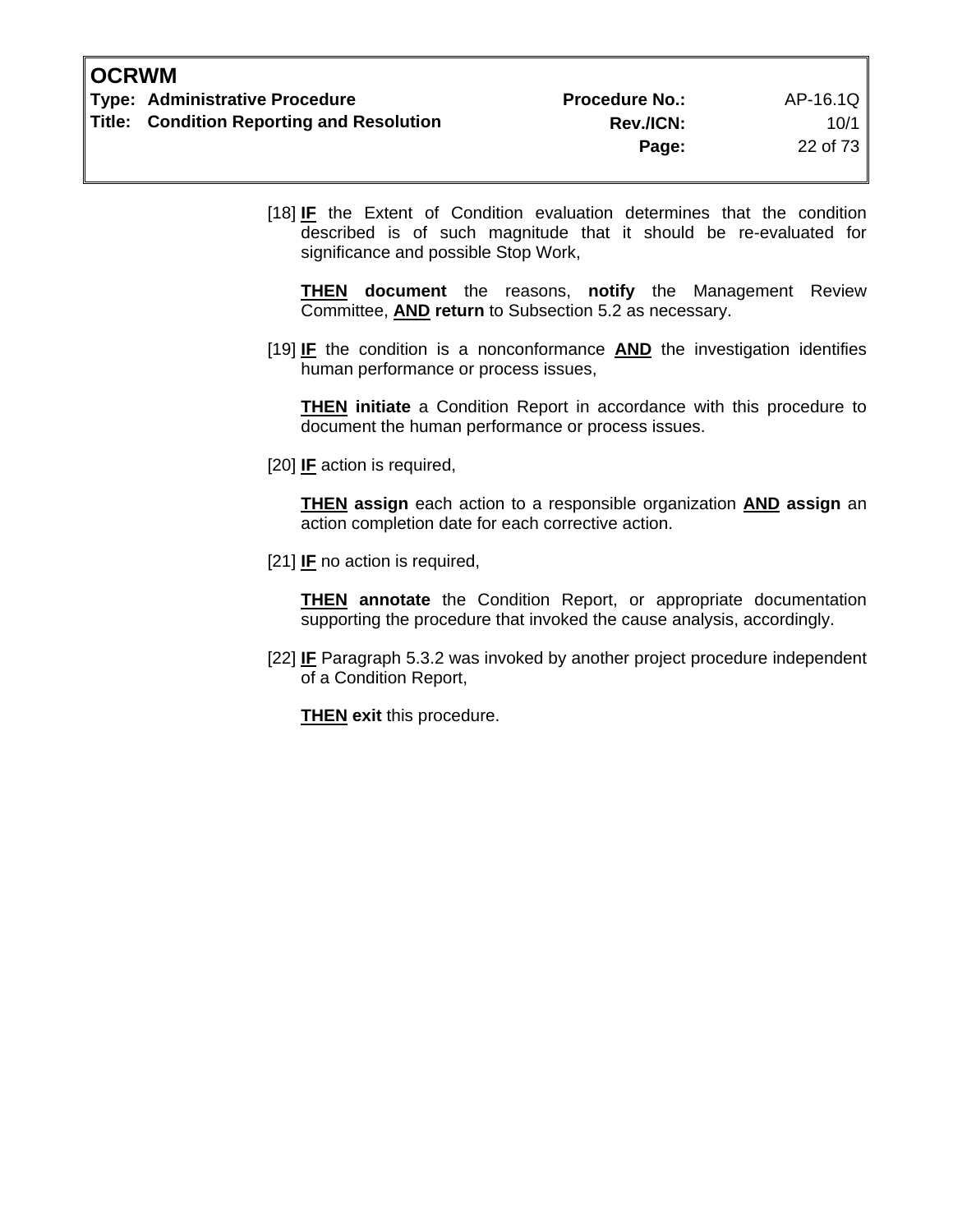# **5.3.3 Concurrence Reviews for Planned Activities**

- Note: Corrective action(s) may be implemented in parallel with obtaining concurrences. Attachment 6 contains guidance for corrective action planning that may be used as criteria for concurrence reviews.
- Note: It is considered good business practice for the Responsible Manager to contact the initiator and discuss the corrective actions that have been developed.

**Responsible Manager** 

[1] **IF** the significance is "Level A," "Level B," or "Level C,"

**THEN evaluate** the proposed corrective actions, **direct** changes to the proposed corrective actions as necessary, **AND document** concurrence.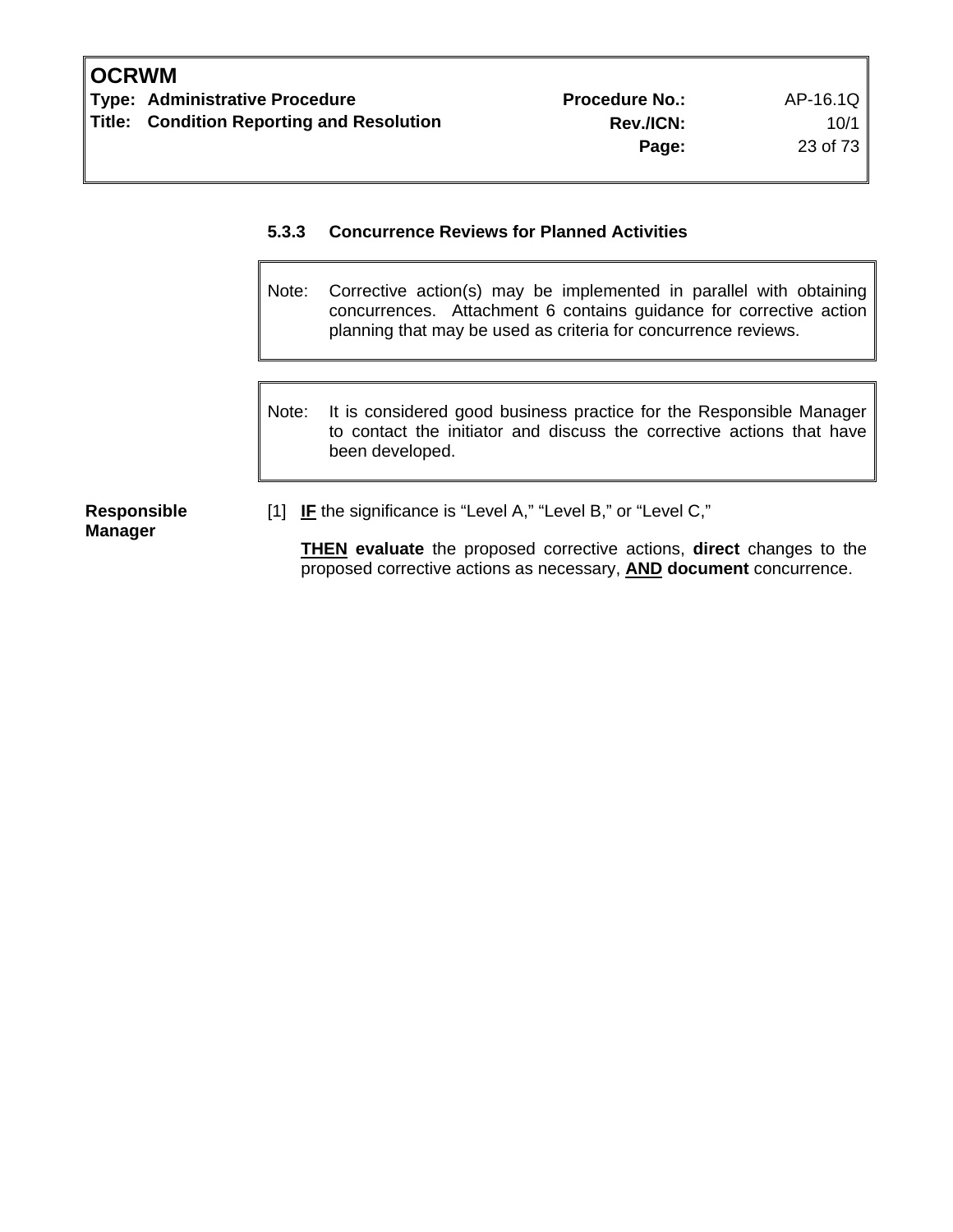| <b>OCRWM</b><br><b>Type: Administrative Procedure</b><br><b>Title: Condition Reporting and Resolution</b> |     |                                                                                                                                                                                          | <b>Procedure No.:</b><br>Rev./ICN:<br>Page:                         | AP-16.1Q<br>10/1<br>24 of 73 |
|-----------------------------------------------------------------------------------------------------------|-----|------------------------------------------------------------------------------------------------------------------------------------------------------------------------------------------|---------------------------------------------------------------------|------------------------------|
| <b>Management</b><br><b>Review Committee</b>                                                              |     | [2] IF the significance assigned is "Level A" or "Level B,"                                                                                                                              |                                                                     |                              |
|                                                                                                           |     | <b>THEN</b> evaluate the proposed corrective actions.                                                                                                                                    |                                                                     |                              |
|                                                                                                           |     | <b>IF</b> not concurred with,                                                                                                                                                            |                                                                     |                              |
|                                                                                                           |     | Step 5.3.3 [3].                                                                                                                                                                          | THEN document the reason for non-concurrence AND proceed to         |                              |
|                                                                                                           |     | IF concurred with,                                                                                                                                                                       |                                                                     |                              |
|                                                                                                           |     | <b>THEN document concurrence.</b>                                                                                                                                                        |                                                                     |                              |
| <b>Responsible</b><br><b>Manager</b>                                                                      |     | [3] <b>IF</b> the proposed corrective actions are not concurred with <b>AND</b> the<br>non-concurrence is based on a disagreement relating to the results of a<br>Functional Evaluation, |                                                                     |                              |
|                                                                                                           |     | <b>THEN resolve</b> the issue with the Management Review Committee as<br>necessary, <b>AND perform</b> the following, as appropriate:                                                    |                                                                     |                              |
|                                                                                                           |     | with Paragraph 5.4.2.                                                                                                                                                                    | Direct the performance of a new Functional Evaluation in accordance |                              |
|                                                                                                           |     |                                                                                                                                                                                          | Revise the corrective actions AND return to Step 5.3.3 [1].         |                              |
|                                                                                                           | [4] | <b>IF</b> the proposed corrective actions are not concurred with,                                                                                                                        |                                                                     |                              |
|                                                                                                           |     | <b>THEN resolve</b> the issue with the Management Review Committee as                                                                                                                    |                                                                     |                              |

Step 5.3.3 [1].

necessary, **revise** the corrective actions as appropriate, **AND proceed** to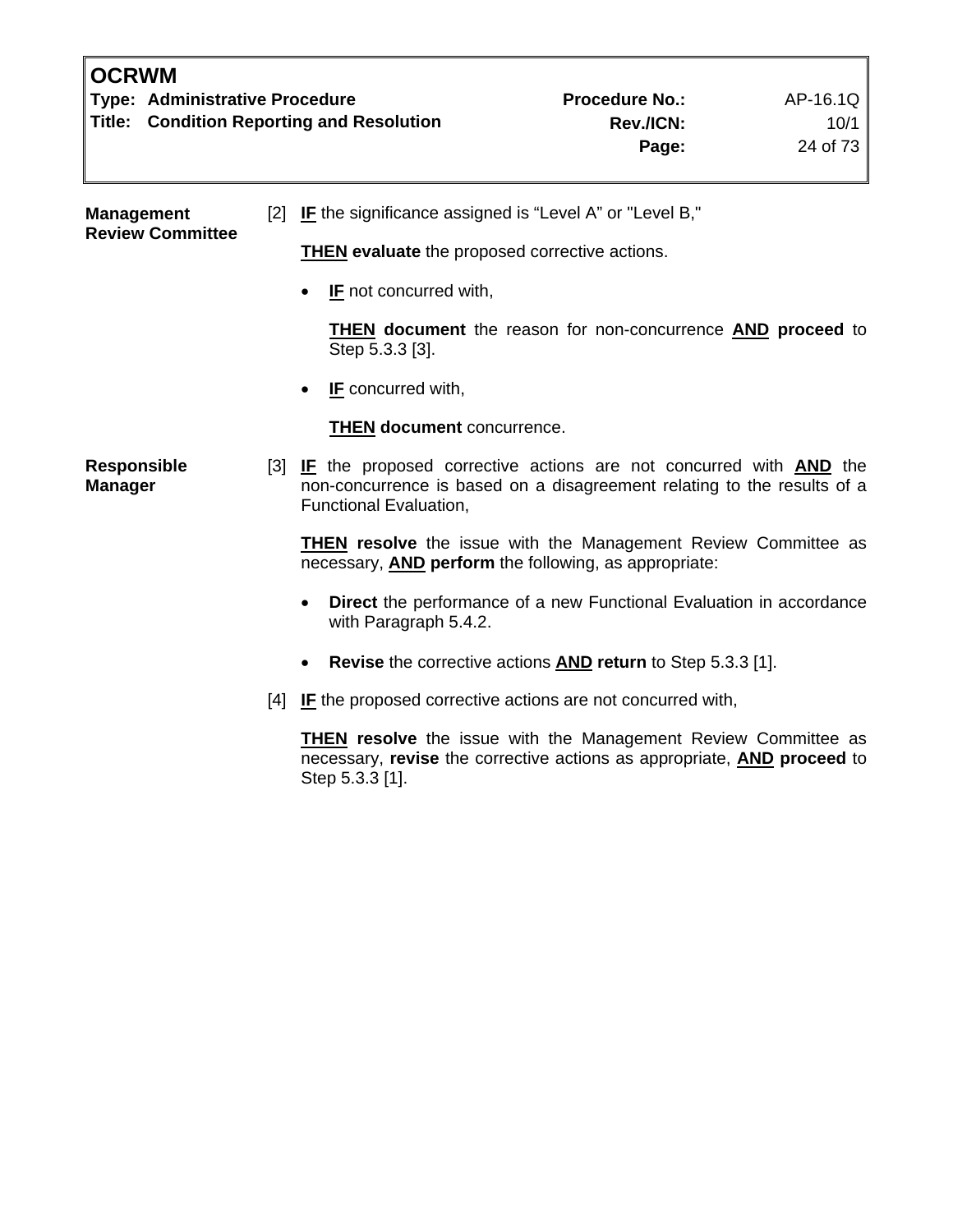## **5.3.4 Corrective Action Implementation**

Note: The steps in Paragraph 5.3.4 may be completed in any sequence, as appropriate. It is not necessary for all corrective actions to be completed to proceed to Paragraph 5.3.5.

 Guidance for implementation of corrective actions, including the types of information to include as documented evidence of completion of corrective actions, can be found in Attachment 6.

#### **Responsible Manager**

- [1] **Ensure** each identified corrective action is completed and documented appropriately, including documented justification if the completed action differs from the planned action.
	- **IF** it is determined that the Condition Report needs to be re-evaluated,

**THEN return** to the appropriate step in Paragraph 5.3.2.

[2] **IF** a Stop Work Order was initiated **AND** the Stop Work Order has not been lifted,

**THEN process** the lifting of the Stop Work Order in accordance with the applicable stop work procedure(s); LP-16.7Q-OCRWM, QA-PRO-1022, or QA-PRO-002.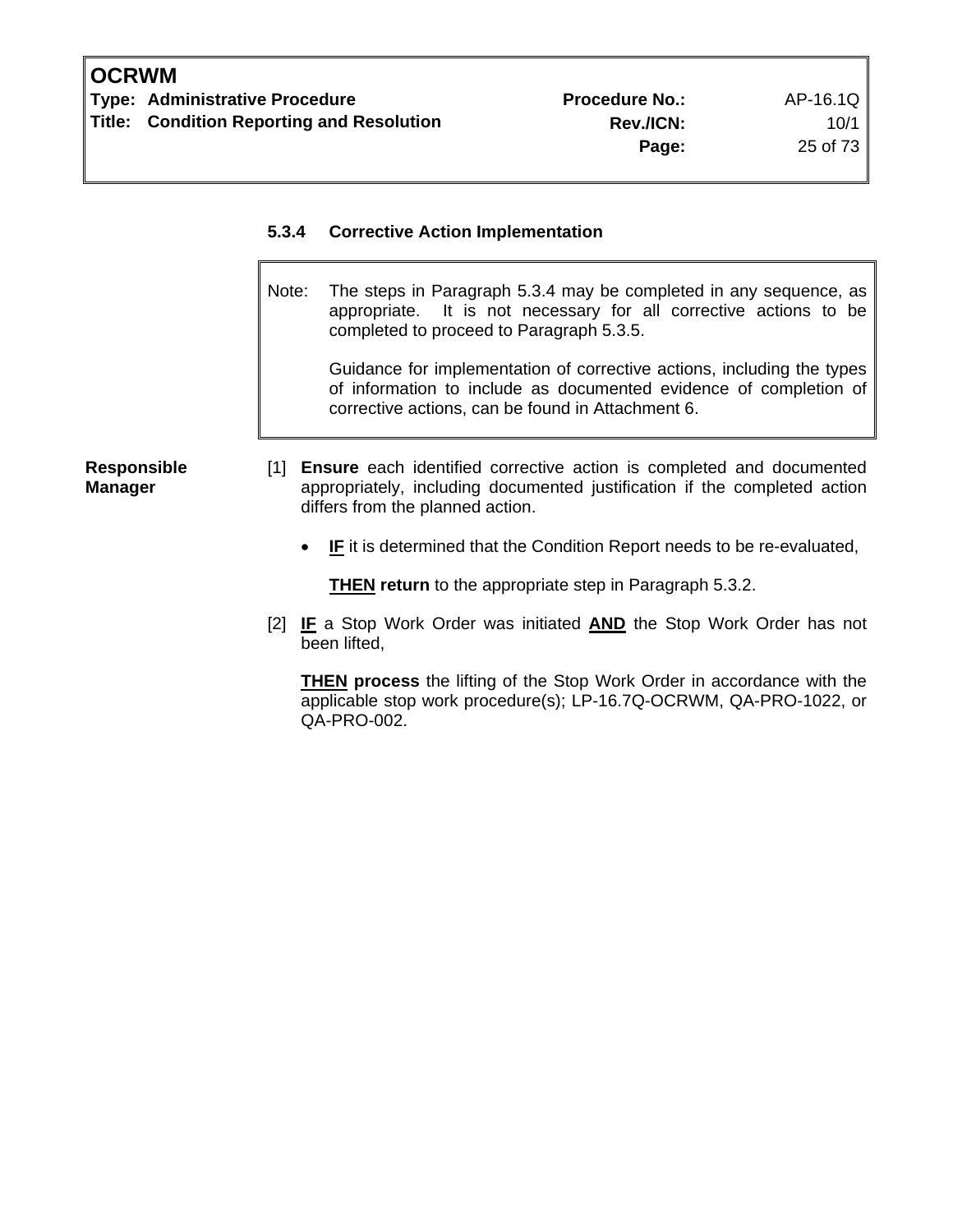**Manager** 

# **5.3.5 Verification of Implemented Corrective Action**

- Note: Verifications of individual corrective actions may be performed and documented as the individual corrective actions are completed. Guidance for documentation of verification activities can be found in Attachment 6.
- Note: It is acceptable to document the Responsible Manager's verification activities for either the individual corrective actions or for the overall implementation of the corrective actions (i.e., documentation for both is not necessary).
- Note: It is considered good business practice to maintain historic documentation for rejected actions when requested to do so by the rejecting party.
- **Responsible**  [1] **IF** the significance is "Level A," "Level B," or "Level C" **AND** an individual corrective action has been completed **AND** the Responsible Manager previously determined that individual corrective actions would be verified,

**THEN verify** the completed individual corrective action **AND ensure** that the individual who verifies corrective actions is not the individual who performed the corrective actions.

• **IF** rejected,

**THEN document** the reason for rejection.

• **IF** accepted,

**THEN document** verification activities.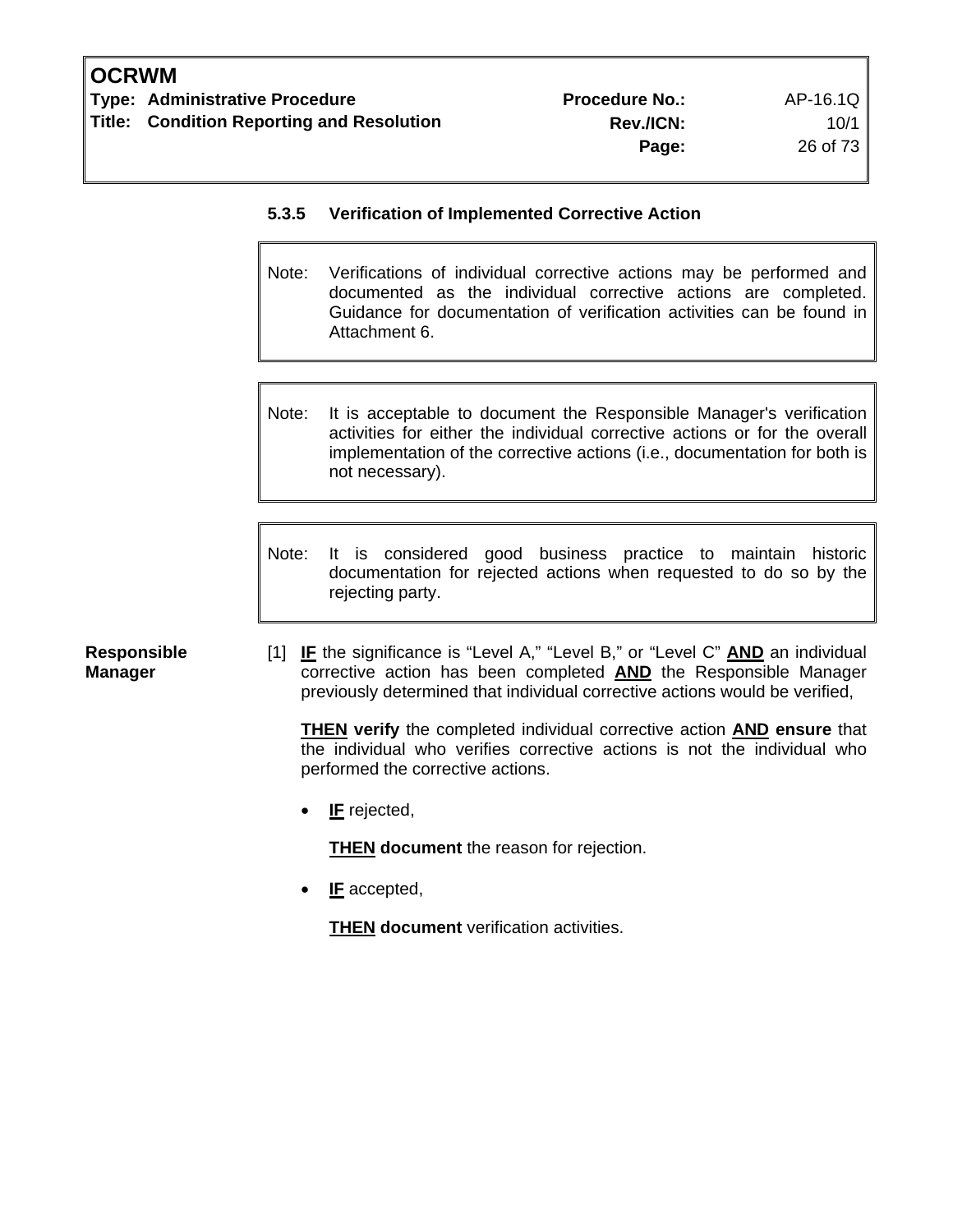[2] **IF** a completed corrective action is rejected,

**THEN** resolve the issue with the rejecting party, including escalation to progressively higher levels of management, including the Management Review Committee as necessary, **revise** the affected corrective action as appropriate, **AND return** to Step 5.3.5 [1].

[3] **IF** a completed corrective action was verified and accepted,

**THEN perform** one of the following:

• **Continue** with Corrective Action Implementation in accordance with Paragraph 5.3.4.

**OR**

- **Proceed** to Step 5.3.5 [4].
- [4] **IF** the significance is "Level A," "Level B," or "Level C" **AND** all corrective actions have been closed,

**THEN verify** that the completed corrective actions resolve the issue identified in the Condition Report **AND ensure** that the individual who performs the verification is not the individual who performed the corrective actions.

• **IF** rejected,

**THEN document** the reason for rejection.

• **IF** accepted,

**THEN document** verification activities.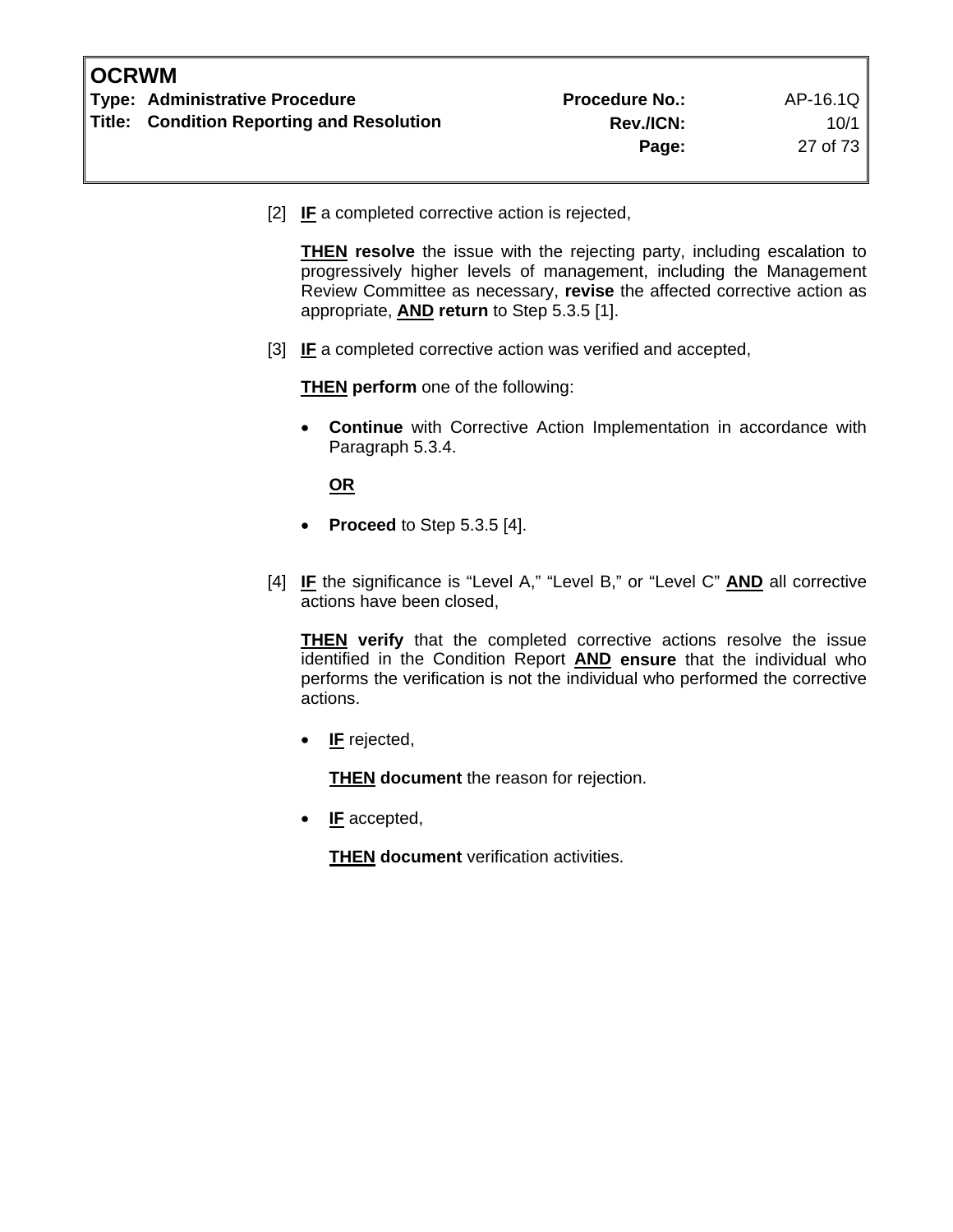Note: It is a good business practice to provide enough detail to ensure that an uninvolved party could understand how one Condition Report has addressed the other Condition Report.

[5] **IF** other Condition Reports were closed into this Condition Report in accordance with Step 5.3.1 [3],

**THEN** ensure the resolution of this Condition Report resolves the issue(s) identified within those other Condition Reports.

[6] **IF** the completed Condition Report is rejected,

**THEN resolve** the issue with the rejecting party, including escalation to progressively higher levels of management, including the Management Review Committee as necessary, **revise** the Condition Report as appropriate, **AND return** to the appropriate section of this procedure.

- [7] **Ensure** that all required information related to the Condition Report is adequately documented within the Condition Report.
- [8] **IF** the condition is a Nonconformance **AND** any Hold Tags were hung,

**THEN coordinate** removal of the Hold Tag(s).

[9] **IF** the overall resolution of the Condition Report was verified and accepted,

**THEN proceed** to Subsection 5.5.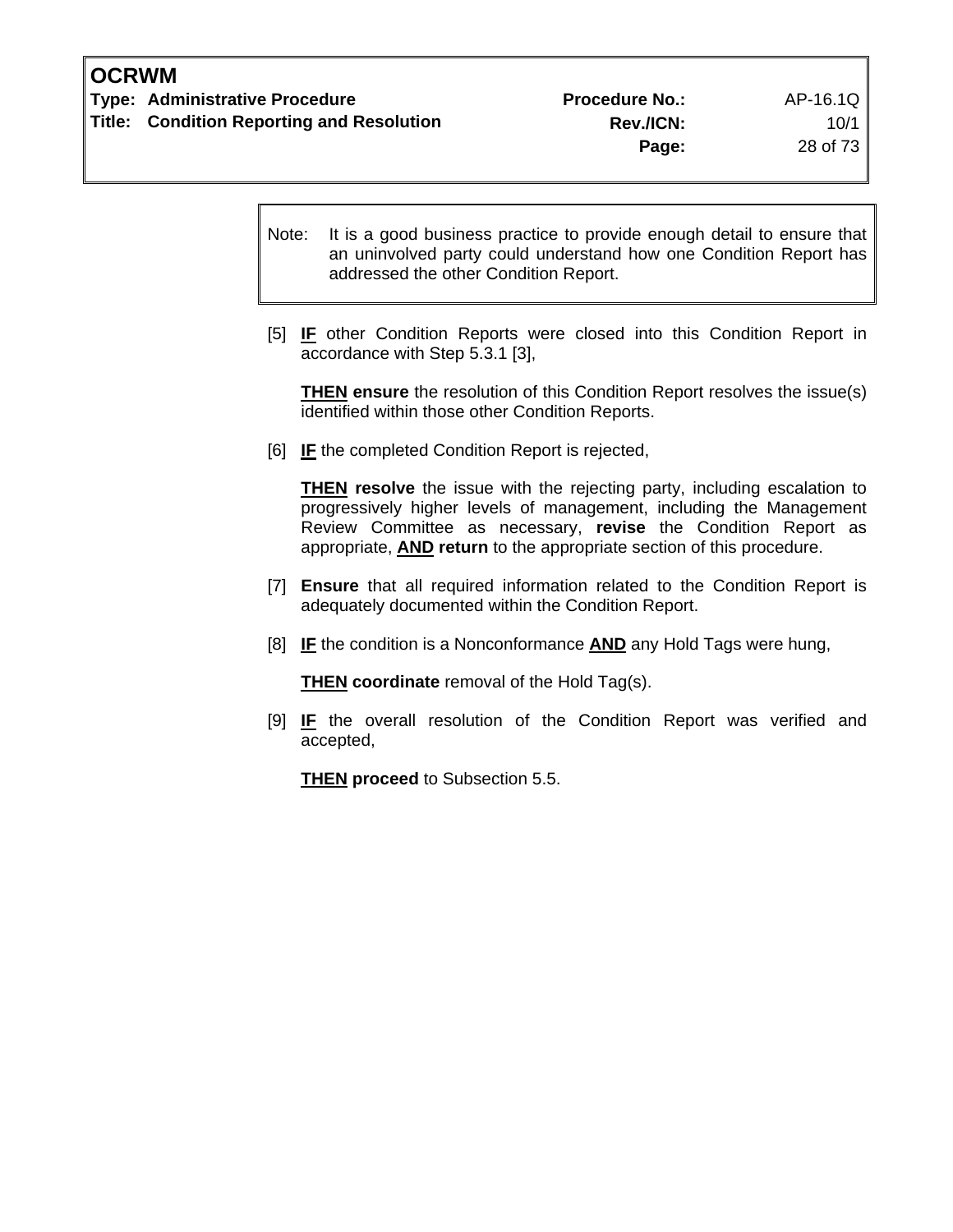#### **5.4 INITIATING NONCONFORMANCE REPORTS AND PERFORMING FUNCTIONAL EVALUATIONS**

#### **5.4.1 Initiating Nonconformance Reports**

- **Initiator** [1] **Identify AND describe** the characteristics that do not conform to specified criteria.
	- [2] **IF** identifying a Nonconformance **AND** the item is suspect or counterfeit,

**THEN document** this characteristic **AND request** processing of the suspect or counterfeit item in accordance with the applicable OCRWM procedure(s).

- [3] **Ensure** further processing, delivery, installation, or use of nonconforming items or samples is controlled pending evaluation and approval of disposition.
	- **Identify** the nonconforming items or samples, in a legible and easily recognizable manner, by marking, tagging, or other method that does not adversely affect end use **AND include** the number of the NCR.
		- **IF** a Hold Tag application is practical,

 **THEN apply** a Hold Tag, found in Attachment 9, Hold Tag, **AND document** where each Hold Tag was hung.

- **IF** a Hold Tag application is impractical,

 **THEN employ** other means to readily identify the nonconforming items or samples (e.g., identifying the container or package) **AND document** the means employed.

- **Segregate** the nonconforming items or samples when practical by placing them in a clearly identified holding area.
	- **IF** segregation is impractical,

**THEN employ** other precautions to preclude inadvertent use.

[4] **Return** to Step 5.1 [6].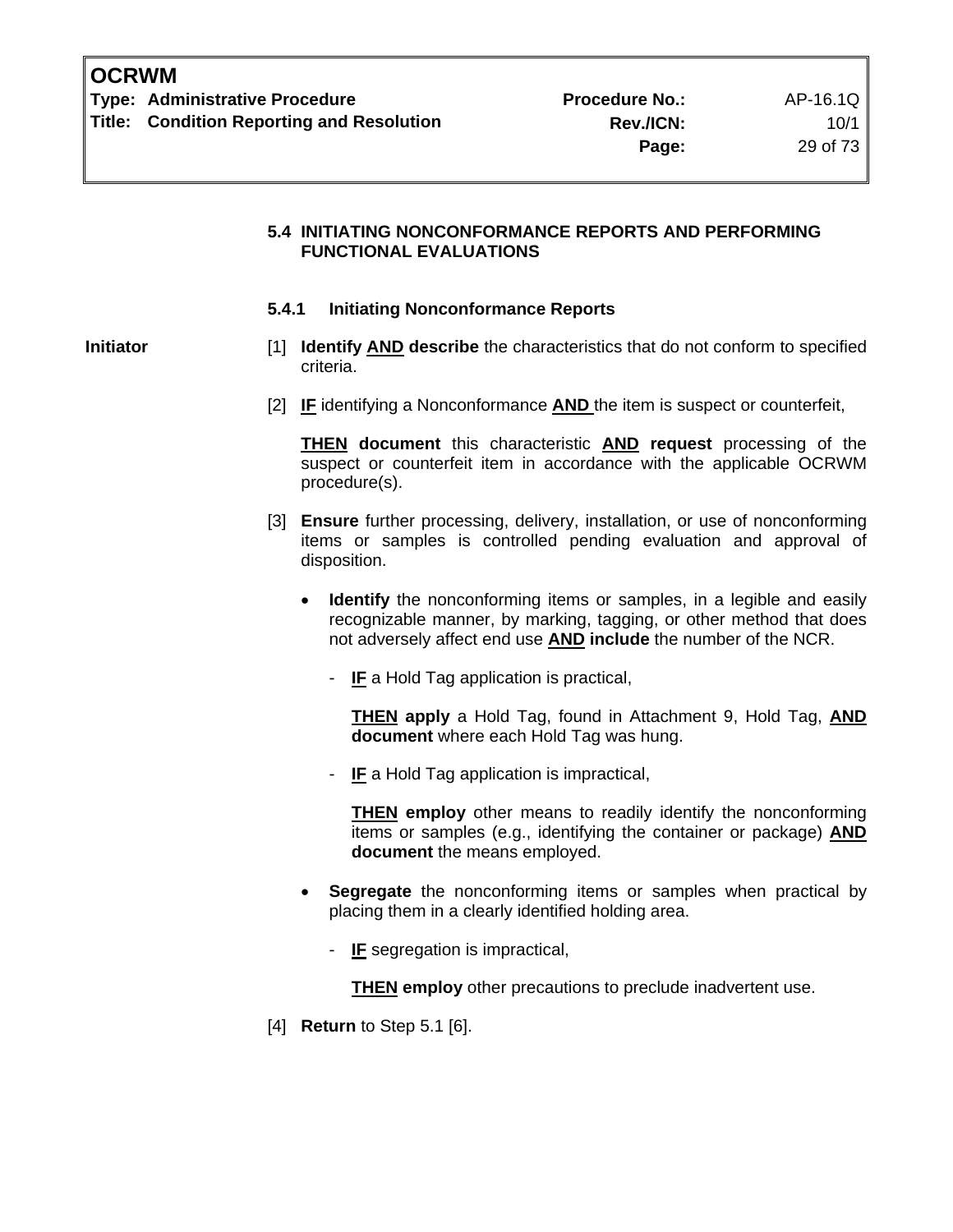# **5.4.2 Performing Functional Evaluations**  Note: Functional Evaluations may be performed at any time after the Condition Report is initiated. The most recently performed Functional Evaluation supersedes any previously performed Functional Evaluations. **Responsible Manager**  [1] **Review** the NCR **AND assign** an individual knowledgeable in the specific area to be evaluated as the Evaluator to perform a Conditional Release evaluation. [2] **Ensure** that the nonconformance is corrected or dispositioned before initiation of the preoperational test program on the item, if applicable. [3] **Notify** any organizations affected by the Nonconformance. Note: A Conditional Release may be used when an additional work effort is necessary to provide the information required for determining appropriate disposition. **Evaluator** [4] **Evaluate** the nonconforming condition for Conditional Release, considering the following factors: • Whether the nonconforming item or sample can be removed without any unacceptable damage to associated item(s) or sample(s) Whether the item or sample remains accessible for any required subsequent inspections/tests • Any limitations for use • Necessary tracking identification • Whether the nonconforming item or sample can be used safely. [5] **Document** the results of the Conditional Release evaluation, **including** whether a Conditional Release is recommended, justification(s) for the recommendation, **AND** the restrictions on releasing any holds, including

justification for any recommended limitations for use.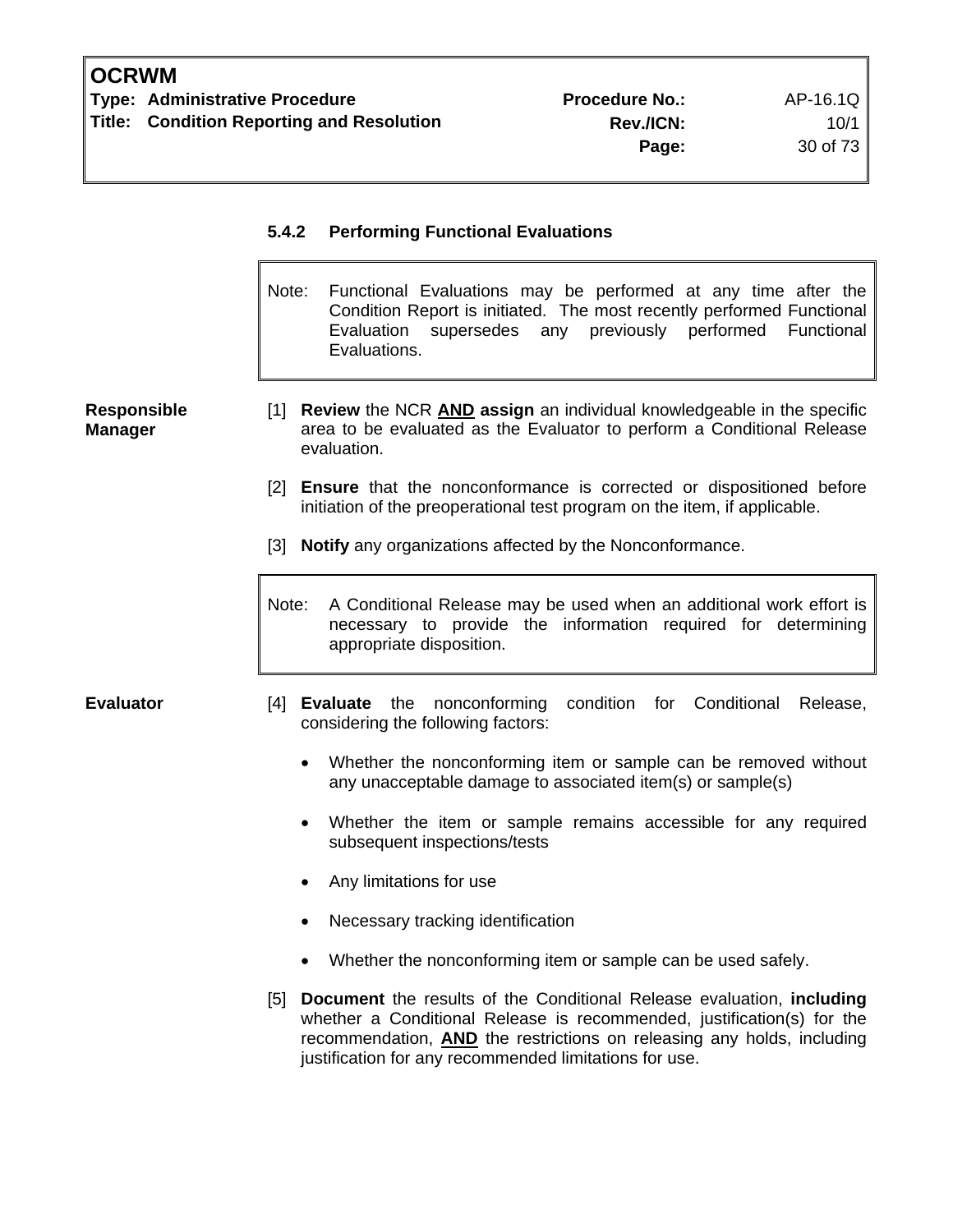| <b>OCRWM</b>                                     |                       |          |
|--------------------------------------------------|-----------------------|----------|
| Type: Administrative Procedure                   | <b>Procedure No.:</b> | AP-16.1Q |
| <b>Title: Condition Reporting and Resolution</b> | <b>Rev./ICN:</b>      | 10/1     |
|                                                  | Page:                 | 31 of 73 |
|                                                  |                       |          |

**Responsible Manager/Approver**  [6] **Assign** a reviewer, ensuring the reviewer is knowledgeable in the specific area being reviewed and able to sufficiently review potential safety concerns, to review the completed Conditional Release evaluation to determine its adequacy **AND document** the results of that review.

• **IF** adequate,

 **THEN approve** the Conditional Release evaluation **AND proceed** to Step 5.4.2 [8].

**IF** not adequate,

 **THEN reject** the Conditional Release evaluation **AND document** the reason for rejection.

**Evaluator** [7] **IF** a completed Conditional Release evaluation is rejected,

**THEN resolve** the inadequacy with the Responsible Manager, **revise** the Conditional Release evaluation as appropriate, **AND return** to Step 5.4.2 [6].

- **Responsible Manager/Approver**  [8] **Assign** an Evaluator to disposition the NCR, ensuring the Evaluator has demonstrated competence in the specific area they are evaluating, and adequate understanding of the requirements, and access to pertinent background information.
- **Evaluator** [9] **Evaluate** the nonconforming condition to determine the appropriate Disposition.
	- For items, identify either "Rework," "Repair," "Use-As-Is," or "Reject"
	- For samples, identify either "Use-As-Is," "Limited Use," or "Discard."

[10] **Document** the Disposition that is recommended.

[11] **IF** nonconforming conditions are dispositioned "Use-As-Is," "Limited Use," or "Repair,"

**THEN document** the Disposition Justification, including the technical justification for the acceptability of the nonconforming items.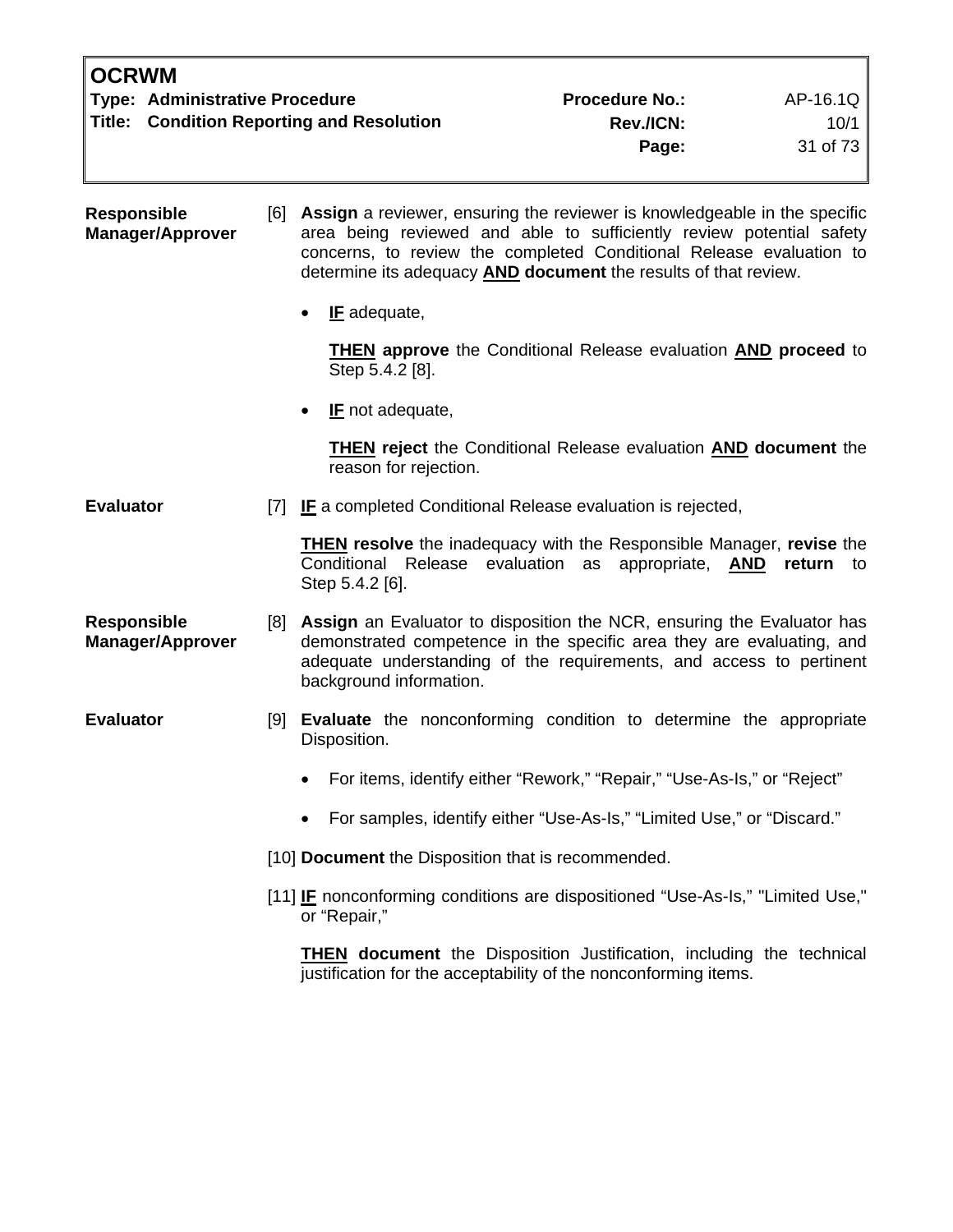- [12] **Document** the following information relative to the recommended Disposition, as appropriate:
	- **IF** samples are dispositioned "Limited Use,"

 **THEN specify** the limits and/or controls for use **AND apply** a Limited Use Tag found in Attachment 10, Sample/Specimen Limited Use Tag.

**IF** items are dispositioned "Use-As-Is" or "Repair,"

 **THEN document** that the items will be subject to design control measures commensurate with those applied to the original design (e.g., change document or other design revision) **AND**, if necessary, **require** that remedial action(s) are assigned to ensure that this requirement is met.

**IF** changes to specifying document(s) are required to reflect the as-built condition,

 **THEN require** remedial action(s) be assigned to change the specifying document(s) to reflect the accepted nonconforming condition.

**IF** document changes or record changes are required by the Disposition of the nonconforming condition,

 **THEN require** remedial action(s) be assigned to ensure that when each document or record is changed, the justification for the change identifies the Condition Report number of the nonconforming condition.

**IF** items are dispositioned "Repair" or "Rework,"

 **THEN require** remedial action(s) be assigned to ensure that repaired or reworked items are re-examined either in accordance with original acceptance criteria or alternate acceptance criteria as specified.

**IF** it is determined that only a specific portion of an item or sample is nonconforming,

 **THEN identify** the specific portion that is nonconforming within the Disposition Justification so that work may proceed on the remaining non-affected portions.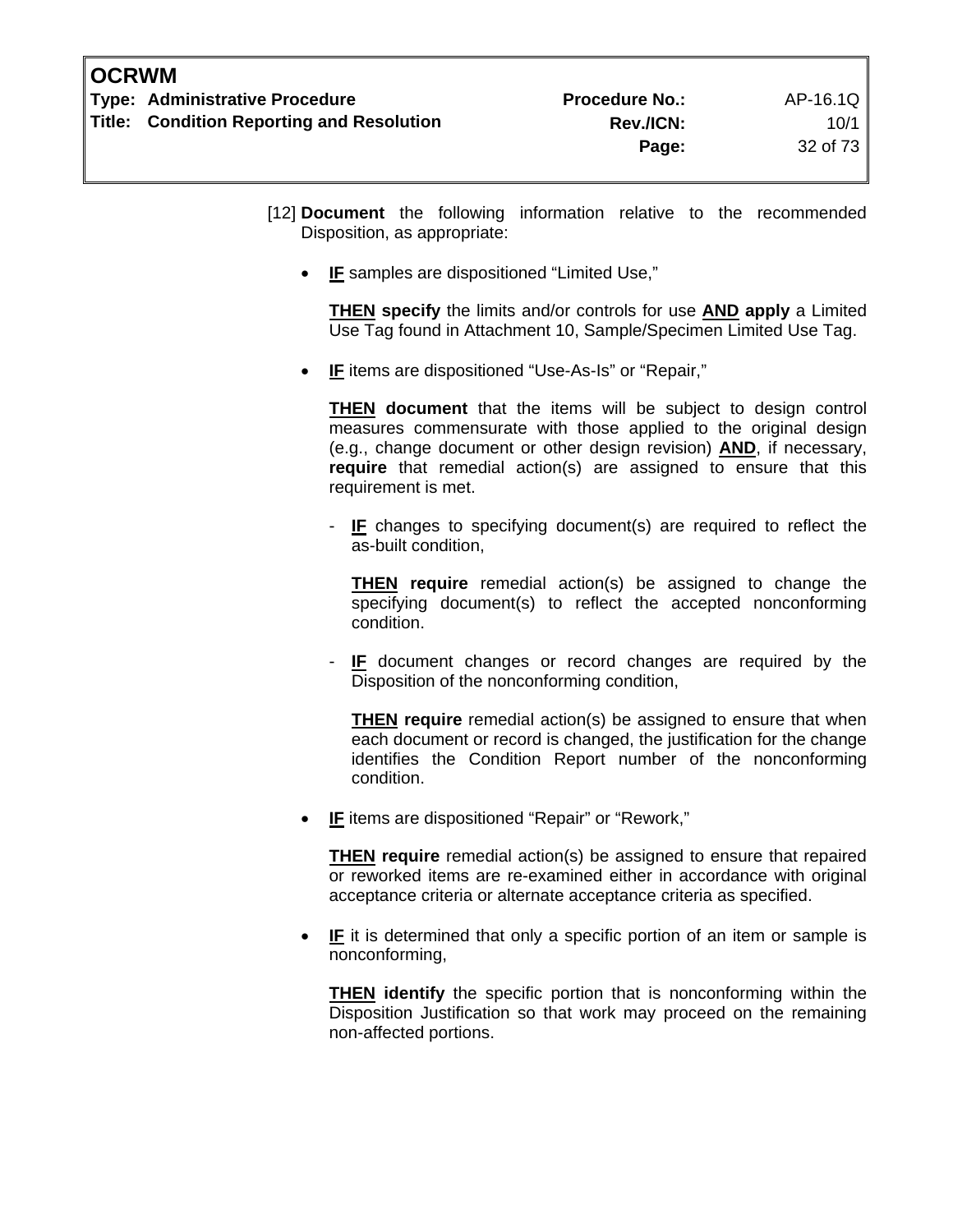| <b>IOCRWM</b>                             |                       |          |
|-------------------------------------------|-----------------------|----------|
| Type: Administrative Procedure            | <b>Procedure No.:</b> | AP-16.1Q |
| Title: Condition Reporting and Resolution | <b>Rev./ICN:</b>      | 10/1     |
|                                           | Page:                 | 33 of 73 |
|                                           |                       |          |

**Responsible Manager/Approver**  [13] **Assign** a reviewer, ensuring the reviewer has demonstrated competence in the specific area they are evaluating, an adequate understanding of pertinent requirements, and access to pertinent background to evaluate the recommended Disposition to determine its adequacy, **AND document** the results of that evaluation.

• **IF** adequate,

 **THEN approve** the closure of the Functional Evaluation **AND return** to Paragraph 5.3.2.

• **IF** not adequate,

 **THEN reject** the Disposition evaluation **AND document** the reason for rejection.

**Evaluator** [14] **IF** a completed Disposition evaluation is rejected,

**THEN resolve** the inadequacy with the Responsible Manager, **revise** the Functional Evaluation as appropriate, **AND return** to Step 5.4.2 [13].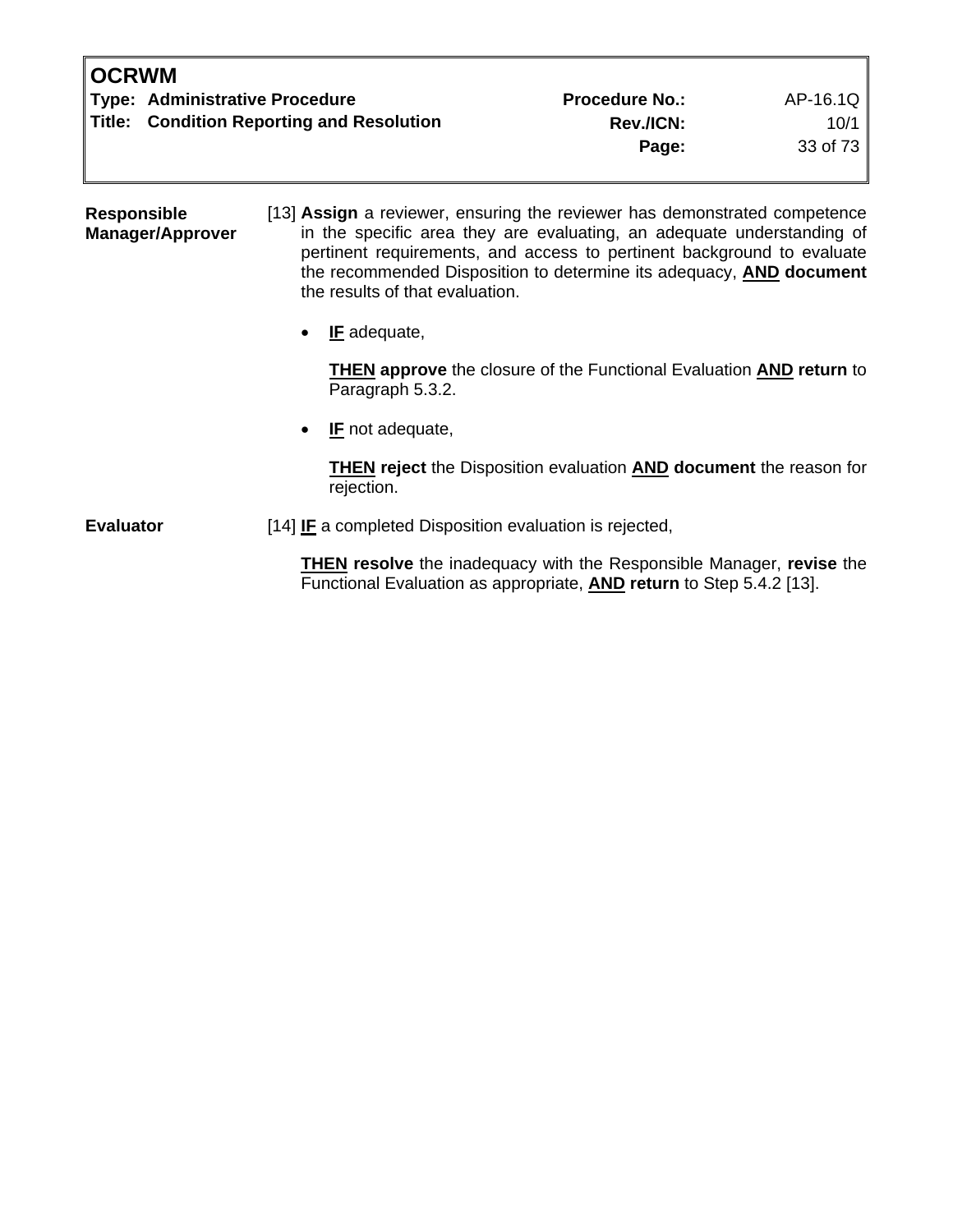#### **5.5 CLOSING CONDITION REPORTS**

**Responsible Manager**  [1] **IF** the Condition Report was not generated by another Business Process **OR** the generating Business Process did not require a pre-closure verification review,

**THEN proceed** to Step 5.5 [5],

**Verification Reviewer** 

- [2] **Evaluate** the Condition Report for closure in accordance with the requirements of the generating Business Process.
	- [3] **Document** the results of the evaluation.
	- [4] **IF** Condition Report closure is rejected,

**THEN return** to Step 5.3.5 [6].

**CAP Manager** [5] **IF** the evaluation of the Condition Report revealed that the categorizations applied during Screening need to be modified,

**THEN update** the Condition Report accordingly.

[6] **IF** all necessary corrective actions for the Condition Report are documented as complete,

**THEN close** the Condition Report **AND compile** a Records Package consisting of a copy of the Condition Report and any unique attachments to the Condition Report and its related actions.

- [7] **Forward** the records for the closed/canceled Condition Report to the Records Processing Center in accordance with Section 6.0 of this procedure.
- [8] **IF** a written request (such as electronic mail or formal correspondence) to re-open a previously closed Condition Report is received from the Responsible Manager,

**THEN re-open** the Condition Report, **document** the reason for re-opening the Condition Report, **return** to the appropriate step in this procedure, **AND ensure** that the re-submittal of records per Step 5.5 [7] includes a cross-reference to the originally submitted record for the Condition Report in accordance with AP-17.1Q requirements.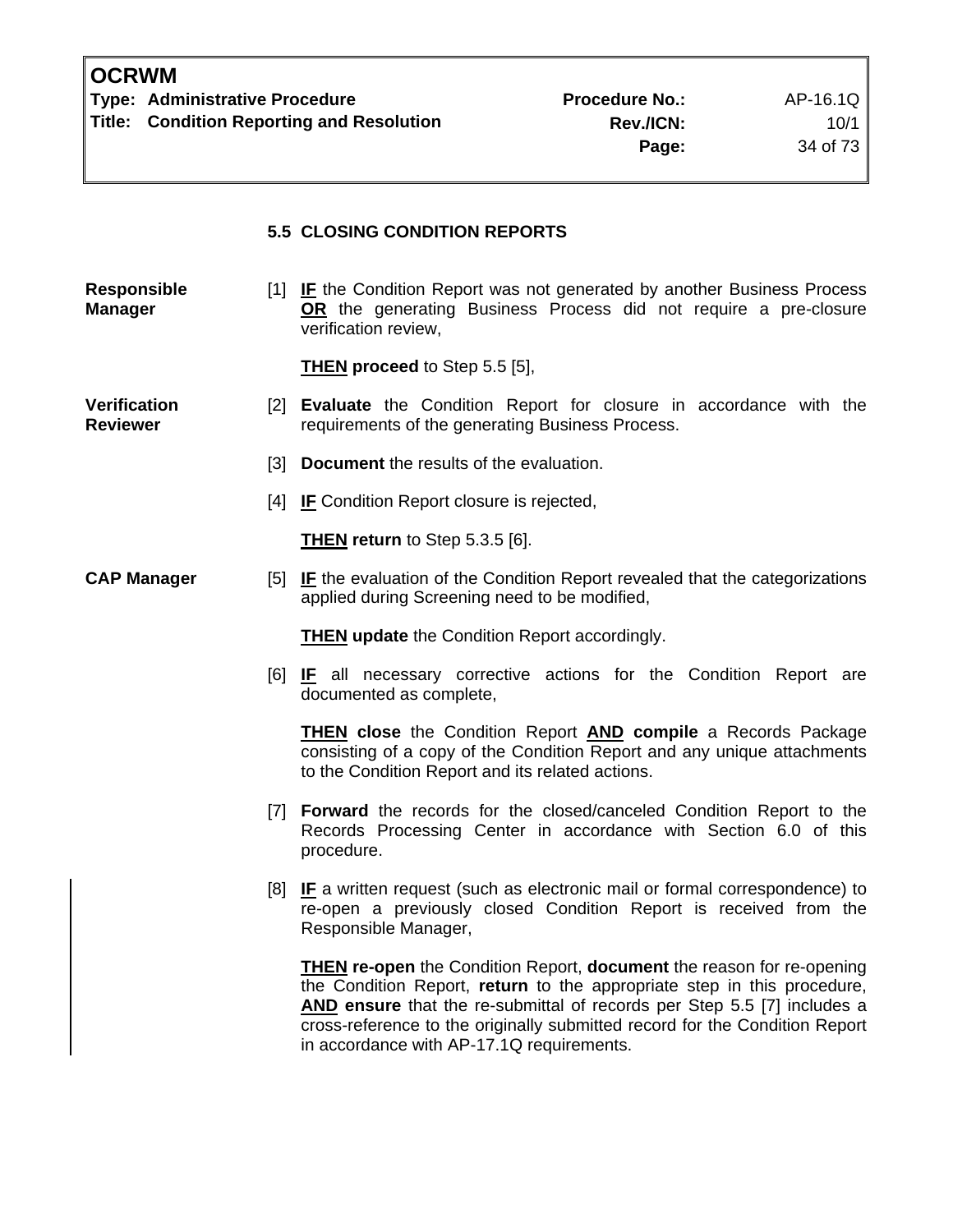## **5.6 PROCESSING EFFECTIVENESS REVIEWS**

- Note: Effectiveness Reviews are automatically created for closed "Level A" conditions and closed "Level B" conditions for which a Root Cause Analysis was performed.
- Note: Attachment 11, Effectiveness Review Guidance, includes guidance for performing an Effectiveness Review.

#### **Responsible Manager**

[1] **IF** the Condition Report is closed **AND** an Effectiveness Review is required or directed by the Responsible Manager in accordance with Attachment 4,

**THEN evaluate** the effectiveness of identified actions to preclude recurrence.

- [2] **Document** the results of the Effectiveness Review conducted.
- [3] **IF** the Effectiveness Review determined that the actions to preclude recurrence were ineffective,

**THEN submit** a new Condition Report in accordance with this procedure that clearly states it is being generated from the performance of an Effectiveness Review and the Condition Report number for which the Effectiveness Review was performed **AND document** the number of the new Condition Report generated in the Effectiveness Review.

- [4] **Approve** the closure of the Effectiveness Review.
- **CAP Manager** [5] **Compile** a Records Package consisting of a copy of the closed Effectiveness Review and any unique attachments to the Effectiveness Review.
	- [6] **Forward** the records for the closed Effectiveness Review to the Records Processing Center in accordance with Section 6.0 of this procedure.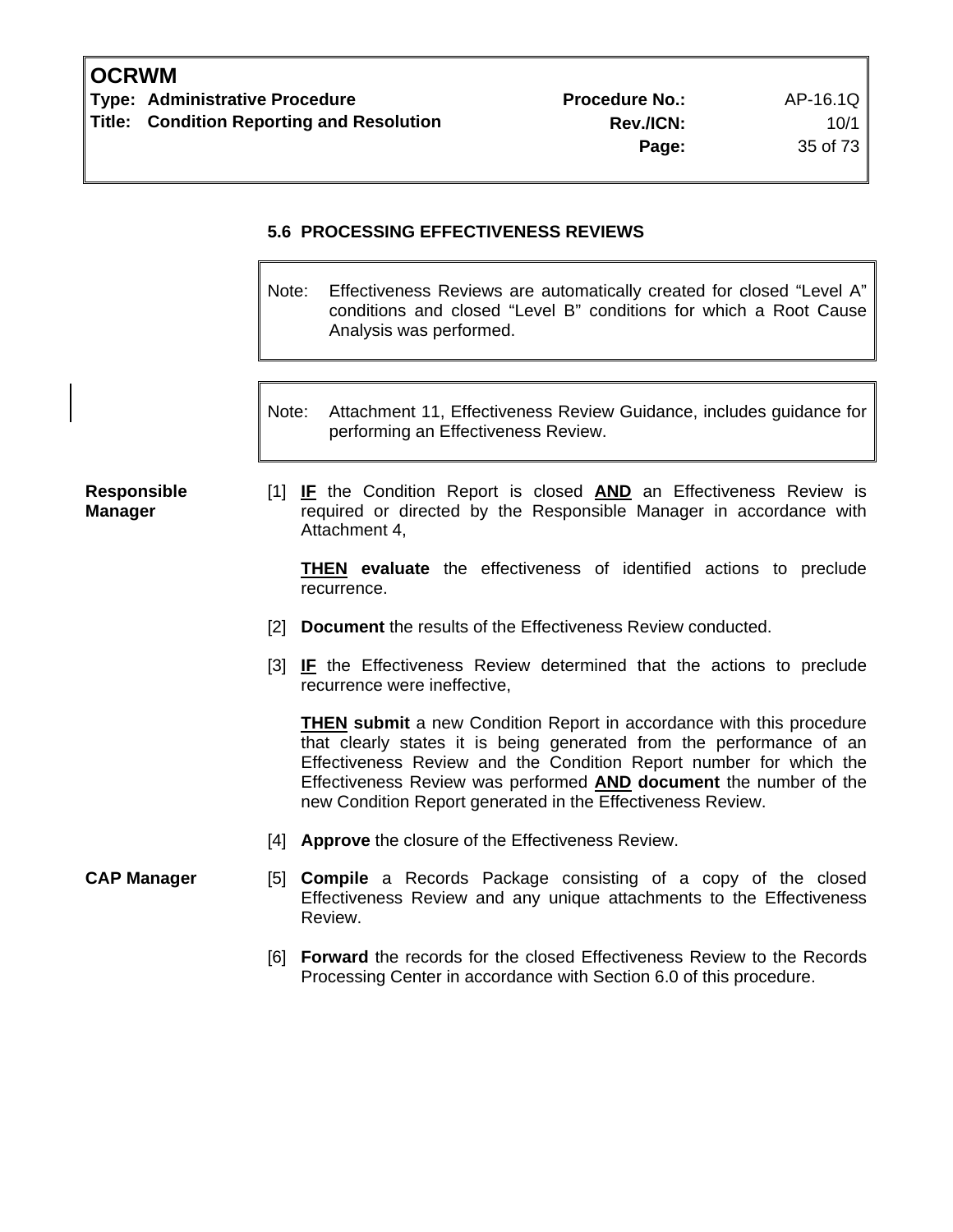| Type: Administrative Procedure            | <b>Procedure No.:</b> | AP-16.1Q |
|-------------------------------------------|-----------------------|----------|
| Title: Condition Reporting and Resolution | <b>Rev./ICN:</b>      | 10/1     |
|                                           | Page:                 | 36 of 73 |

#### **6.0 RECORDS**

- **NOTE**: Record reports identified in this section are produced from the electronic CAP system and accurately reflect its contents for each Condition Report and/or Effectiveness Review being reported. As such, it is expected that these reports could contain blank spaces, which are appropriate and acceptable, per processing and review activities.
- **NOTE**: QA Records are those documents that furnish evidence that items or work comply with requirements of the QARD.

 The records listed in Subsections 6.1 and 6.2 shall be collected and submitted to the Records Processing Center in accordance with AP-17.1Q and AP-17.3Q as individual records or included in a records package, as specified.

 All records generated by another project procedure invoking independent use of the process outlined in Paragraph 5.3.2 are submitted in accordance with that invoking procedure.

#### **6.1 QA RECORDS**

Records Package:

 Completed Condition Report that documents an adverse condition in accordance with the QARD, including the Condition Report and its related actions and any unique attachments to the Condition Report or its related actions that exist in the CAP system.

 Completed Effectiveness Review for a Condition Report that documents an adverse condition in accordance with the QARD.

#### **6.2 NON-QA LONG-TERM RECORDS**

Records Package:

 Completed Condition Report that does not document an adverse condition in accordance with the QARD, including the Condition Report and its related actions and any unique attachments to the Condition Report or its related actions that exist in the CAP system.

 Completed Effectiveness Review for a Condition Report that does not document an adverse condition in accordance with the QARD.

#### **6.3 NON-QA SHORT-TERM RECORDS (THREE YEARS OR LESS RETENTION)**

None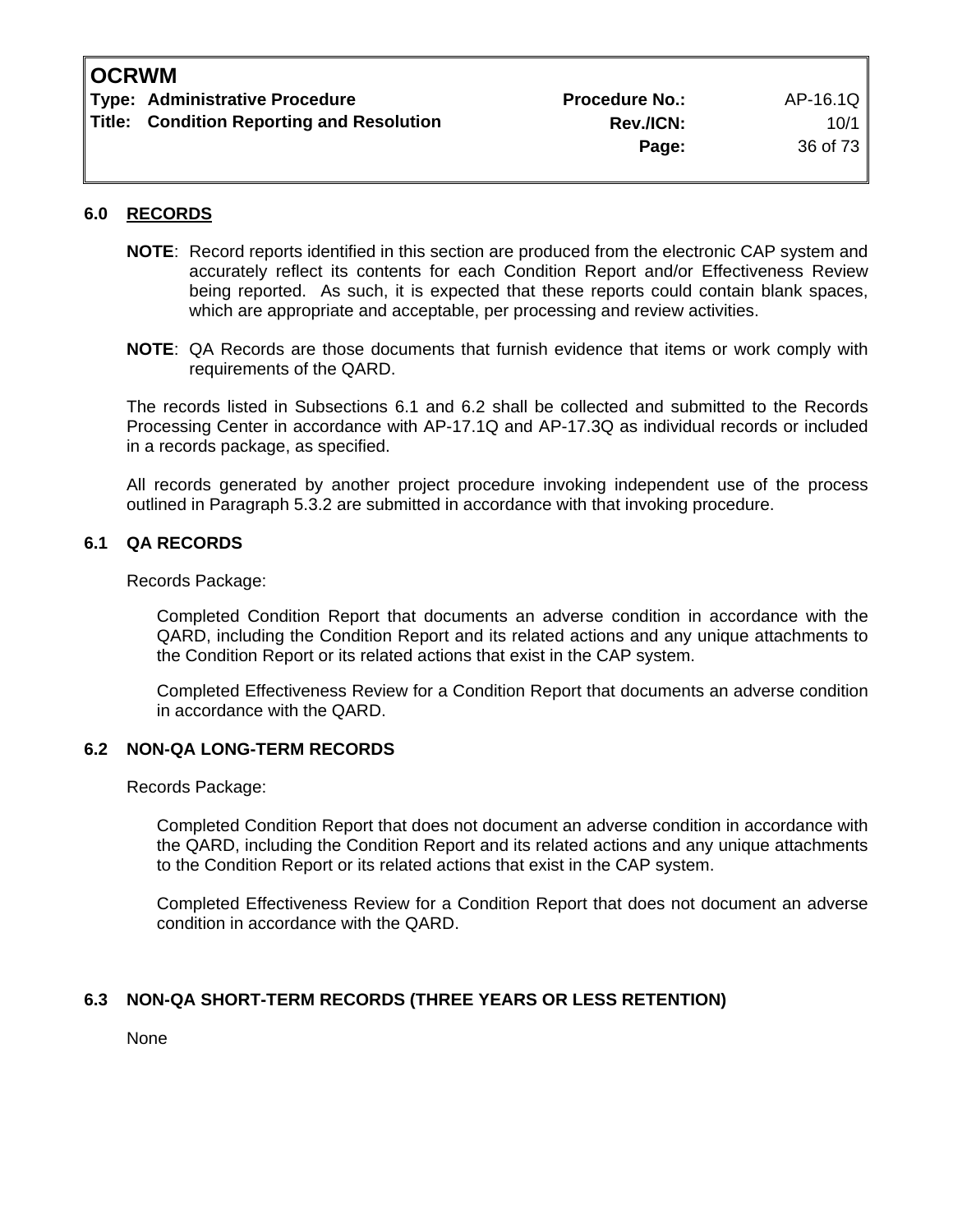**Type: Administrative Procedure 19th Contract Procedure Procedure No.:** AP-16.1Q

**Title: Condition Reporting and Resolution Condition Rev./ICN:** 10/1

**Page:** 37 of 73

## **7.0 ATTACHMENTS**

The change history for this procedure is included as Attachment 12, Change History.

- 1 AP-16.1Q Flowchart
- 2 Acronyms and Abbreviations<br>3 Definitions
- **Definitions**
- 4 Condition Report Characterizations and Response Matrix<br>5 Significance Determination Definitions
- 5 Significance Determination Definitions
- 6 Guidance for Processing Condition Reports
- 7 Extent of Cause Guidance
- 8 Extent of Condition Guidance
- 9 Hold Tag
- 10 Sample/Specimen Limited Use Tag
- 11 Effectiveness Review Guidance
- 12 Change History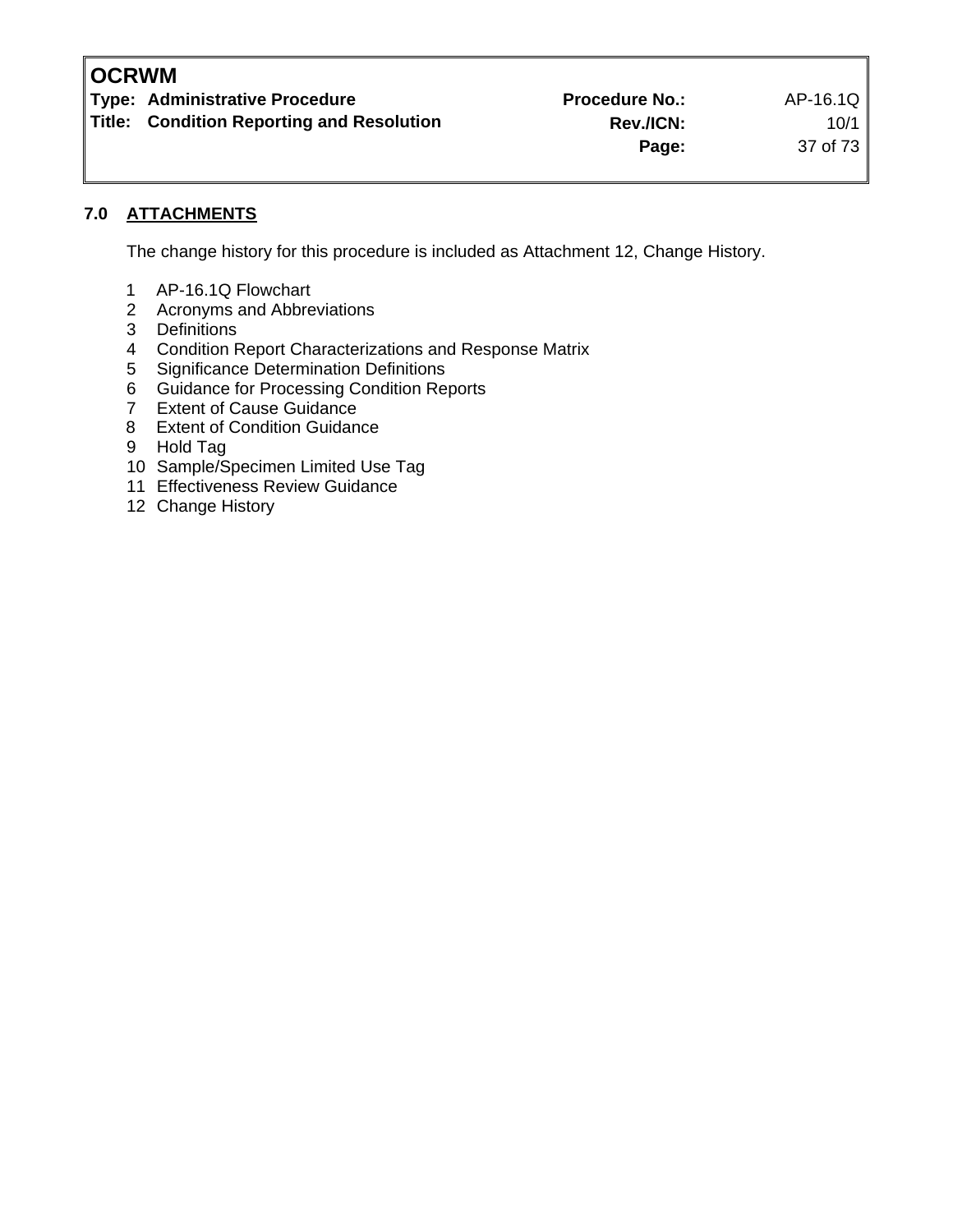| <b>OCRWM</b> |                                           |                       |                     |
|--------------|-------------------------------------------|-----------------------|---------------------|
|              | Type: Administrative Procedure            | <b>Procedure No.:</b> | AP-16.1Q            |
|              | Title: Condition Reporting and Resolution | Rev./ICN:             | 10/1                |
|              |                                           | Page:                 | 38 of 73            |
|              |                                           |                       | <b>Attachment 1</b> |
|              |                                           |                       |                     |
|              |                                           |                       |                     |

#### **AP-16.1Q Flowchart**

Note that the Flowchart depicted here is a generalized flowchart intended to demonstrate the basic decisions and actions in the AP-16.1Q process.

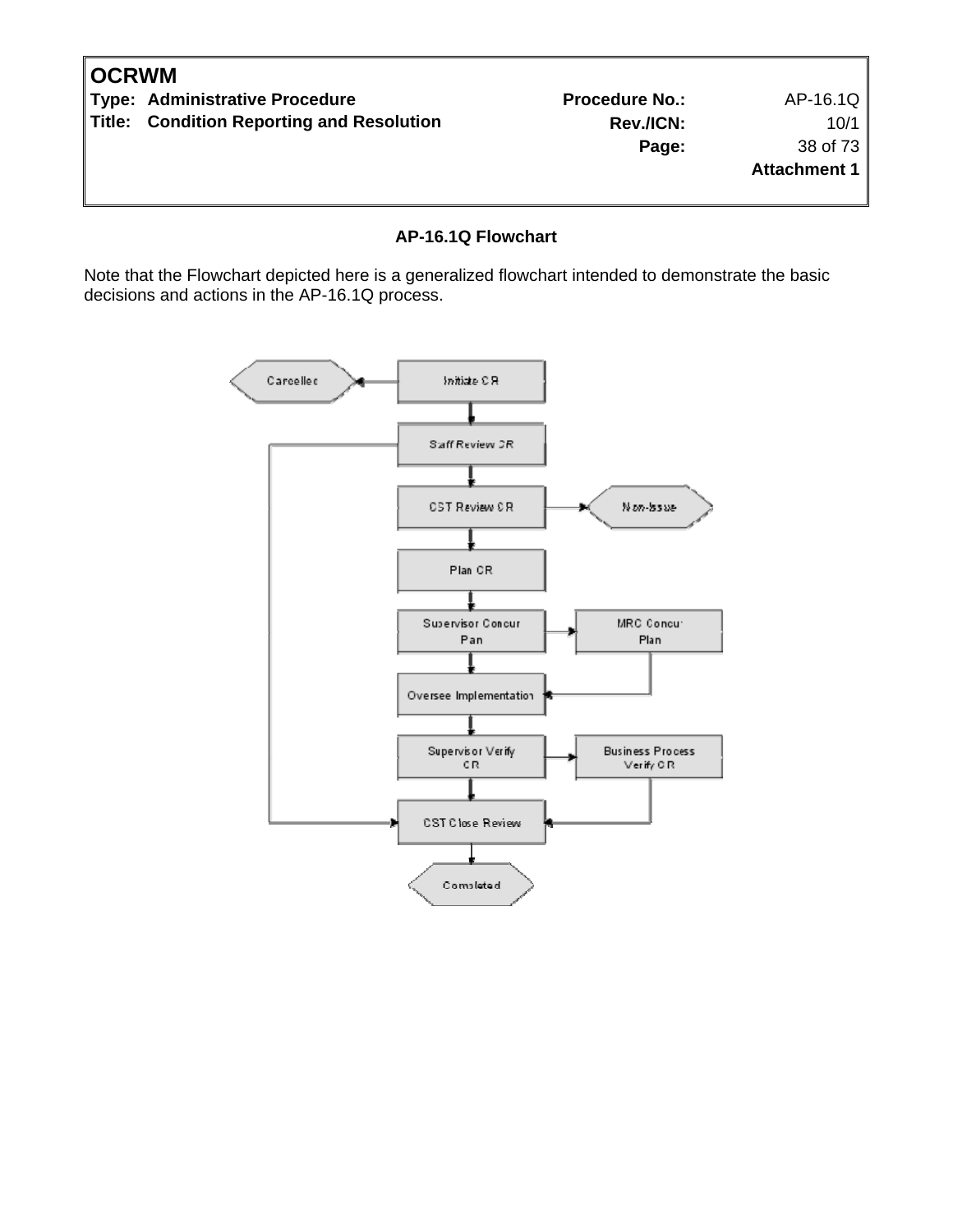$\overline{\phantom{a}}$ 

 $\overline{\phantom{a}}$ 

**Type: Administrative Procedure No.:** Procedure No.: AP-16.1Q

**Title: Condition Reporting and Resolution** 

**Rev./ICN:** 10/1 **Page:** 39 of 73 **Attachment 2**

## **Acronyms and Abbreviations**

| <b>AQAP</b>                             | <b>Augmented Quality Assurance Program</b>                                                                                                                    |
|-----------------------------------------|---------------------------------------------------------------------------------------------------------------------------------------------------------------|
| CAP<br>CAQ<br><b>CST</b>                | <b>Corrective Action Program</b><br><b>Condition Adverse to Quality</b><br><b>Condition Screening Team</b>                                                    |
| <b>DOE</b>                              | U.S. Department of Energy                                                                                                                                     |
| <b>ICN</b><br><b>ITS</b><br><b>ITWI</b> | <b>Interim Change Notice</b><br><b>Important To Safety</b><br>Important To Waste Isolation                                                                    |
| LL/GI                                   | Lessons Learned/Generic Implications                                                                                                                          |
| M&O                                     | <b>Management and Operating Contractor</b>                                                                                                                    |
| <b>NCR</b>                              | Nonconformance Report                                                                                                                                         |
| <b>OCRWM</b><br><b>OQA</b>              | Office of Civilian Radioactive Waste Management<br><b>Office of Quality Assurance</b>                                                                         |
| PAAA                                    | <b>Price-Anderson Amendments Act</b>                                                                                                                          |
| QA<br>QAPD<br>QARD<br>QMD               | quality assurance<br>Quality Assurance Program Description (Lead Lab)<br>Quality Assurance Requirements and Description<br>Quality Management Directive (M&O) |
| <b>RCA</b><br><b>RPP</b>                | Root Cause Analysis<br>Radiological Protection Program                                                                                                        |
| <b>WSHP</b>                             | Worker Safety and Health Program                                                                                                                              |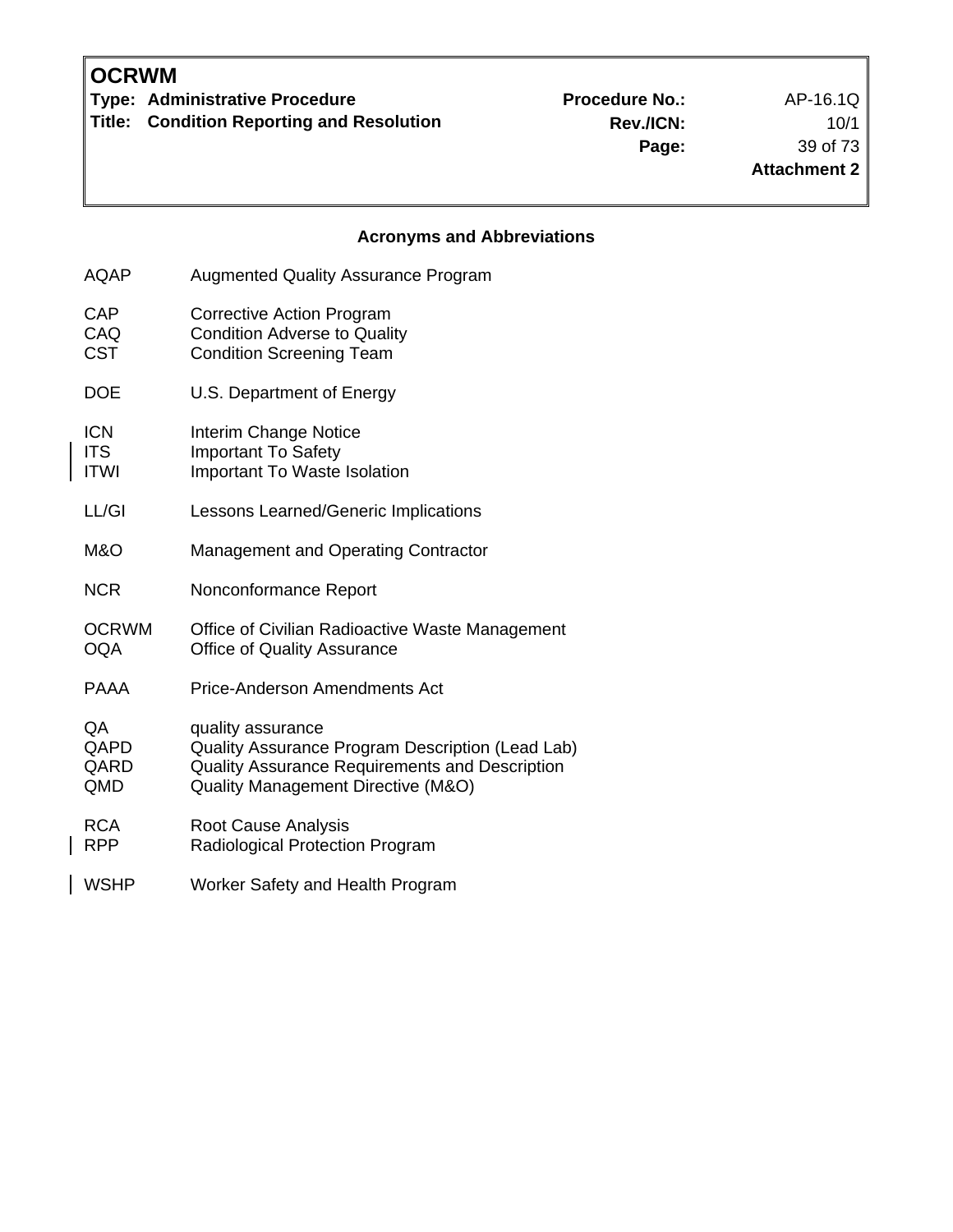| <b>OCRWM</b> |                                           |                       |              |
|--------------|-------------------------------------------|-----------------------|--------------|
|              | Type: Administrative Procedure            | <b>Procedure No.:</b> | AP-16.1Q     |
|              | Title: Condition Reporting and Resolution | Rev./ICN:             | 10/1         |
|              |                                           | Page:                 | 40 of 73     |
|              |                                           |                       | Attachment 3 |
|              |                                           |                       |              |
|              |                                           |                       |              |

#### **Definitions**

*Adverse Condition*–An inclusive term used to define a problem requiring management attention. Adverse conditions include failures, malfunctions, deficiencies, defective items, and nonconformances. They include CAQs and actions that have a reasonable potential to cause adverse operational, environmental, safety, health, or quality assurance (QA) consequences. Adverse conditions are documented on a Condition Report, subject to the limitations defined in Section 2.0 of this procedure.

*Apparent Cause*–The cause that is most likely the cause of the adverse condition based on readily available information.

*Approver*–The individual responsible for performing evaluations of recommended dispositions who has demonstrated competence in the specific area being evaluated, has an adequate understanding of the work requirements, and has access to pertinent background information. The approver is an individual who is independent of the work that produced the disposition.

*Business Process*–An inclusive term used to describe any formal process controlled by an implementing procedure or governing documents other than this procedure that either identifies conditions that are processed in accordance with this procedure or requires the performance of a verification prior to closure of a condition which is not already performed in accordance with this procedure.

*Causal Analysis*–A cause determination based on the evaluator's judgment and experience involving an effort to determine why the problem occurred. This might include fact finding, interviewing, benchmarking, reviewing data, or maintenance history, or other analysis methods, as appropriate. Typical analysis methods include the Why Staircase, Change Analysis, Barrier Analysis, Event & Causal Factor Charting, etc.

*Causal Factors*–Actions, conditions, or events which directly influence the outcome of the situation or problem.

*Condition*–An inclusive term used to define a situation that may require management attention.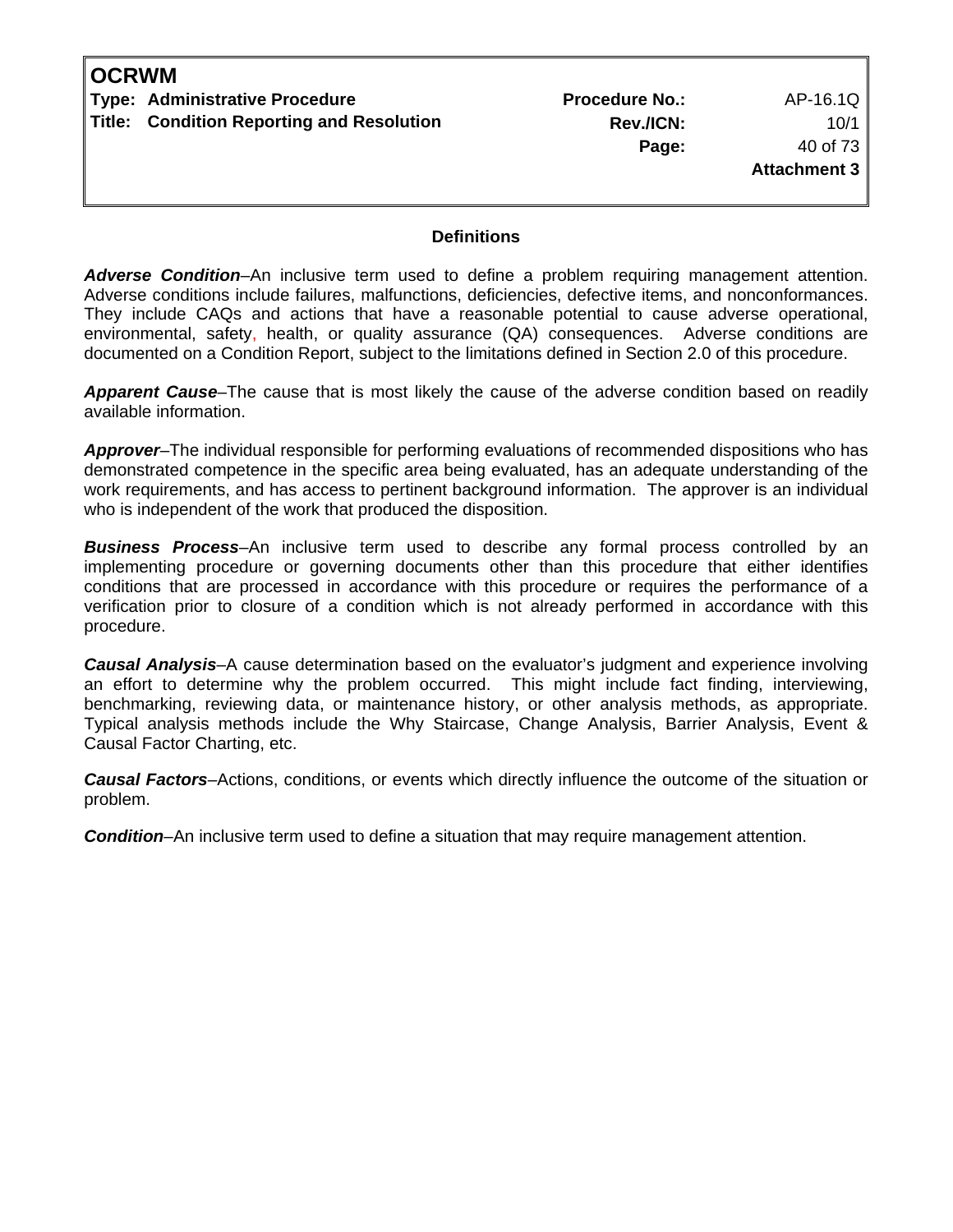| <b>OCRWM</b> |                                                  |                       |                     |
|--------------|--------------------------------------------------|-----------------------|---------------------|
|              | Type: Administrative Procedure                   | <b>Procedure No.:</b> | AP-16.1Q            |
|              | <b>Title: Condition Reporting and Resolution</b> | Rev./ICN:             | 10/1                |
|              |                                                  | Page:                 | 41 of 73            |
|              |                                                  |                       | <b>Attachment 3</b> |
|              |                                                  |                       |                     |

### **Definitions (Continued)**

*Condition Adverse to Quality (CAQ)*–An all inclusive term used in reference to any of the following: failures, deficiencies, defective items, and nonconformances. CAQs are documented on a Condition Report, subject to the limitations defined in Section 2.0 of this procedure. For purposes of this procedure, CAQs include Significance Level A, B, and C Condition Reports and are categorized in three types; QARD, AQAP, and Business Practice.

- QARD A condition adverse to quality shall be identified when the *Quality Assurance Requirements and Description* (QARD), or an implementing document requirement is not met. This includes failures to meet M&O QMD requirements, Lead Lab QAPD requirements, or M&O QMD or Lead Lab QAPD implementing document requirements, when performing work subject to the QARD.
- AQAP A condition adverse to quality shall be identified whenever an AQAP requirement or an implementing document requirement is not met. This includes failures to meet M&O QMD requirements, Lead Lab QAPD requirements, or M&O QMD or Lead Lab QAPD implementing document requirements, when performing work subject to the AQAP.
- Business Practice A state of noncompliance with requirements not directly associated with QARD, AQAP, or associated implementing document requirements.

*Condition Report Category*–The type of condition, in general terms, that is identified in the Condition Report. Condition Report Categories include:

- Equipment NCR– A Condition Report that identifies a Nonconformance involving an Item.
- Human Performance–A Condition Report that identifies a condition relating to the performance of a work process or activity.
- Management–A Condition Report that identifies a condition relating to the management of a work process or activity.
- Physical Environment–A Condition Report that identifies a condition relating to the physical environment in which work processes or activities are performed.
- Process–A Condition Report that identifies a condition relating to an underlying work process or activity.
- Sample NCR–A Condition Report that identifies a Nonconformance involving a Sample (Physical).
- Maintenance–A Condition Report that identifies a condition relating to an item that is not a Nonconformance.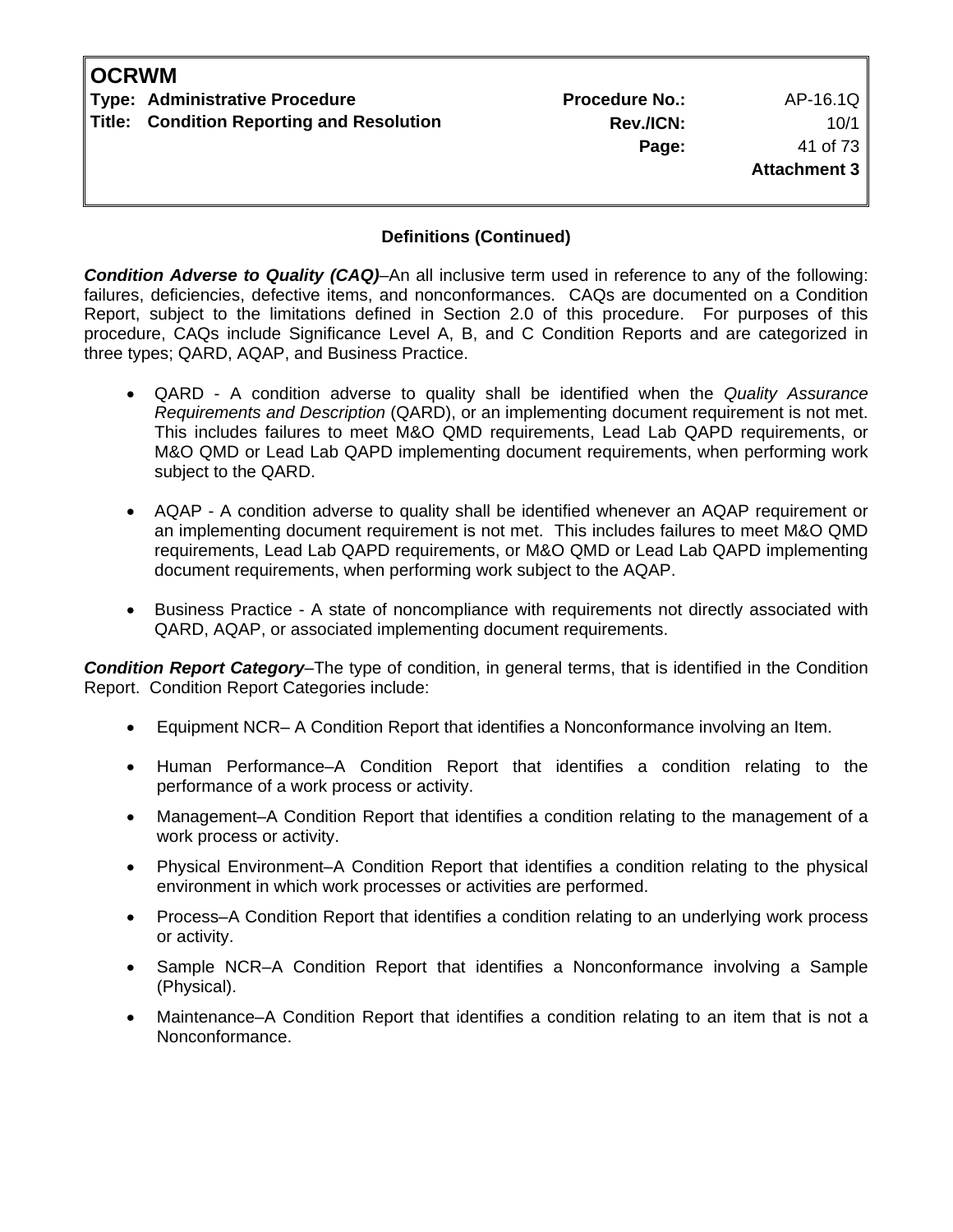| <b>OCRWM</b> |                                           |                       |              |
|--------------|-------------------------------------------|-----------------------|--------------|
|              | Type: Administrative Procedure            | <b>Procedure No.:</b> | AP-16.1Q     |
|              | Title: Condition Reporting and Resolution | Rev./ICN:             | 10/1         |
|              |                                           | Page:                 | 42 of 73     |
|              |                                           |                       | Attachment 3 |
|              |                                           |                       |              |

### **Definitions (Continued)**

*Condition Screening Team (CST)*–A designated multi-disciplined team representing a cross section of OCRWM organizations whose responsibility is to assist the CAP Manager in Condition Report screening. The authority, membership, training/certification requirements, and responsibilities of the team are provided through the CST Charter, which may be found on the CAP web site.

*Conditional Release*–Documented authorization to continue work on or continue using a nonconforming item or sample prior to implementing an approved disposition of a nonconforming condition. Conditional Release may be used to direct additional work activity necessary to provide information required to develop/determine a comprehensive disposition.

*Corrective Action Program (CAP) Manager*–The individual assigned overall responsibility for management of the corrective action process, including the activities of the CST. For purposes of this procedure, the actions assigned to the CAP Manager may be performed by the CAP Manager, the CAP Staff, the CST, the Trend Working Group (as defined in QA-PRO-1002), or the Management Review Committee, as appropriate.

*Corrective Action Program (CAP) Staff*–The individual(s) responsible for the day-to-day administration and upkeep of the electronic tracking system, as well as any activities related to the corrective action process as directed by the CAP Manager.

*Discard*–The disposition that is authorized when a nonconforming sample is considered unacceptable for scientific investigation.

*Effectiveness Review*–A review performed within a set period of time after the Condition Report is closed to determine the effectiveness of any actions taken to preclude recurrence of the identified condition. The review should confirm that completed corrective actions to preclude recurrence are institutionalized, that occurrence of similar condition(s) due to similar cause(s) has been prevented, and that the actions taken have not produced unintended consequences (e.g., a new adverse condition).

*Evaluator*–The individual responsible for evaluating nonconforming conditions; preparing recommended dispositions; who has demonstrated competence in the specific area being evaluated; an adequate understanding of the requirements; and access to pertinent background information.

*Extent of Cause*–The extent to which the root cause(s) of an identified problem have impacted other processes, equipment, or human performance.

*Extent of Condition*–The extent to which the actual condition exists with other processes, equipment, or human performance.

*Functional Evaluation*–A term used to describe the process of evaluating nonconforming items or samples, including determining if a Conditional Release is appropriate and dispositioning the nonconforming item or sample.

#### **Definitions (Continued)**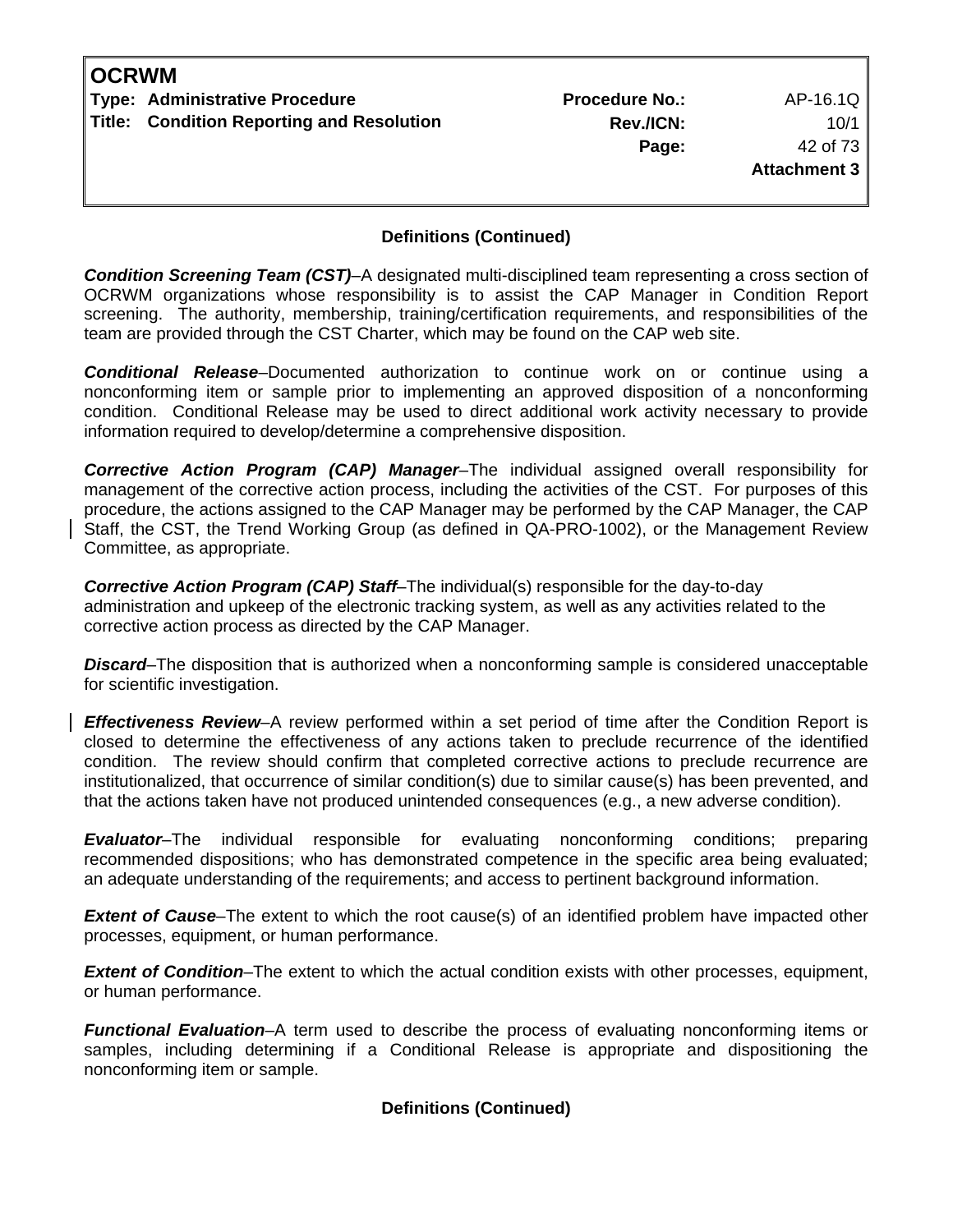| <b>OCRWM</b> |                                           |                       |              |
|--------------|-------------------------------------------|-----------------------|--------------|
|              | Type: Administrative Procedure            | <b>Procedure No.:</b> | AP-16.1Q     |
|              | Title: Condition Reporting and Resolution | Rev./ICN:             | 10/1         |
|              |                                           | Page:                 | 43 of 73     |
|              |                                           |                       | Attachment 3 |
|              |                                           |                       |              |

*Indeterminate*–The status of a nonconforming condition when its acceptability is incapable of being ascertained with a reasonable amount of effort.

*Item*–An all inclusive term used in place of any of the following: appurtenance, assembly, component, equipment, material, module, part, structure, subassembly, subsystem, system, or unit (QARD).

*Limited Use*–A disposition permitted for a nonconforming sample when it can be established that a sample has a potential value to the project even though the sample had been determined to be nonconforming in respect to its original obtained condition. For example, samples contaminated by water may still hold value for rock mechanic studies, but hold no value for water infiltration investigations. Conditions for Limited Use will be established and set forth in the disposition of the nonconforming sample.

*Management Review Committee*–A designated multi-disciplined team representing a cross section of OCRWM organizations. The authority, membership, and responsibilities of the team are provided through the Management Review Committee charter, which may be found on the CAP web site.

*Nonconformance*–A deficiency in characteristic, documentation, or procedure that renders the quality of an item, sample, or activity unacceptable or indeterminate (QARD).

*Reject*–The disposition that is authorized when the nonconforming item cannot be reworked or repaired and is considered unacceptable for its intended use. Reject may include the return of an item to the original supplier.

*Remedial Actions*–Corrective actions taken to address specifically identified adverse conditions.

*Repair*–The process of restoring a nonconforming characteristic to a condition such that the capability of an item to function reliably and safely is unimpaired even though that item still does not conform to the original requirement (QARD).

*Rework*–The process by which an item is made to conform to the original requirements by completion or correction (QARD).

*Responsible Manager*–The individual or organization having management responsibility for the process or activity that is the subject of the identified condition or corrective action. For purposes of this procedure, the procedure steps assigned to the Responsible Manager may be performed by the Responsible Manager, the Responsible Manager's staff, individuals delegated by the Responsible Manager, or the Responsible Manager's Supervisor, as appropriate.

*Root Cause*–The cause of the adverse condition that, if corrected, will preclude recurrence or greatly reduce the probability of recurrence of the same or similar adverse condition(s). The root cause does not apply to the identified condition only, but has generic implications to a broad group of possible occurrences and is the most fundamental aspect of the cause that logically can be identified and corrected.

#### **Definitions (Continued)**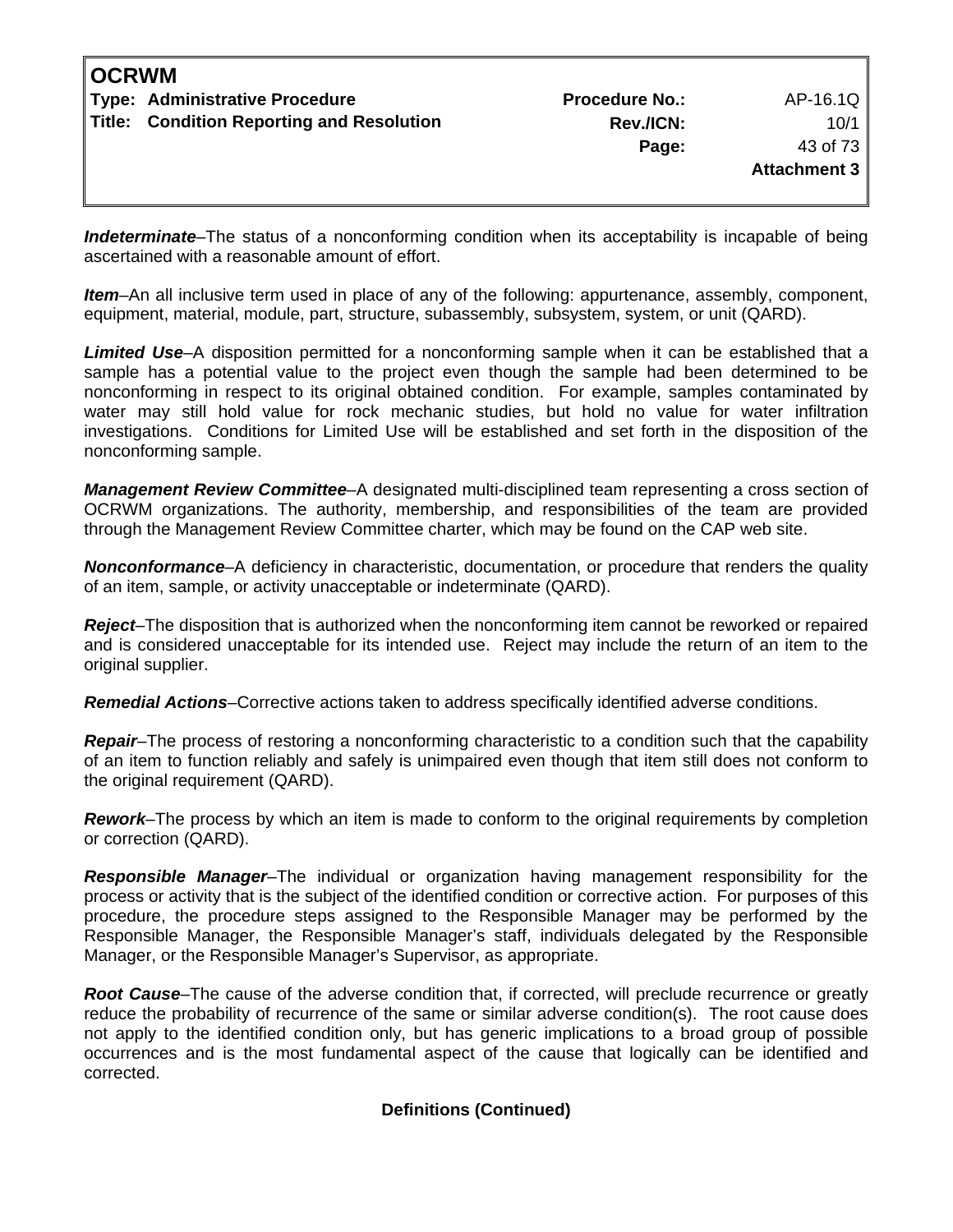| <b>OCRWM</b> |                                           |                       |              |
|--------------|-------------------------------------------|-----------------------|--------------|
|              | Type: Administrative Procedure            | <b>Procedure No.:</b> | AP-16.1Q     |
|              | Title: Condition Reporting and Resolution | Rev./ICN:             | 10/1         |
|              |                                           | Page:                 | 44 of 73     |
|              |                                           |                       | Attachment 3 |
|              |                                           |                       |              |

**Sample (Physical)** –A physical part of a whole whose properties are studied to gain information about the whole (QARD).

*Significant Adverse Condition*–An adverse condition which, if uncorrected, could have a serious effect on safety or the ability to isolate waste. Significant adverse conditions also include conditions involving actual or potential consequence that have a serious impact on public or personnel health and safety, the environment, facility operations, or quality.

**Team Leader–**An individual who is selected by the Responsible Manager qualified to organize, perform, and direct a cause analysis; report the analysis results; and determine recommended corrective actions.

*Trend Only Condition*–A condition that has been corrected or determined by management to be uncorrectable prior to screening of the Condition Report, with all necessary remedial actions completed and with no further extent of condition warranted. Trend Only Conditions must meet the definition of either a "Level C" or a "Level D" condition in accordance with Attachment 5. Verification of completed action(s) is not required for Trend Only conditions.

*Use-As-Is*–A disposition permitted for a nonconforming item when it can be established that the item is satisfactory for its intended use (QARD).

*Verification*–The act of reviewing, inspecting, testing, checking, auditing, or otherwise determining and documenting whether items, processes, services, or documents conform to specified requirements (QARD). For the purpose of this procedure, verification includes review of specified actions to ensure they have been completed. Independent verification is performed by someone other than the individual performing the work.

*Verification Reviewer*–The individual responsible for performing a verification review that is required by a Business Process.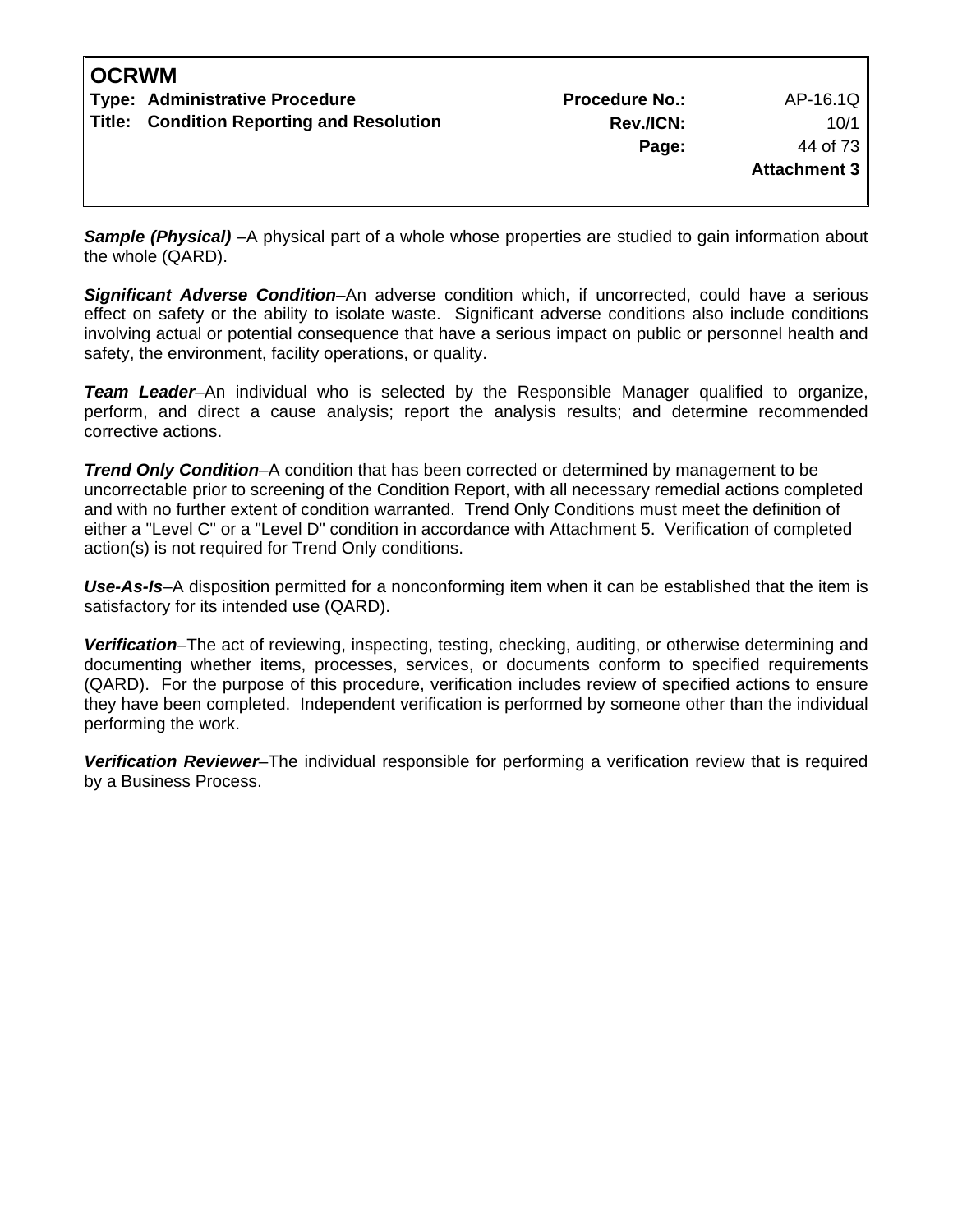**Type: Administrative Procedure 19th Contract Procedure Procedure No.:** AP-16.1Q **Title: Condition Reporting and Resolution** 

### **Condition Report Characterization and Response Matrix**

Note: This attachment is used in the process for condition report screening, evaluation, and planning in accordance with Subsections 5.2 and 5.3.

| <b>Activity</b>                                                                                                                | <b>LEVEL A</b> | <b>LEVEL B</b> | <b>LEVEL C</b> | <b>LEVEL D</b> |
|--------------------------------------------------------------------------------------------------------------------------------|----------------|----------------|----------------|----------------|
| Condition may be CAQ                                                                                                           | Yes            | Yes            | Yes            | <b>No</b>      |
| Condition may be NCR                                                                                                           | Yes            | Yes            | Yes            | No             |
| Condition may be Trend Only                                                                                                    | No.            | No.            | Yes            | Yes            |
| Required to document Requirements, if any exist                                                                                | Yes            | Yes            | Yes            | No             |
| Required to perform Root Cause Analysis (RCA)*                                                                                 | Yes            | <b>No</b>      | N <sub>o</sub> | No             |
| Required to determine Extent of Cause*                                                                                         | Yes            | <b>No</b>      | N <sub>o</sub> | <b>No</b>      |
| Required to perform Apparent Cause Analysis*                                                                                   | No             | Yes $(1)$      | <b>No</b>      | <b>No</b>      |
| Required to either determine Extent of Condition or<br>document why further Extent of Condition<br>determination is not needed | Yes $(1)$      | Yes $(1)$      | Yes $(1, 2)$   | <b>No</b>      |
| Required to document impact relative to waste<br>isolation, safety, and/or quality*                                            | Yes            | <b>No</b>      | <b>No</b>      | <b>No</b>      |
| Required to verify completed action(s), if any                                                                                 | Yes            | Yes            | Yes $(2)$      | N/A            |
| Required to identify remedial actions, as applicable                                                                           | Yes            | Yes            | Yes            | N/A            |
| Required to identify actions to preclude recurrence*                                                                           | Yes            | <b>No</b>      | No.            | No             |
| Required to perform Effectiveness Review*                                                                                      | Yes            | <b>No</b>      | No.            | No             |

\* If management directed, may be required for lower level conditions.

(1) Not required for NCRs.

(2)Not required for Trend Only conditions.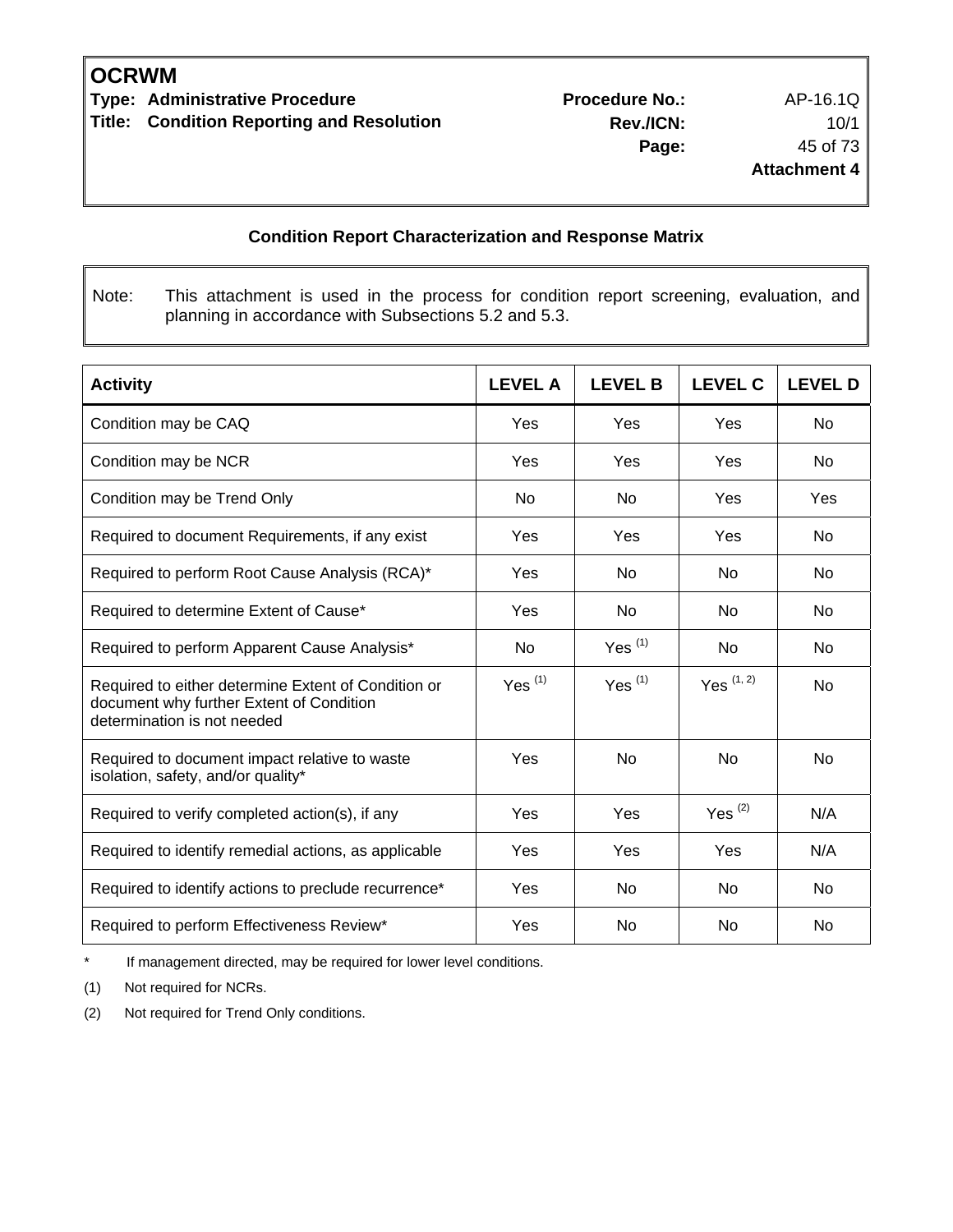| OCRWM |                                           |                       |                     |
|-------|-------------------------------------------|-----------------------|---------------------|
|       | Type: Administrative Procedures           | <b>Procedure No.:</b> | AP-16.1Q            |
|       | Title: Condition Reporting and Resolution | Rev./ICN:             | 10/1                |
|       |                                           | Page:                 | 46 of 73            |
|       |                                           |                       | <b>Attachment 5</b> |
|       |                                           |                       |                     |

#### **Significance Determination Definitions**

Level A - Significant Adverse Condition: An adverse condition which, if uncorrected, could have a serious effect on safety, operability, or the ability to isolate waste. Significant adverse conditions also include conditions involving actual or potential consequence that have a serious impact on public or personnel health and safety, the environment, facility operations, or quality.

**Level B - Adverse Condition:** An inclusive term used to define a problem requiring management attention. Adverse conditions include failures, malfunctions, deficiencies, defective items, and nonconformances.

**Level C - Minor Adverse Condition:** An adverse condition that involves lesser significance and has minimal effect on the safe and reliable operations of the facility, personnel, or the ability to isolate waste. These include adverse conditions where the cause is known and understood, as well as Trend Only conditions.

**Level D - Opportunity for Improvement:** A condition that does not meet the definition of an adverse condition. This includes conditions that are submitted for internal organizational tracking of actions as well as Trend Only conditions.

**Level Non – Non-Issue:** A condition determined to meet the criteria in either Step 5.2 [1] or Step 5.2 [2]

| Category                        | <b>Consequence Level</b>                                                                                                                                                                                                                                                                                                                                                                                                                                                                                            |                                                                                                                                                                                                                                                                                                                                                                                                                                                                                                                                                                     |                                                                                                                                                                                                                                                |                                                                                                                                                                             |
|---------------------------------|---------------------------------------------------------------------------------------------------------------------------------------------------------------------------------------------------------------------------------------------------------------------------------------------------------------------------------------------------------------------------------------------------------------------------------------------------------------------------------------------------------------------|---------------------------------------------------------------------------------------------------------------------------------------------------------------------------------------------------------------------------------------------------------------------------------------------------------------------------------------------------------------------------------------------------------------------------------------------------------------------------------------------------------------------------------------------------------------------|------------------------------------------------------------------------------------------------------------------------------------------------------------------------------------------------------------------------------------------------|-----------------------------------------------------------------------------------------------------------------------------------------------------------------------------|
|                                 | A                                                                                                                                                                                                                                                                                                                                                                                                                                                                                                                   | B                                                                                                                                                                                                                                                                                                                                                                                                                                                                                                                                                                   | C                                                                                                                                                                                                                                              | D                                                                                                                                                                           |
| Management<br><b>Discretion</b> | Any condition determined by<br>Senior Management<br>(OCRWM Director and/or<br>direct reports, BSC General<br>Manager and/or direct<br>reports) as needing to be<br>processed as Level A.<br>Any occurrence that results in<br>a significant concern that<br>damages the credibility of the<br>Department.                                                                                                                                                                                                           | Any condition other than a<br>Level A condition that is<br>determined by Senior<br>Management (OCRWM<br>Director and/or direct reports,<br><b>BSC General Manager and/or</b><br>direct reports) as needing to<br>be processed as Level B.                                                                                                                                                                                                                                                                                                                           | Any condition other than a<br>Level A or B condition that is<br>determined by Senior<br>Management (OCRWM<br>Director and/or direct reports,<br><b>BSC General Manager and/or</b><br>direct reports) as needing to<br>be processed as Level C. |                                                                                                                                                                             |
| <b>Work Stoppages</b>           | Issuance of a formal Stop<br>Work Order.                                                                                                                                                                                                                                                                                                                                                                                                                                                                            | A facility or operations<br>shutdown (i.e., a change of<br>operational mode or<br>curtailment of work or<br>processes).                                                                                                                                                                                                                                                                                                                                                                                                                                             | Level C for this category is<br>not allowed. A shutdown or<br>suspension of work activities<br>or work stoppage requires at<br>least a Level B condition.                                                                                      |                                                                                                                                                                             |
| Technical<br>Information        | Any technical, scientific or<br>engineering information<br>associated with an Important<br>to Safety (ITS) or Important to<br>Waste Isolation (ITWI)<br>Structure, System, or<br>Component (SSC) that is<br>incorrect and could adversely<br>affect safety at a future time,<br>represents a significant<br>deviation from the design<br>criteria or design basis stated<br>in the design application, or<br>represents a deviation from<br>the conditions stated in the<br>terms of construction<br>authorization. | Any non-editorial technical,<br>scientific or engineering<br>information associated with<br>an ITS/ITWI SSC that is<br>incorrect and/or non-<br>conservative (e.g., does not<br>properly utilize as low as<br>reasonably achievable<br>(ALARA) design guidelines),<br>but does not adversely affect<br>safety at any future time,<br>represent a significant<br>deviation from the design<br>criteria or design basis stated<br>in the design application, or<br>represent a deviation from the<br>conditions stated in the terms<br>of construction authorization. | Any technical, scientific or<br>engineering information<br>associated with a non<br>ITS/ITWI SSC that is incorrect<br>and/or non-conservative.                                                                                                 | A potential improvement to a<br>process or procedure that<br>does not correct a technical<br>inaccuracy, but rather<br>provides further clarification or<br>interpretation. |
| <b>Trend Only</b><br>Conditions | Level A for this category is not<br>allowed.                                                                                                                                                                                                                                                                                                                                                                                                                                                                        | Level B for this category is not<br>allowed.                                                                                                                                                                                                                                                                                                                                                                                                                                                                                                                        | "Trend Only Conditions" that<br>represent Minor Adverse<br>Conditions with all necessary<br>remedial actions completed<br>and with no further extent of<br>condition warranted.                                                                | "Trend Only Conditions" that<br>represent implementation of<br>recommendations,<br>suggestions, opportunities for<br>improvement, or tracking<br>items.                     |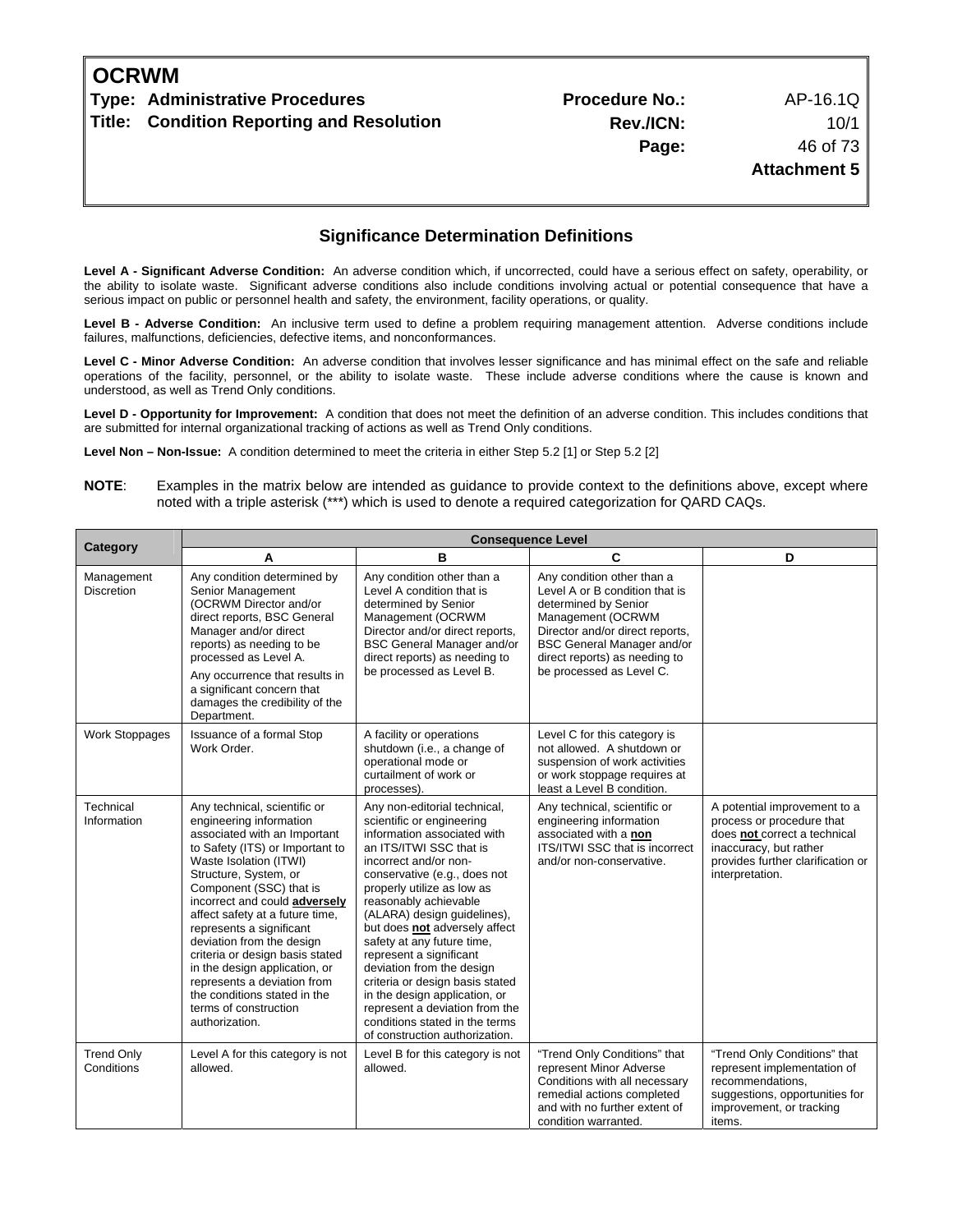| <b>OCRWM</b> |                                           |                       |                     |
|--------------|-------------------------------------------|-----------------------|---------------------|
|              | Type: Administrative Procedures           | <b>Procedure No.:</b> | AP-16.1Q            |
|              | Title: Condition Reporting and Resolution | Rev./ICN:             | 10/1                |
|              |                                           | Page:                 | 47 of 73            |
|              |                                           |                       | <b>Attachment 5</b> |
|              |                                           |                       |                     |
|              |                                           |                       |                     |

Level A - Significant Adverse Condition: An adverse condition which, if uncorrected, could have a serious effect on safety, operability, or the ability to isolate waste. Significant adverse conditions also include conditions involving actual or potential consequence that have a serious impact on public or personnel health and safety, the environment, facility operations, or quality.

**Level B - Adverse Condition:** An inclusive term used to define a problem requiring management attention. Adverse conditions include failures, malfunctions, deficiencies, defective items, and nonconformances.

**Level C - Minor Adverse Condition:** An adverse condition that involves lesser significance and has minimal effect on the safe and reliable operations of the facility, personnel, or the ability to isolate waste. These include adverse conditions where the cause is known and understood, as well as Trend Only conditions.

**Level D - Opportunity for Improvement:** A condition that does not meet the definition of an adverse condition. This includes conditions that are submitted for internal organizational tracking of actions as well as Trend Only conditions.

**Level Non – Non-Issue:** A condition determined to meet the criteria in either Step 5.2 [1] or Step 5.2 [2]

| Category                                                                         | <b>Consequence Level</b>                                                                                                                                                                                                                                                                                                                                                                         |                                                                                                                                                                                                                                                                                         |                                                                                                                                                                                         |                                                                                                                                                                                                                                      |  |
|----------------------------------------------------------------------------------|--------------------------------------------------------------------------------------------------------------------------------------------------------------------------------------------------------------------------------------------------------------------------------------------------------------------------------------------------------------------------------------------------|-----------------------------------------------------------------------------------------------------------------------------------------------------------------------------------------------------------------------------------------------------------------------------------------|-----------------------------------------------------------------------------------------------------------------------------------------------------------------------------------------|--------------------------------------------------------------------------------------------------------------------------------------------------------------------------------------------------------------------------------------|--|
|                                                                                  | А                                                                                                                                                                                                                                                                                                                                                                                                | в                                                                                                                                                                                                                                                                                       | C                                                                                                                                                                                       | D                                                                                                                                                                                                                                    |  |
| Occupational<br>Safety and<br>Heath Act<br>(OSHA) and<br><b>Personnel Safety</b> | Any event due to DOE<br>operations resulting in a<br>fatality, terminal injury/illness,<br>or permanent injury. For<br>fatalities caused by<br>overexposures, the intent of<br>this criterion is to report those<br>caused by acute rather than<br>chronic effects. Any single<br>occurrence requiring in-<br>patient hospitalization.                                                           | Any event resulting in a<br>serious occupational injury<br>not requiring inpatient<br>hospitalization.                                                                                                                                                                                  | An event resulting in a<br>recordable injury.                                                                                                                                           |                                                                                                                                                                                                                                      |  |
| <b>SSC</b><br>Performance                                                        | ***An adverse condition in<br>items or activities ITS/ ITWI<br>barriers that has significant<br>degradation and/or<br>significantly impacts the ability<br>to prevent or mitigate the<br>consequences of an accident,<br>but where a failure could<br>result in a loss of a safety<br>function, and/or presents a<br>serious hazard to the safety<br>and health of workers and/or<br>the public. | Discovery of any defective<br>ITS/ITWI barrier item or<br>material that has significant<br>degradation where no failure<br>has occurred, but where<br>failure is likely to result in a<br>loss of safety function, and/or<br>present a hazard to public or<br>worker health and safety. | Discovery of any technical,<br>scientific, or engineering<br>information associated with<br>items or activities that are not<br>ITS/ITWI that are incorrect<br>and/or non-conservative. | Opportunity for improvement<br>to design technical<br>information that has not been<br>approved for use and would<br>not affect an ITS/ITWI SSC.<br>Approved for use includes<br>approved as an input to the<br>License Application. |  |
| Control of<br><b>Energy Sources</b>                                              | Disturbance of a hazardous<br>energy source (e.g., live<br>electrical power, steam,<br>pressurized gas) resulting in<br>personnel injury due to<br>contacting the hazardous<br>energy (e.g. burn, shock).                                                                                                                                                                                        | A discovery of an uncontrolled<br>hazardous energy source<br>(e.g., live electrical power<br>circuit, steam line,<br>pressurized gas) that does<br>not result in a personnel<br>injury.                                                                                                 |                                                                                                                                                                                         |                                                                                                                                                                                                                                      |  |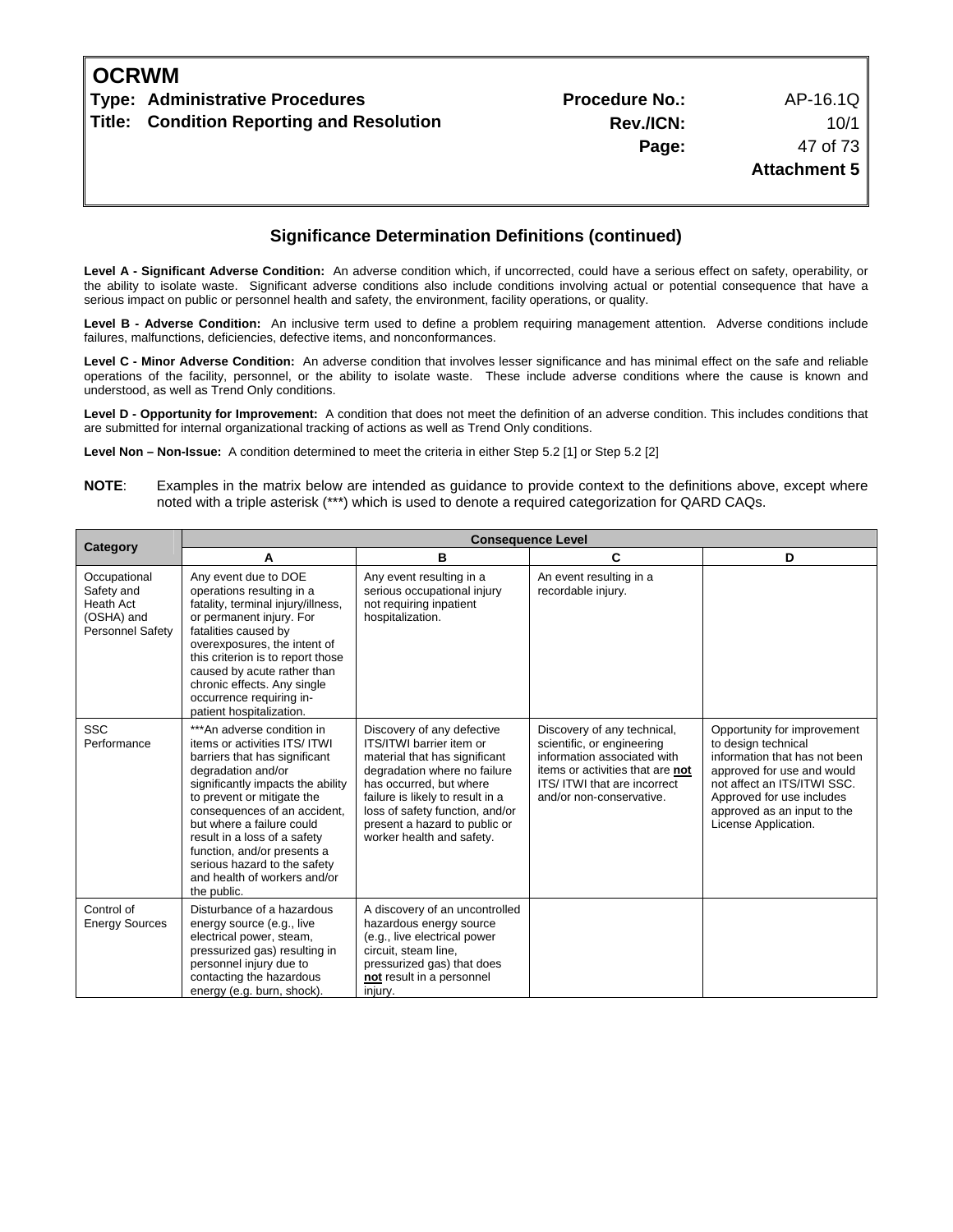| <b>OCRWM</b> |                                           |                       |                     |
|--------------|-------------------------------------------|-----------------------|---------------------|
|              | Type: Administrative Procedures           | <b>Procedure No.:</b> | AP-16.1Q            |
|              | Title: Condition Reporting and Resolution | Rev./ICN:             | 10/1                |
|              |                                           | Page:                 | 48 of 73            |
|              |                                           |                       | <b>Attachment 5</b> |
|              |                                           |                       |                     |
|              |                                           |                       |                     |

Level A - Significant Adverse Condition: An adverse condition which, if uncorrected, could have a serious effect on safety, operability, or the ability to isolate waste. Significant adverse conditions also include conditions involving actual or potential consequence that have a serious impact on public or personnel health and safety, the environment, facility operations, or quality.

**Level B - Adverse Condition:** An inclusive term used to define a problem requiring management attention. Adverse conditions include failures, malfunctions, deficiencies, defective items, and nonconformances.

**Level C - Minor Adverse Condition:** An adverse condition that involves lesser significance and has minimal effect on the safe and reliable operations of the facility, personnel, or the ability to isolate waste. These include adverse conditions where the cause is known and understood, as well as Trend Only conditions.

**Level D - Opportunity for Improvement:** A condition that does not meet the definition of an adverse condition. This includes conditions that are submitted for internal organizational tracking of actions as well as Trend Only conditions.

**Level Non – Non-Issue:** A condition determined to meet the criteria in either Step 5.2 [1] or Step 5.2 [2]

|                                                     | <b>Consequence Level</b>                                                                                                                                                                                                                                                                                                                                                                                     |                                                                                                                                                                                                                                                                                                                         |                                                                                                                                                                                 |                                                                                                                   |  |
|-----------------------------------------------------|--------------------------------------------------------------------------------------------------------------------------------------------------------------------------------------------------------------------------------------------------------------------------------------------------------------------------------------------------------------------------------------------------------------|-------------------------------------------------------------------------------------------------------------------------------------------------------------------------------------------------------------------------------------------------------------------------------------------------------------------------|---------------------------------------------------------------------------------------------------------------------------------------------------------------------------------|-------------------------------------------------------------------------------------------------------------------|--|
| Category                                            | A                                                                                                                                                                                                                                                                                                                                                                                                            | B                                                                                                                                                                                                                                                                                                                       | C                                                                                                                                                                               | D                                                                                                                 |  |
| Financial and/or<br>Schedule<br>Impacts             | Any condition resulting in<br>extensive rework costs.<br>requiring the reallocation of<br>funding that would<br>significantly impact the ability<br>of the project to complete<br>planned work in other areas.                                                                                                                                                                                               | An adverse condition<br>identified in construction.<br>shipping, handling, or storage<br>that causes severe damage to<br>an item or product resulting in<br>extensive evaluation.<br>redesign, or repair to meet the<br>criteria stated in requirements<br>documents.                                                   | Management discretion for<br>financial and/or schedule<br>impacting conditions.                                                                                                 | Any condition submitted for<br>the sole purpose of tracking<br>and maintaining integrity of<br>activity schedule. |  |
| Procedural<br>Compliance                            | Any violation of a Technical<br>Safety Requirement, Limiting<br>Condition of Operation, or<br>Technical Specification.<br>Any condition resulting in a<br>serious failure or breakdown<br>in the implementation of the<br>Environment Safety and<br>Health, or Quality Assurance<br>Program requirements. A<br>noncompliance with quality<br>affecting procedure that is a<br>Significant Adverse Condition. | Deviation from a written<br>procedure or using an<br>inadequate procedure<br>resulting in an inadvertent<br>facility or operations<br>shutdown. A facility or<br>operations shutdown<br>conducted in accordance with<br>alarm response procedures.                                                                      | Procedural non-compliance<br>that does not result in an<br>adverse effect on safety or<br>waste isolation (e.g. facility<br>operations not impacted, no<br>material release).   |                                                                                                                   |  |
| Emergency<br>Preparedness<br>and Event<br>Reporting | Any event that results in<br>unplanned activation of the<br><b>Emergency Operations</b><br>Center.                                                                                                                                                                                                                                                                                                           | Any event that results in<br>facility evacuation, not<br>including a precautionary<br>evacuation. For Example - fire<br>or explosion in a facility.                                                                                                                                                                     | Any event that requires<br>submission of an occurrence<br>report to the DOE Occurrence<br>Reporting and Processing<br>System.                                                   | Any event determined by the<br>facility to be of interest.                                                        |  |
| Regulatory<br>Compliance                            | A written notification from an<br>outside regulatory agency that<br>the site/facility is in<br>noncompliance with a<br>requirement or schedule and<br>resulting in payment of a<br>monetary penalty (e.g.,<br>PAAA enforcement action).                                                                                                                                                                      | A written notification from an<br>outside regulatory agency that<br>the site/facility is considered<br>to be in noncompliance with a<br>requirement or schedule (e.g.,<br>violation of a permit condition,<br>Notice of Noncompliance,<br>Warning Letter, Finding of<br>Alleged Violation, or<br>Administrative Order). | Conditions identified during<br>an onsite inspection that are<br>corrected during the<br>inspection and do not result in<br>written notification from the<br>regulating agency. |                                                                                                                   |  |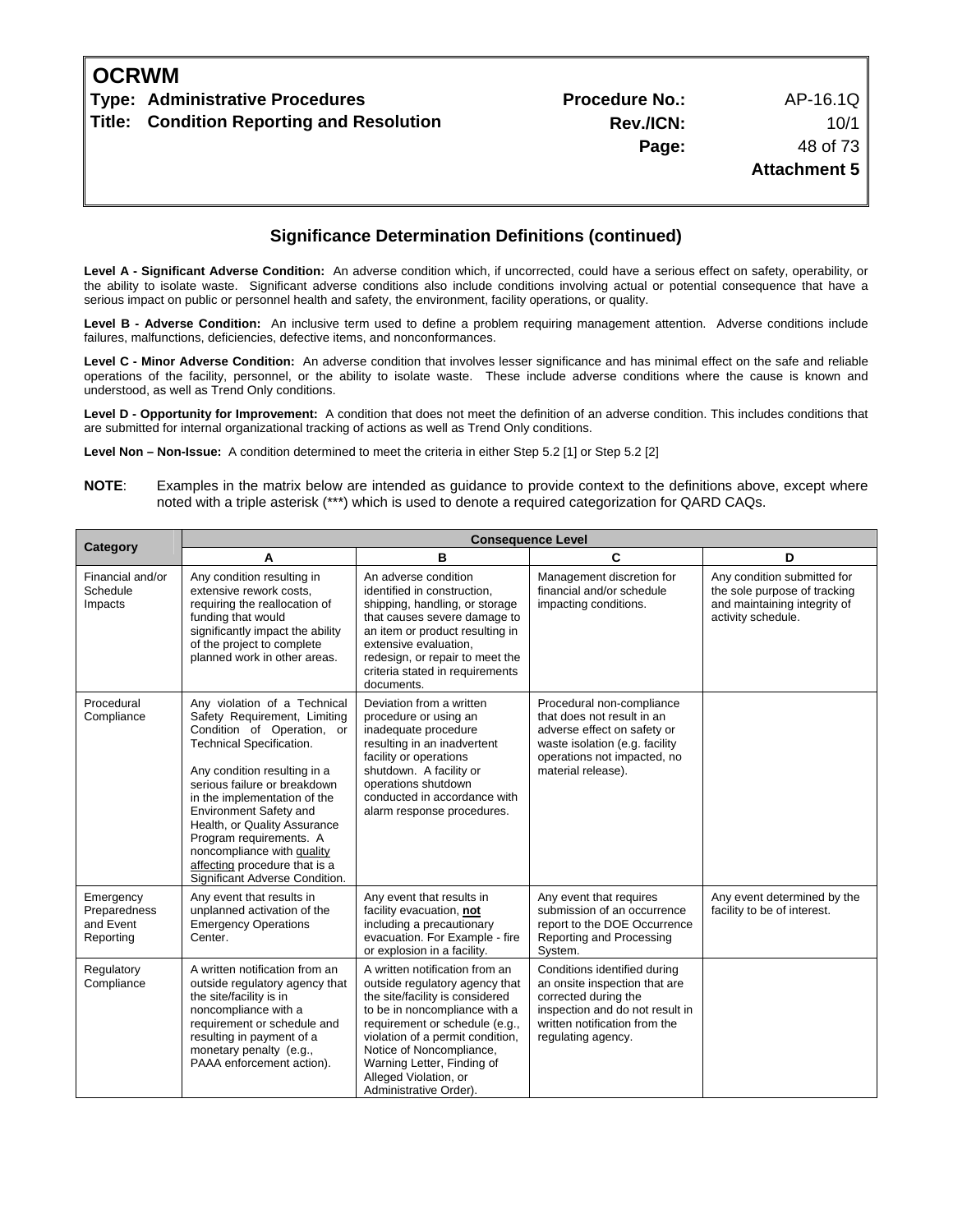| <b>OCRWM</b> |                                           |                       |                     |
|--------------|-------------------------------------------|-----------------------|---------------------|
|              | Type: Administrative Procedures           | <b>Procedure No.:</b> | AP-16.1Q            |
|              | Title: Condition Reporting and Resolution | Rev./ICN:             | 10/1                |
|              |                                           | Page:                 | 49 of 73            |
|              |                                           |                       | <b>Attachment 5</b> |
|              |                                           |                       |                     |
|              |                                           |                       |                     |

Level A - Significant Adverse Condition: An adverse condition which, if uncorrected, could have a serious effect on safety, operability, or the ability to isolate waste. Significant adverse conditions also include conditions involving actual or potential consequence that have a serious impact on public or personnel health and safety, the environment, facility operations, or quality.

**Level B - Adverse Condition:** An inclusive term used to define a problem requiring management attention. Adverse conditions include failures, malfunctions, deficiencies, defective items, and nonconformances.

**Level C - Minor Adverse Condition:** An adverse condition that involves lesser significance and has minimal effect on the safe and reliable operations of the facility, personnel, or the ability to isolate waste. These include adverse conditions where the cause is known and understood, as well as Trend Only conditions.

**Level D - Opportunity for Improvement:** A condition that does not meet the definition of an adverse condition. This includes conditions that are submitted for internal organizational tracking of actions as well as Trend Only conditions.

**Level Non – Non-Issue:** A condition determined to meet the criteria in either Step 5.2 [1] or Step 5.2 [2]

|                                     | <b>Consequence Level</b>                                                                                                                                                                                                                                                                                                               |                                                                                                                                                                                                                                                                                                                                        |                                                                                                                                                     |   |
|-------------------------------------|----------------------------------------------------------------------------------------------------------------------------------------------------------------------------------------------------------------------------------------------------------------------------------------------------------------------------------------|----------------------------------------------------------------------------------------------------------------------------------------------------------------------------------------------------------------------------------------------------------------------------------------------------------------------------------------|-----------------------------------------------------------------------------------------------------------------------------------------------------|---|
| Category                            | Α                                                                                                                                                                                                                                                                                                                                      | в                                                                                                                                                                                                                                                                                                                                      | C                                                                                                                                                   | D |
| Accident<br>Investigations          | Any occurrence resulting in<br>the initiation of a Type A<br>accident investigation<br>as<br>categorized by DOE O 225.1,<br>Accident Investigation.                                                                                                                                                                                    | Any occurrence resulting in<br>the initiation of a Type B<br>investigation<br>accident<br>as<br>categorized by DOE O 225.1,<br>Accident Investigation.                                                                                                                                                                                 | Any occurrence resulting in<br>the initiation of an accident<br>investigation as determined<br>by management.                                       |   |
|                                     | [Note: This reporting criterion<br>may raise the significance<br>category of an occurrence<br>already reported under<br>separate criteria. Multiple<br>reporting criteria should be<br>noted when appropriate. IF<br>DOE is investigating the<br>issue, concurrent<br>investigation by a DOE<br>contractor should not be<br>required.] | [Note: This reporting criterion<br>may raise the significance<br>category of an occurrence<br>already reported under<br>separate criteria. Multiple<br>reporting criteria should be<br>noted when appropriate. IF<br>DOE is investigating the<br>issue, concurrent<br>investigation by a DOE<br>contractor should not be<br>required.] |                                                                                                                                                     |   |
| Material<br>Condition and<br>Supply | Discovery of any facility<br>construction activity or basic<br>component supplied as part of<br>an ITS/ITWI SSC for which<br>evidence exists that a<br>reportable defect or failure to<br>comply exists.                                                                                                                               | Discovery of any facility<br>construction activity or basic<br>component supplied as part of<br>an ITS/ITWI SSC for which<br>the <b>potential exists</b> that a<br>reportable defect or failure to<br>comply exists. Additional<br>investigation is required to<br>determine if an actual failure<br>to comply exists.                 | Discovery of a reportable<br>defect in a component or a<br>failure to comply with a design<br>requirement<br>other<br>than<br><b>ITS/ITWI SSCs.</b> |   |
| Environmental<br>Impacts            | Any release of a regulated<br>hazardous substance,<br>material, or waste exceeding<br>a permit limit and requiring<br>notification to the regulating<br>agency.                                                                                                                                                                        | Any unplanned release of a<br>hazardous substance,<br>material, or waste not<br>exceeding a permit limit.                                                                                                                                                                                                                              |                                                                                                                                                     |   |
| <b>Near Misses</b>                  |                                                                                                                                                                                                                                                                                                                                        | A near miss where no barrier<br>prevented an occurrence from<br>having a reportable<br>consequence.                                                                                                                                                                                                                                    | A near miss where one or<br>more barriers prevented an<br>occurrence from having a<br>reportable consequence.                                       |   |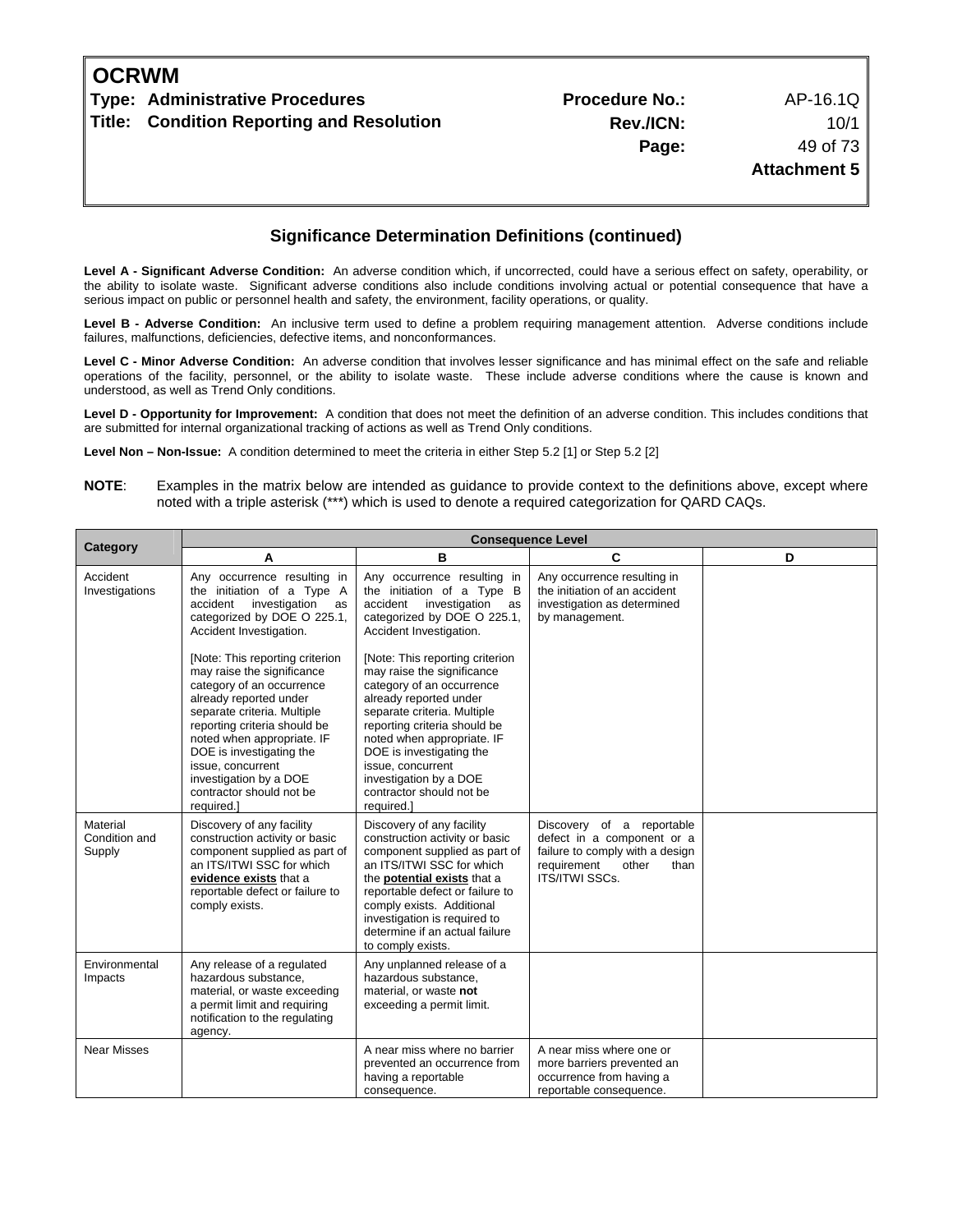| <b>OCRWM</b> |                                           |                       |                     |
|--------------|-------------------------------------------|-----------------------|---------------------|
|              | Type: Administrative Procedures           | <b>Procedure No.:</b> | AP-16.1Q            |
|              | Title: Condition Reporting and Resolution | Rev./ICN:             | 10/1                |
|              |                                           | Page:                 | 50 of 73            |
|              |                                           |                       | <b>Attachment 5</b> |
|              |                                           |                       |                     |
|              |                                           |                       |                     |

Level A - Significant Adverse Condition: An adverse condition which, if uncorrected, could have a serious effect on safety, operability, or the ability to isolate waste. Significant adverse conditions also include conditions involving actual or potential consequence that have a serious impact on public or personnel health and safety, the environment, facility operations, or quality.

**Level B - Adverse Condition:** An inclusive term used to define a problem requiring management attention. Adverse conditions include failures, malfunctions, deficiencies, defective items, and nonconformances.

**Level C - Minor Adverse Condition:** An adverse condition that involves lesser significance and has minimal effect on the safe and reliable operations of the facility, personnel, or the ability to isolate waste. These include adverse conditions where the cause is known and understood, as well as Trend Only conditions.

**Level D - Opportunity for Improvement:** A condition that does not meet the definition of an adverse condition. This includes conditions that are submitted for internal organizational tracking of actions as well as Trend Only conditions.

**Level Non – Non-Issue:** A condition determined to meet the criteria in either Step 5.2 [1] or Step 5.2 [2]

|                                     | <b>Consequence Level</b>                                                                                                                                                                                                                                                                                                     |                                                                                                                                                                         |                                                                                                                                                                                                                            |                                                                                                                  |  |
|-------------------------------------|------------------------------------------------------------------------------------------------------------------------------------------------------------------------------------------------------------------------------------------------------------------------------------------------------------------------------|-------------------------------------------------------------------------------------------------------------------------------------------------------------------------|----------------------------------------------------------------------------------------------------------------------------------------------------------------------------------------------------------------------------|------------------------------------------------------------------------------------------------------------------|--|
| Category                            | Α                                                                                                                                                                                                                                                                                                                            | B                                                                                                                                                                       | C                                                                                                                                                                                                                          | D                                                                                                                |  |
| Hazardous<br>Material<br>Management | Loss of control of hazardous<br>material that results in<br>exposure to the public. Any<br>repeat of a transport of<br>hazardous material violation,<br>including radioactive material<br>transport, which results in a<br>Department of Transportation<br>(DOT) fine.                                                       | Any hazardous material<br>transport violation, including<br>radioactive material, resulting<br>in a DOT fine.                                                           | Any transport of hazardous<br>material, including radioactive<br>material, whose quantity or<br>nature (e.g., physical or<br>chemical composition) is<br>different than intended.                                          |                                                                                                                  |  |
|                                     | Loss of radioactive material<br>exceeding the quantities<br>specified in 10 CFR Part 835,<br>Appendix E (excluding<br>consumer products, e.g.<br>smoke detectors) or loss of<br>accountability of such material<br>for more than 24 hours. The<br>24-hour period begins when<br>the loss of accountability is<br>discovered. |                                                                                                                                                                         |                                                                                                                                                                                                                            |                                                                                                                  |  |
|                                     | Personnel exposure to<br>chemical, biological or<br>physical hazards above limits<br>established by the<br>Occupational Safety and<br>Health Administration (refer to<br>29 CFR Part 1910) or<br>American Conference of<br>Governmental Industrial<br>Hygienists.                                                            |                                                                                                                                                                         |                                                                                                                                                                                                                            |                                                                                                                  |  |
| <b>Quality Records</b>              | Quality records that document<br>ITS/ITWI SSC design,<br>procurement, construction or<br>other related activities that<br>contain non-editorial errors<br>that adversely affect the<br>technical content of the<br>record.                                                                                                   | Quality records that contain<br>non-editorial errors (e.g.,<br>missing signatures, incorrect<br>dates) that adversely affect<br>the technical content of the<br>record. | Quality records that contain<br>errors, (e.g., missing dates)<br>which do not adversely affect<br>the technical content of the<br>record. Quality records that<br>do not meet requirements for<br>accumulation or storage. | Records which need<br>correction but do not<br>represent procedural<br>noncompliances or that<br>contain errors. |  |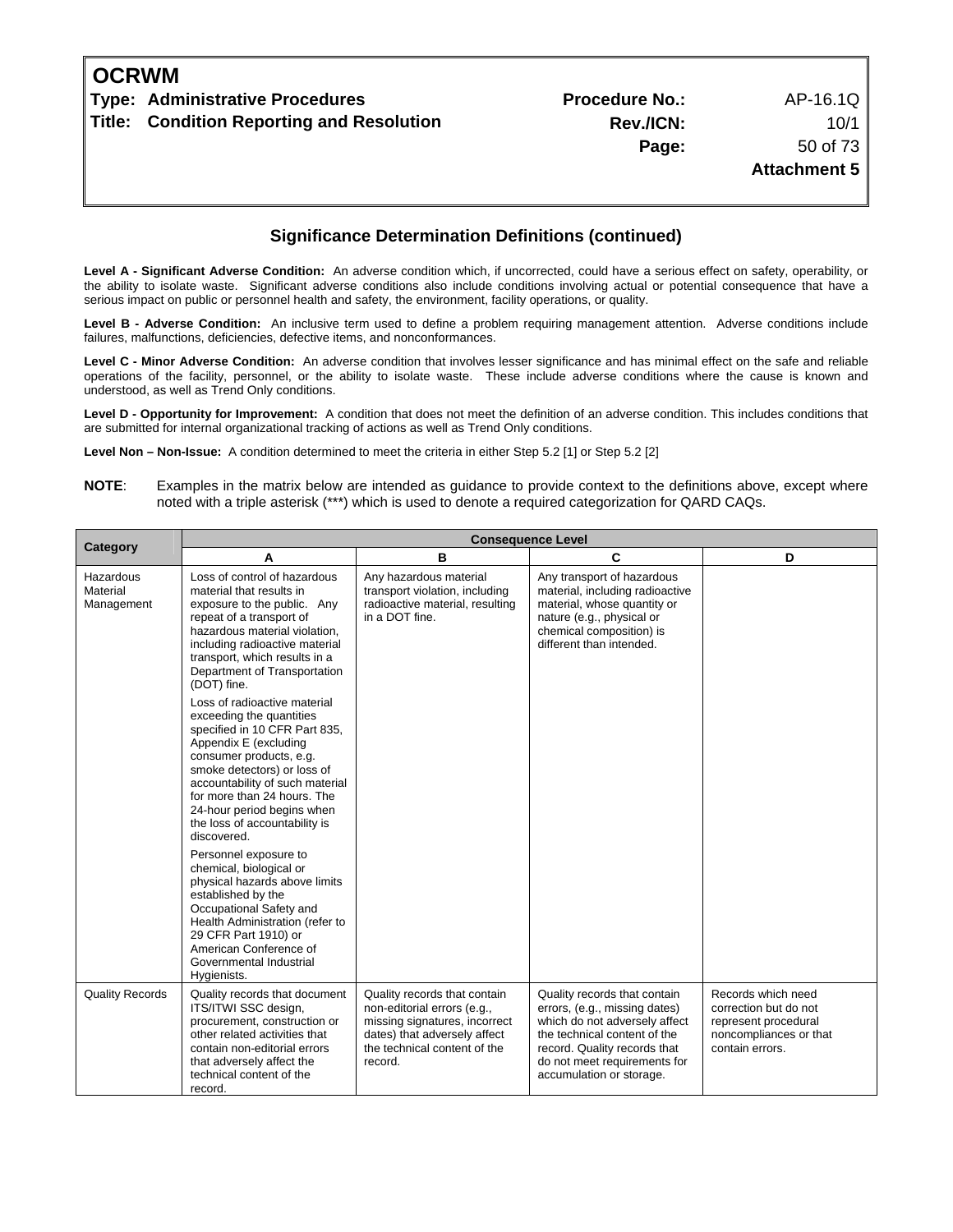| <b>OCRWM</b> |                                           |                       |                     |
|--------------|-------------------------------------------|-----------------------|---------------------|
|              | Type: Administrative Procedures           | <b>Procedure No.:</b> | AP-16.1Q            |
|              | Title: Condition Reporting and Resolution | Rev./ICN:             | 10/1                |
|              |                                           | Page:                 | 51 of 73            |
|              |                                           |                       | <b>Attachment 5</b> |
|              |                                           |                       |                     |
|              |                                           |                       |                     |

Level A - Significant Adverse Condition: An adverse condition which, if uncorrected, could have a serious effect on safety, operability, or the ability to isolate waste. Significant adverse conditions also include conditions involving actual or potential consequence that have a serious impact on public or personnel health and safety, the environment, facility operations, or quality.

**Level B - Adverse Condition:** An inclusive term used to define a problem requiring management attention. Adverse conditions include failures, malfunctions, deficiencies, defective items, and nonconformances.

**Level C - Minor Adverse Condition:** An adverse condition that involves lesser significance and has minimal effect on the safe and reliable operations of the facility, personnel, or the ability to isolate waste. These include adverse conditions where the cause is known and understood, as well as Trend Only conditions.

**Level D - Opportunity for Improvement:** A condition that does not meet the definition of an adverse condition. This includes conditions that are submitted for internal organizational tracking of actions as well as Trend Only conditions.

**Level Non – Non-Issue:** A condition determined to meet the criteria in either Step 5.2 [1] or Step 5.2 [2]

| Category                                 | <b>Consequence Level</b>                                                                                                                                                                                                                                                                                                                                                                                                                                                                                                           |                                                                                                                                                                                                                                                                                                                                             |                                                                                                                                                                         |                                                                                                                                                                                                                                                                                                                                                                                                                             |  |
|------------------------------------------|------------------------------------------------------------------------------------------------------------------------------------------------------------------------------------------------------------------------------------------------------------------------------------------------------------------------------------------------------------------------------------------------------------------------------------------------------------------------------------------------------------------------------------|---------------------------------------------------------------------------------------------------------------------------------------------------------------------------------------------------------------------------------------------------------------------------------------------------------------------------------------------|-------------------------------------------------------------------------------------------------------------------------------------------------------------------------|-----------------------------------------------------------------------------------------------------------------------------------------------------------------------------------------------------------------------------------------------------------------------------------------------------------------------------------------------------------------------------------------------------------------------------|--|
|                                          | А                                                                                                                                                                                                                                                                                                                                                                                                                                                                                                                                  | в                                                                                                                                                                                                                                                                                                                                           | C                                                                                                                                                                       | D                                                                                                                                                                                                                                                                                                                                                                                                                           |  |
| <b>Recurring CRs</b>                     | Ineffective recurrence control<br>for a previous CR for which a<br>Root Cause Analysis was<br>performed. Repeated<br>attempts to resolve a<br>grouping of similar Level B<br>conditions where corrective<br>actions have been ineffective.<br>***Repetitive conditions that<br>are less significant, but when<br>taken collectively indicate<br>programmatic failure to<br>properly implement the QA<br>program, may be precursors<br>for a significant technical<br>deficiency or problem, or may<br>reduce the margin of safety. | Repeated attempts to resolve<br>a grouping of similar Level C<br>conditions for which corrective<br>actions have been performed,<br>but have been ineffective.                                                                                                                                                                              |                                                                                                                                                                         |                                                                                                                                                                                                                                                                                                                                                                                                                             |  |
| Trending and<br>Common-Cause<br>Failures | ***An adverse quality trend or<br>common-cause failure that, if<br>uncorrected, could have a<br>serious effect on safety.<br>operability, or the ability to<br>isolate waste.                                                                                                                                                                                                                                                                                                                                                      | An adverse trend that does<br>not have the potential for<br>serious impact on public or<br>personnel health and safety,<br>the environment, or facility<br>operations.<br>An emerging trend that, if<br>uncorrected, could result in an<br>adverse trend with serious<br>effect on safety, operability, or<br>the ability to isolate waste. | An emerging trend that does<br>not have the potential for<br>serious impact on public or<br>personnel health and safety,<br>the environment, or facility<br>operations. | A suspected emerging or<br>adverse trend that requires<br>further investigation to<br>determine validity.<br>INote: The results of the<br>investigation<br>will<br>either<br>the<br>determine<br>suspected<br>trend is invalid OR will result<br>in a new Condition Report<br>that documents the validated<br>trend, which would then be<br>issued as a Level A, B, or C<br>condition<br>based<br>on<br>its<br>consequence. |  |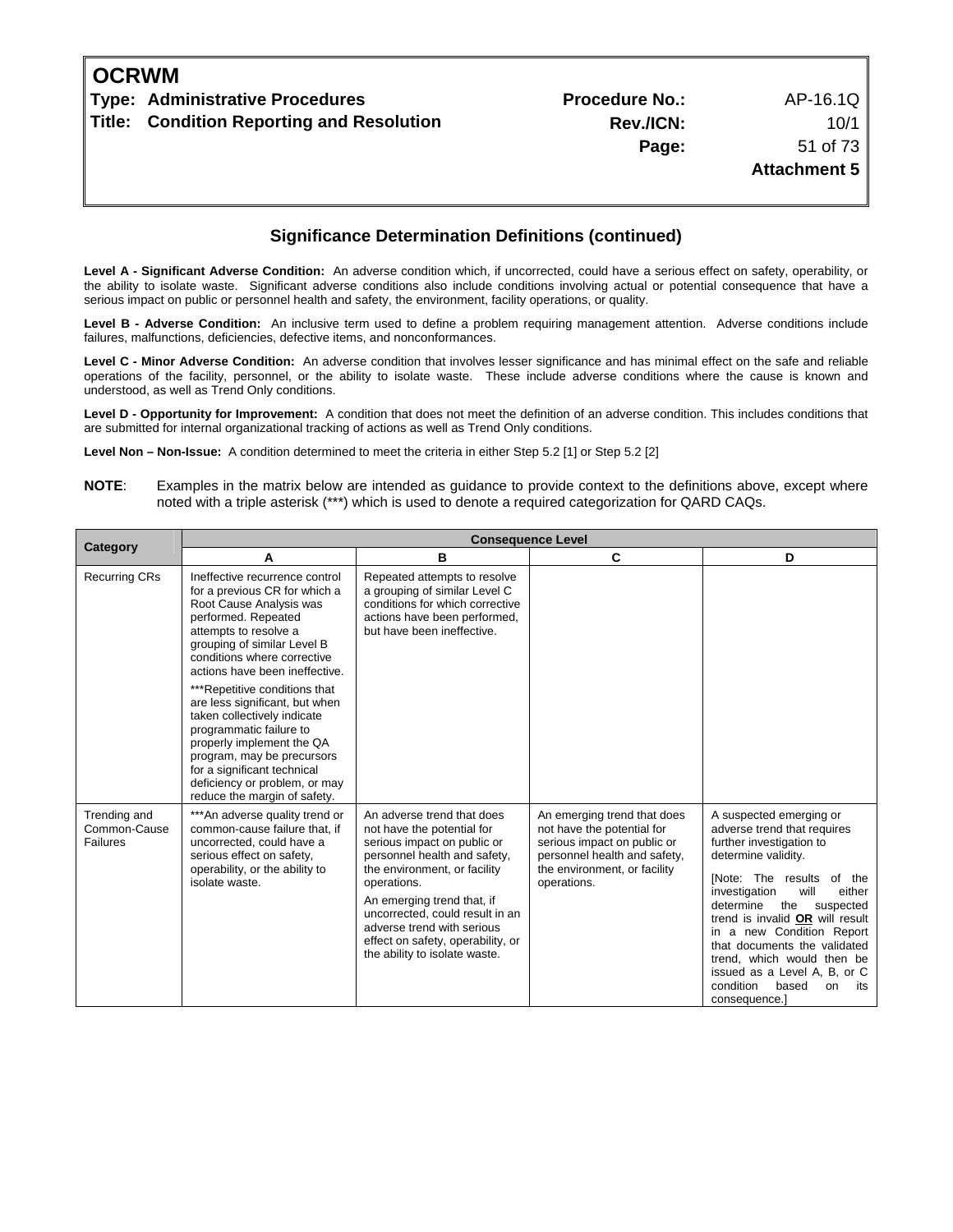#### **Guidance for Processing Condition Reports**

Note: If assistance is needed, contact a CAP staff member or a Quality Assurance representative.

#### **INITIATING A CONDITION REPORT**

Discuss potential condition with Supervisor and/or In-Line Management.

Provide the following information as known and applicable.

- Condition Report Title, which is a brief description of the condition identified.
- Description of the condition, providing specific details of the condition in clear, factual, and precise wording including references to examples discovered.
	- Start with a summary-level statement of the condition in one or two sentences.
	- Support that statement with details including a few examples.
	- Cite the work product that contains the condition, if applicable (i.e., specific reference to documents including applicable revision or specific reference to equipment such as structure, system or component). This provides identification of the specific objective evidence of the condition and the document or item that did not meet the requirement.
	- Include dates, unique identifiers, locations, etc., if important to establishing traceability to affected items or documents or if important to understanding the nature or extent of the condition.
	- Identify personnel contacted (by position or title only) and their organization (if known).
	- Provide enough detail so that the significance level and the need to initiate a stop work can be determined.
	- Describe immediate actions taken, if any, i.e., action to correct identified conditions, action taken to bring the process or condition under control, and/or recommendation for Stop Work Order.
	- If identified as a part of an assessment, other formal oversight activity, or business process, identify the report or identifying number.
- Applicable requirement(s). Write a clear statement of requirements/expectations.
	- Provide implementing document identifier, Revision/Interim Change Notice (ICN) and/or effective date.
	- Quote or paraphrase the requirement
	- If the requirement identifier is not known, enter "TBD."
	- Note: If details are lengthy or require special formatting, the information may be placed in a Word/Excel document, which references the Condition Report and is attached to the Condition Report.
- Indicate when the condition was found, including date and time (in 24 hour format).
- Indicate if the initiator is to be involved in resolution of the condition.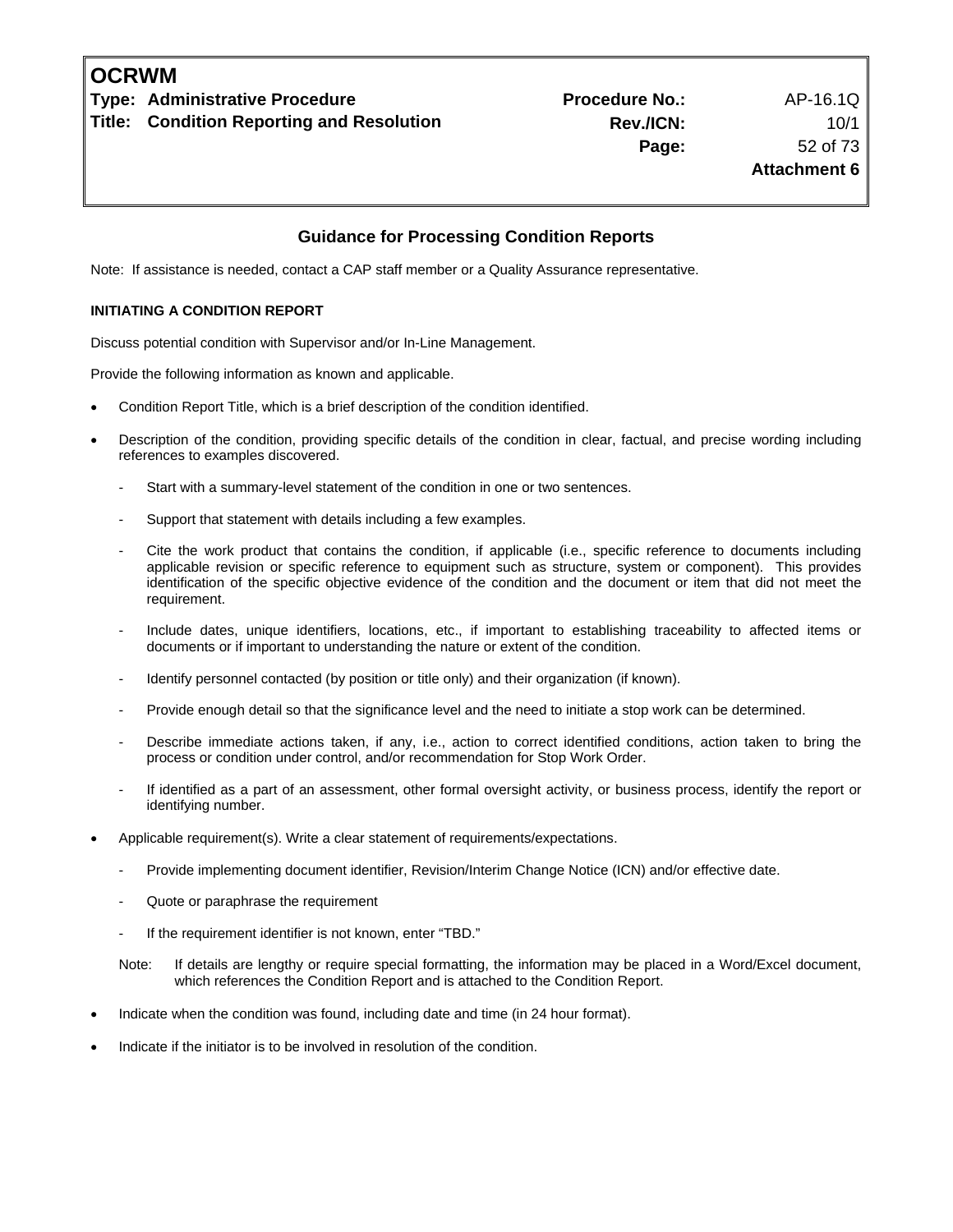### **Guidance for Processing Condition Reports (Continued)**

- If documenting a nonconformance:
	- Request the CAP Staff to initiate a Condition Report and provide the Condition Report number if a Condition Report number is needed prior to submittal and entry of the issue into the CAP System.
	- Request a Functional Evaluation from the appropriate Responsible Manager if a conditional release determination is needed prior to submittal and entry of the issue into the CAP System.

#### **CORRECTIVE ACTION PLANNING FOR A CONDITION REPORT**

- For a Root Cause Analysis, document written direction (i.e. a Charter) to the Root Cause Analysis Team Leader. Refer to Step 5.3.2 [5].
	- The expectation for completing the Root Cause Charter is 10 working days. The expectation for completing the Root Cause Report is 30 calendar days after the Charter has been issued or, when specified, the scheduled date from the Charter.
- Analyze the facts using an appropriate causal analysis method (e.g., Why Staircase, Change Analysis, Barrier Analysis, Fishbone Diagram) to determine how and why the issue happened - causal factors (if required). Refer to Attachment 4.
	- If the condition was identified by an external agency, it is a good practice to examine the reason the issue was not previously self-identified as part of cause analysis.
- Document the impact on waste isolation, safety, and/or quality (if required) for any cause analysis. Refer to Attachment 4.
- Document the Extent of Cause and Extent of Condition (if required). Refer to Attachments 7 and 8.
- If an Effectiveness Review is required or directed by management in accordance with Attachment 4,

 Then annotate the Condition Report accordingly AND specify the number of days allocated for completing the Effectiveness Review following closure of the Condition Report.

- Document corrective actions to address the identified condition, causal factor(s), Extent of Condition, and Extent of Cause, as applicable
- Ensure the following for all actions:
	- Actions focus on the cause(s) of the issue, where cause analysis was performed.
	- Actions are stated clearly to ensure that the desired action is understood.
	- All actions are verifiable, i.e., have a specific, well defined, and measurable product or end point.
	- Actions have an assigned individual, position, or organization.
	- Actions have a planned completion date that is realistic and attainable.
	- Actions already taken to correct the condition are identified and documented.
	- Impacts of implementing the corrective actions are considered.
- As a good business practice contact the Condition Report initiator as an aid in determining that all parts of the issue are resolved and document the results of those discussions.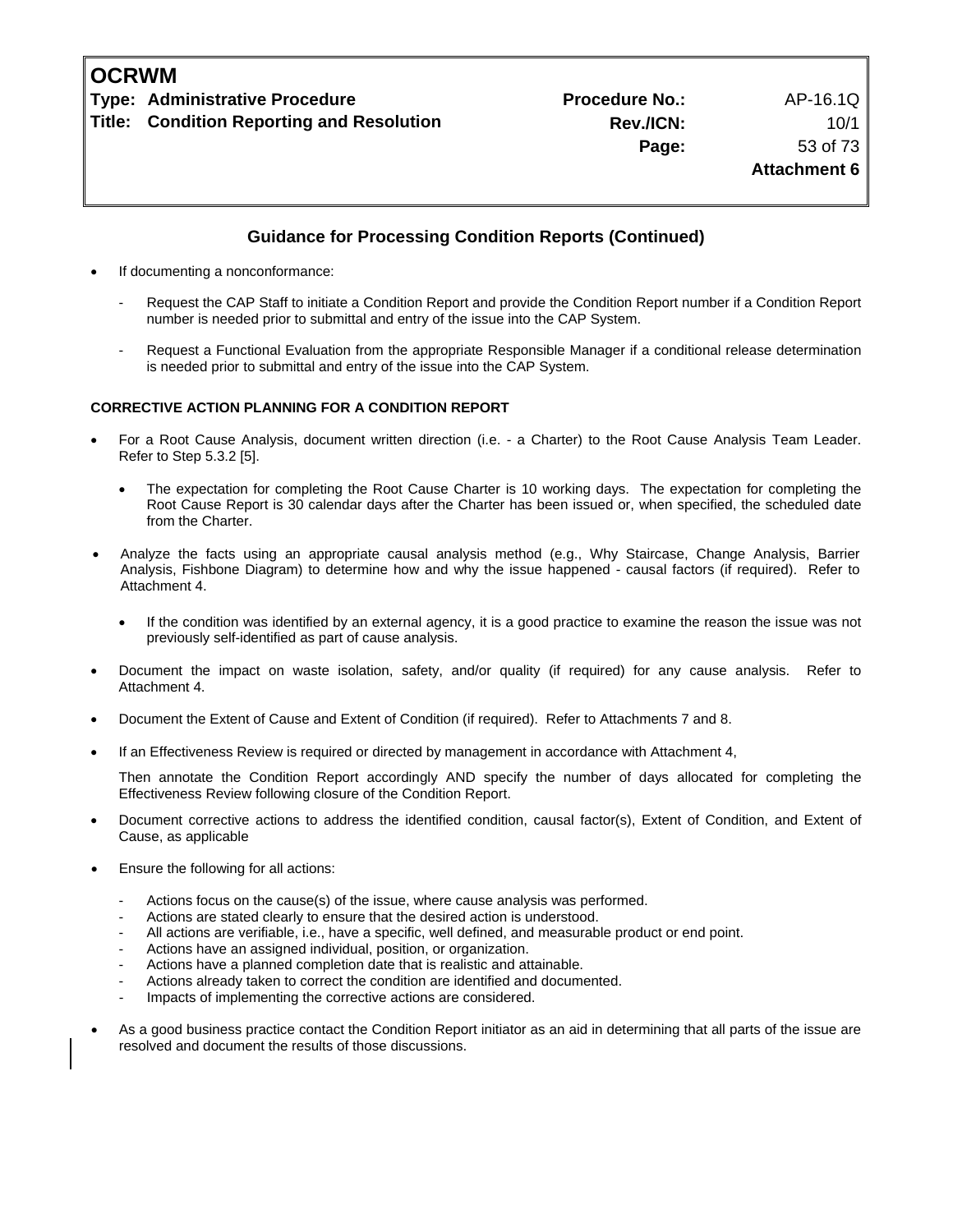#### **Guidance for Processing Condition Reports (Continued)**

#### **CORRECTIVE ACTION IMPLEMENTATION FOR A CONDITION REPORT**

- The actual corrective action taken should be precisely as described and if different than the planned action, provide a rationale for the difference.
- If it is determined to be necessary to adjust the Due Date for an individual action:
	- Use the "Corrective Action Adjustment" sub-process built in to the CAP System to accomplish the adjustment.
	- For adjustments that will impact the overall completion schedule of Level A and Level B conditions, it is a good business practice to request MRC review and approval of the adjustment prior to creating/approving it in the CAP System.
- Provide traceable, verifiable, objective evidence that will demonstrate that each action was completed as stated.
	- Appropriately identify evidence (e.g., include Action or Condition Report number).
	- If the action required revisions or changes to an implementing document, reference the document identifier and include the revision/ICN and effective date.
	- If the action required the development of a training program, then include reference(s) to the course number, the course description, and/or any completed training rosters, as appropriate.
	- If the action required physical changes in equipment or facilities, then include reference to the completed work request packages or approved engineering change forms, as appropriate.
	- If the action required a surveillance to be performed, include reference to the surveillance report or a signed and dated memo to file indicating results of monitoring performed for on-going activities.
	- If the action required a test to be performed, include reference to the documented test results.
	- If the action involves generation of records or amendments to records, a reference to the Condition Report number should be made on the record or in the record package index.
	- Indicate where additional information is located.

#### **VERIFICATION OF IMPLEMENTED ACTIONS FOR A CONDITION REPORT**

- Identify the verifier and the date verification was completed, while ensuring that the individual who performed the verification did not perform the corrective action.
- Provide a precise statement of all independent actions taken to verify the corrective actions are complete. Verification is to determine that the stated corrective actions have been taken.
	- Include a level of detail that documents the verification is commensurate with the extent and complexity of the corrective actions.
	- Review appropriate objective evidence such as the examples listed under the heading **CORRECTIVE ACTION IMPLEMENTATION FOR A CONDITION REPORT**, above.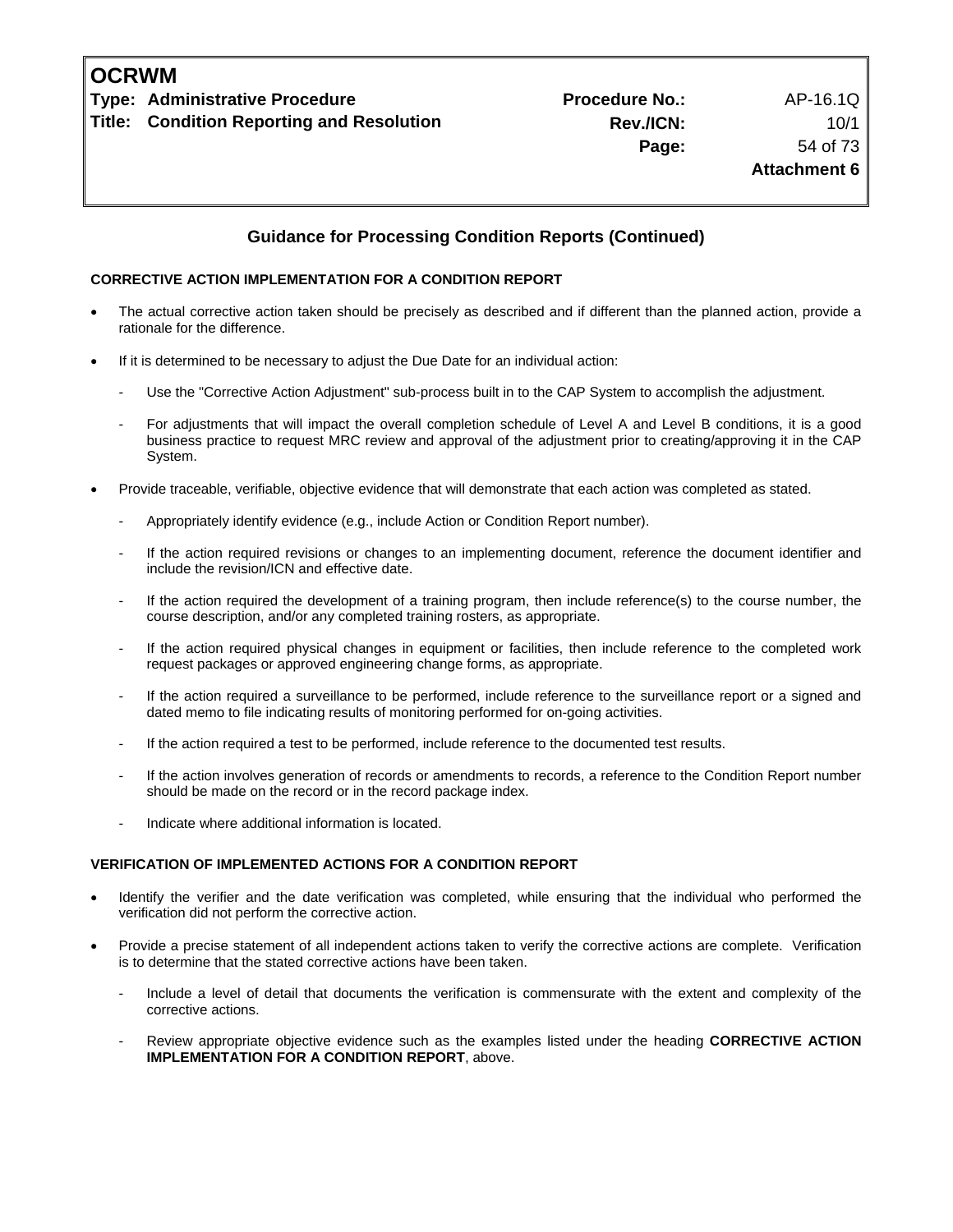| <b>OCRWM</b> |                                           |                       |                     |
|--------------|-------------------------------------------|-----------------------|---------------------|
|              | Type: Administrative Procedure            | <b>Procedure No.:</b> | AP-16.1Q            |
|              | Title: Condition Reporting and Resolution | Rev./ICN:             | 10/1                |
|              |                                           | Page:                 | 55 of 73            |
|              |                                           |                       | <b>Attachment 6</b> |
|              |                                           |                       |                     |
|              |                                           |                       |                     |

### **Guidance for Processing Condition Reports (Continued)**

- Use an attachment, if necessary, to document verification or attach objective evidence of completed actions. Verification does not include verification of effectiveness of any actions that were taken to preclude recurrence.
- It is not necessary to attach all objective evidence, for example, reference can be made to accession numbers or document identification numbers (with Rev/ICN or effective date).
- Personal or sensitive information should not be included in verification statements. The CAP staff may be contacted if there is a question whether information is personal or sensitive.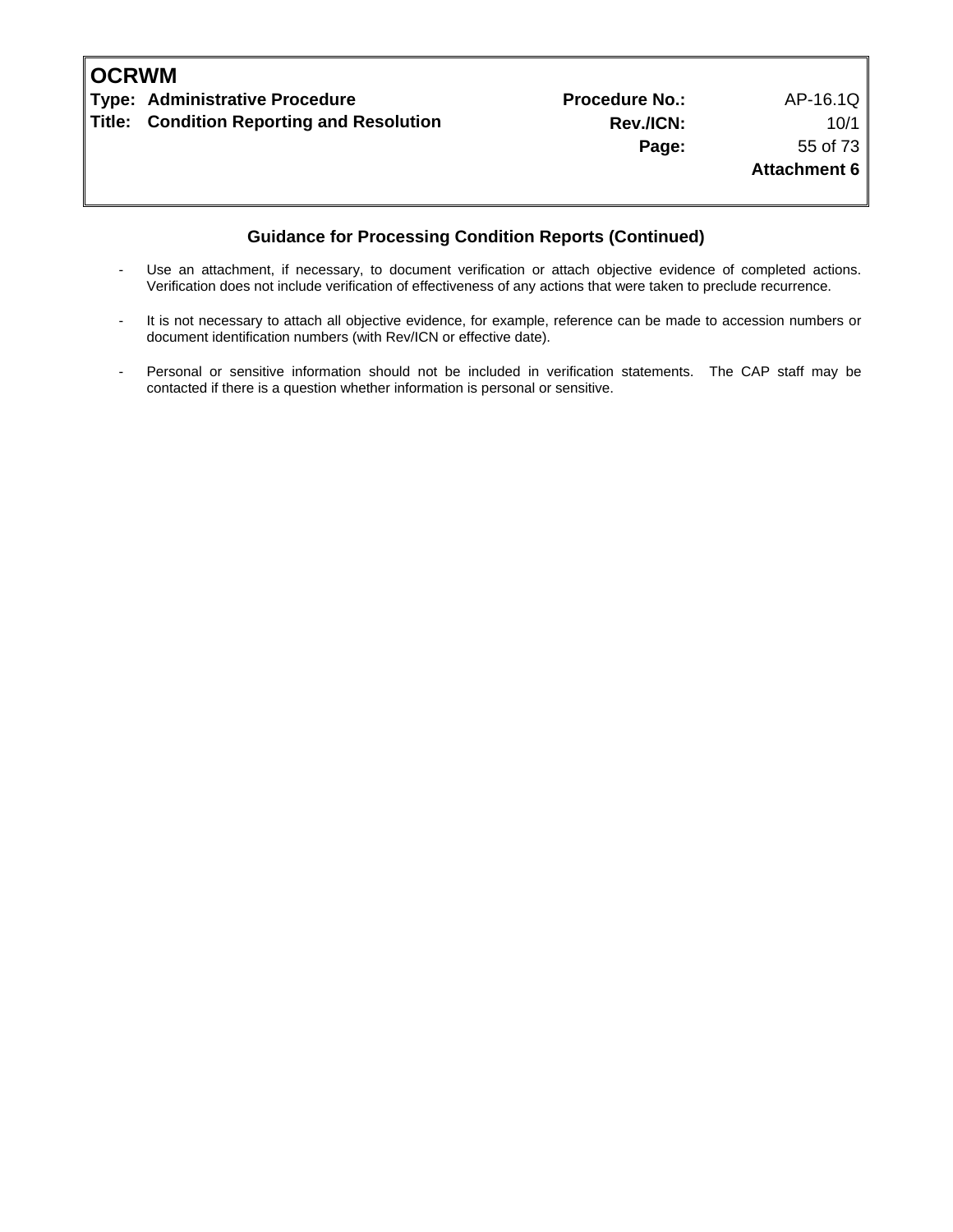| <b>IOCRWM</b> |                                                  |                       |                     |
|---------------|--------------------------------------------------|-----------------------|---------------------|
|               | Type: Administrative Procedure                   | <b>Procedure No.:</b> | AP-16.1Q            |
|               | <b>Title: Condition Reporting and Resolution</b> | Rev./ICN:             | 10/1                |
|               |                                                  | Page:                 | 56 of 73            |
|               |                                                  |                       | <b>Attachment 7</b> |
|               |                                                  |                       |                     |
|               |                                                  |                       |                     |

#### **Extent of Cause Guidance**

**Extent of Cause** is the extent to which the Root Cause(s) of an identified problem have impacted other processes, equipment, or human performance.

The Extent of Cause review differs from the Extent of Condition review in that the Extent of Cause review focuses on the actual Root Cause(s) of the condition and on the degree that the Root Cause(s) have resulted in additional weaknesses.

A graphical representation of the difference between these two terms is shown below.

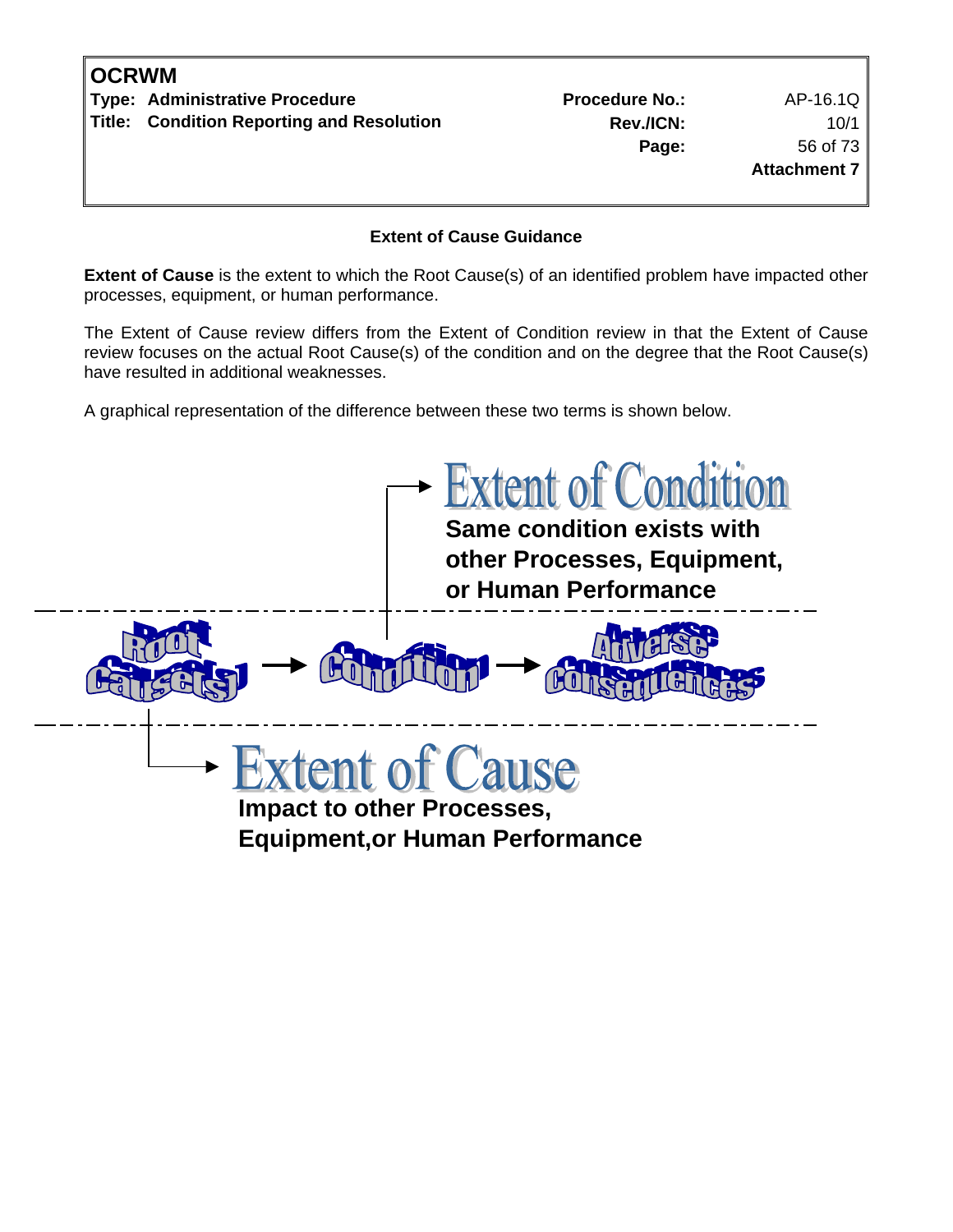#### **Extent of Condition Guidance**

#### **Section 1: Applicability**

Extent of Condition applicability is defined for each Significance Level in Attachment 4, Condition Report Characterization and Response Matrix.

#### **Section 2: Bounding Extent of Condition**

Identifying and correcting Extent of Condition can prove much more exhaustive than investigating and resolving the originating event. Accordingly, the Extent of Condition should reasonably bound the condition based on relative consequence, such that an informed decision whether to fully investigate and correct related products/processes/human performance can be made. If not bounded appropriately, the Extent of Condition could yield minimal results compared to the effort expended.

A condition that represents a high relative consequence should have Extent of Condition fully evaluated and addressed with corrective actions capable of eliminating the exposure.

The Extent of Condition may also be bounded based on the identified cause(s), when either an apparent cause analysis or a root cause analysis is performed. In this way, the corrective actions that are developed are appropriate for the directly similar conditions.

The approach to bounding Extent of Condition is shown graphically below.

| <b>Cross-Organizational Review</b><br>Review similar products<br>Intra-Organizational Review<br>Subset of similar products<br>Intra-Departmental Review | <b>Relative Consequence</b> | <b>Bounding Scope of</b><br><b>Extent of Condition Review</b> | <b>Bounding Depth of</b><br><b>Extent of Condition Review</b> |
|---------------------------------------------------------------------------------------------------------------------------------------------------------|-----------------------------|---------------------------------------------------------------|---------------------------------------------------------------|
| No Further Review Needed                                                                                                                                |                             |                                                               | No Further Review Needed                                      |

The bounding methodology used should be documented as part of the Extent of Condition when input into the Condition Report. Included in Section 3 are examples of appropriate Extent of Condition inputs for fictional conditions, used to further demonstrate this methodology.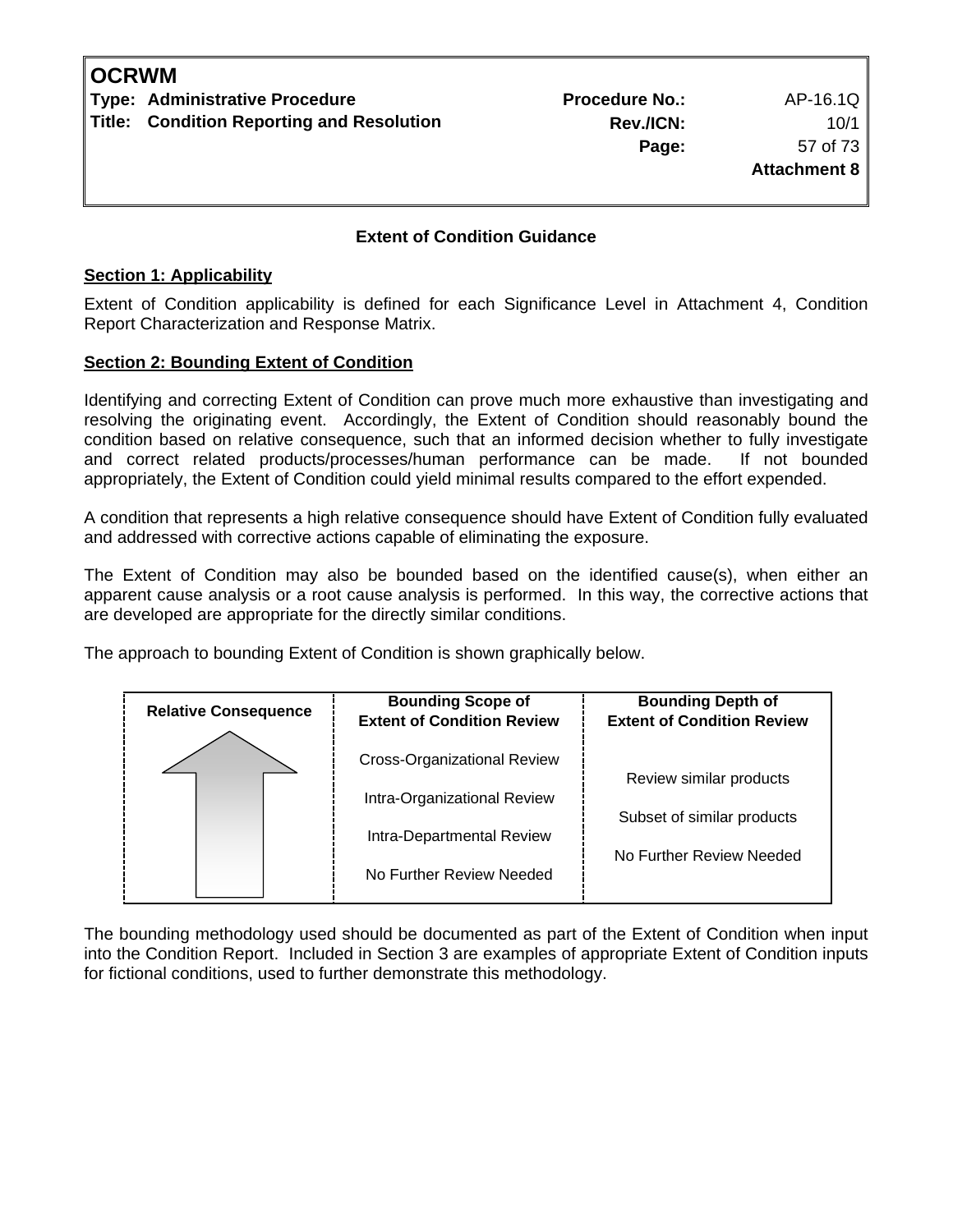### **Extent of Condition Guidance (Continued)**

#### **Section 3: Examples of Bounded Extent of Condition Determinations**

#### **Example 1:**

Issue - A change was made to a document without appropriate lineout, initials, and date being included.

Sample Extent of Condition determination - Based on the minimal consequences of this administrative error, no further Extent of Condition review was determined to be necessary.

#### **Example 2:**

Issue - A minor error is identified in a technical document produced by department X in organization Z.

Sample Extent of Condition determination 1 - The existence of this error in other products could involve minor negative consequences, such as... Therefore, similar products produced by department X were reviewed to determine if any similar errors existed. The review revealed that…

Sample Extent of Condition determination 2 - The existence of this error in other products could involve increased negative consequences, such as... Therefore, similar products produced by organization Z were reviewed to determine if any similar errors existed. The review revealed that…

#### **Example 3:**

Issue - A condition is identified relating to failure to submit a record within the timeframes required by AP-17.1Q.

Sample Extent of Condition determination - The consequences of repeated occurrence of this error are minimal, based on the records involved being administrative in nature. Therefore, no further Extent of Condition review was determined to be necessary.

#### **Example 4:**

Issue - Procedure XYZ was not followed properly by department X in organization Z when processing Product K.

Sample Extent of Condition determination 1 - Failure to follow this procedural step when processing other products could involve increased negative consequences, such as... Therefore, similar products produced by department X were reviewed to determine if any similar errors existed. The review revealed that…

Sample Extent of Condition determination 2 - The existence of this error would involve increased negative consequences (such as…) only if processing quality-affecting products. Therefore, only similar quality affecting products produced by department X were reviewed to determine if any similar errors existed. The review revealed that…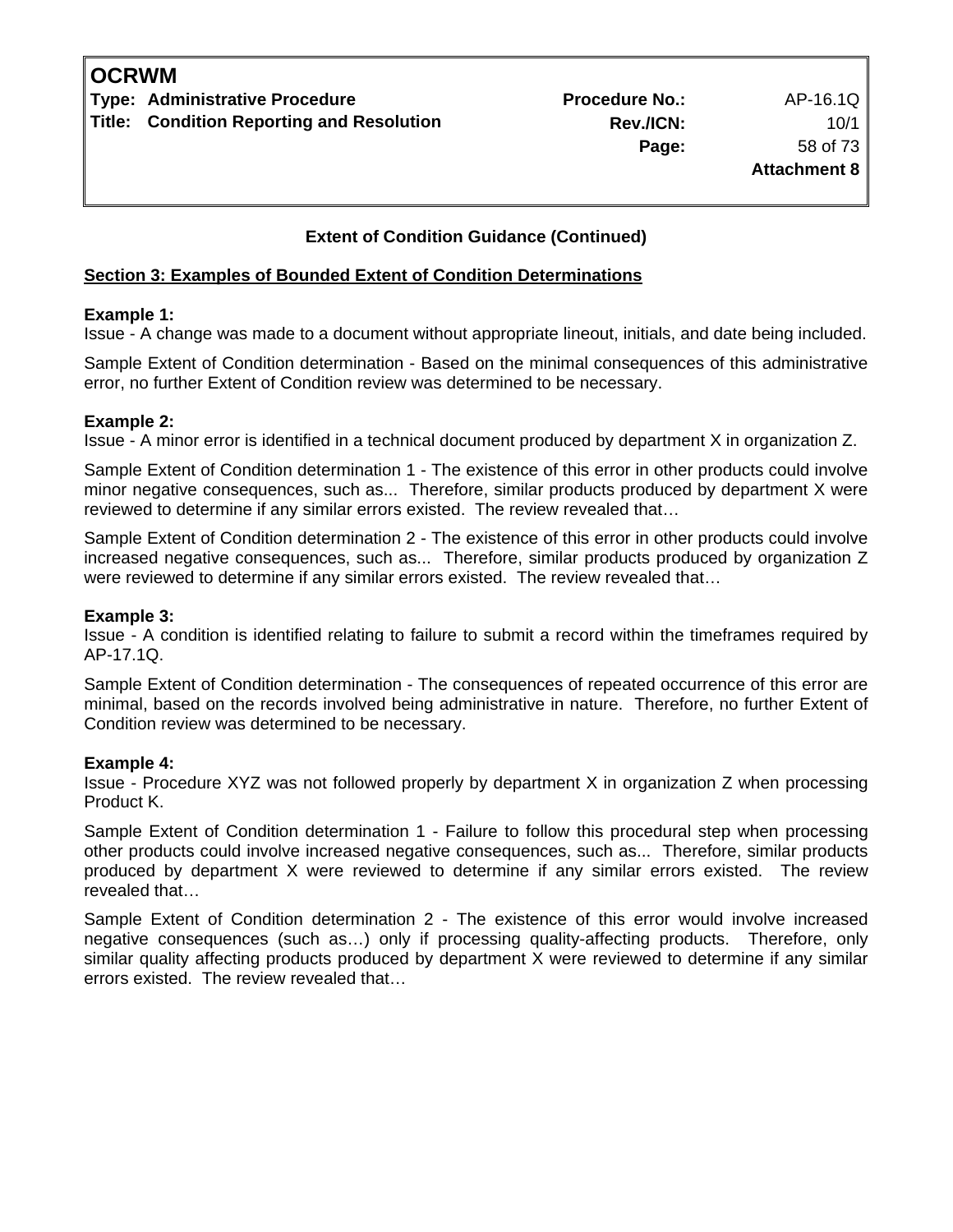

(RED)

HOLDTAG.CDR.DOCS.OCRWM.PROCEDURES.APs/6-05-03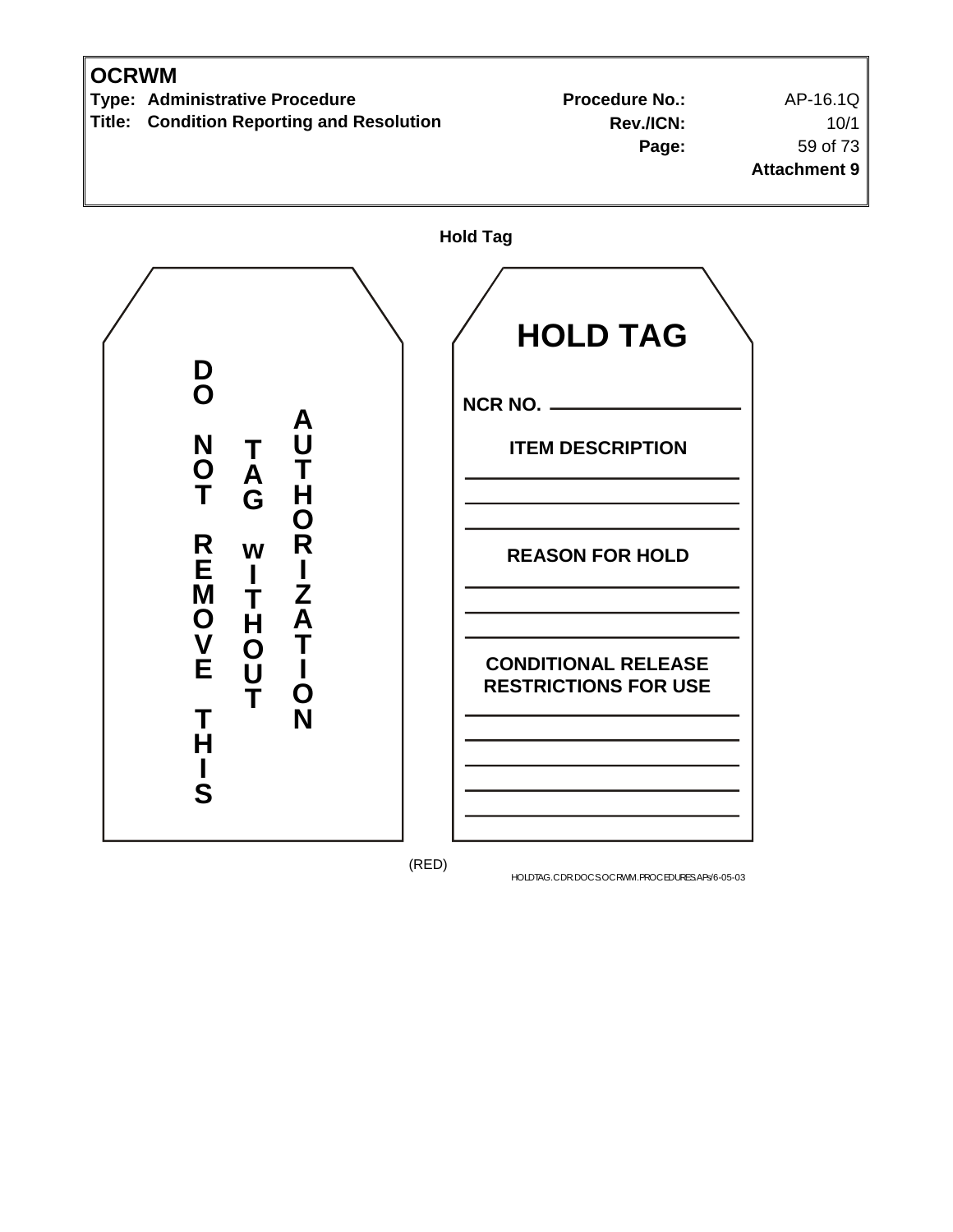**Type: Administrative Procedure No.:** Procedure No.: AP-16.1Q **Title: Condition Reporting and Resolution** 

**Rev./ICN:** 10/1 **Page:** 60 of 73 **Attachment 10**

**Sample/Specimen Limited Use Tag** 

| <b>SAMPLE/SPECIMEN</b><br><b>LIMITED-USE-TAG</b>               |
|----------------------------------------------------------------|
| NCR NO. _____________ DATE:                                    |
| <b>SAMPLE/SPECIMEN DESCRIPTION:</b>                            |
| <b>SAMPLE/SPECIMEN ID#</b><br><b>LIMITED USE RESTRICTIONS:</b> |
| <b>ORGANIZATION/DATE</b>                                       |

(YELLOW)

LIMITAG.CDR.DOCS.OCRWM.PROCEDURES.APs/6-05-03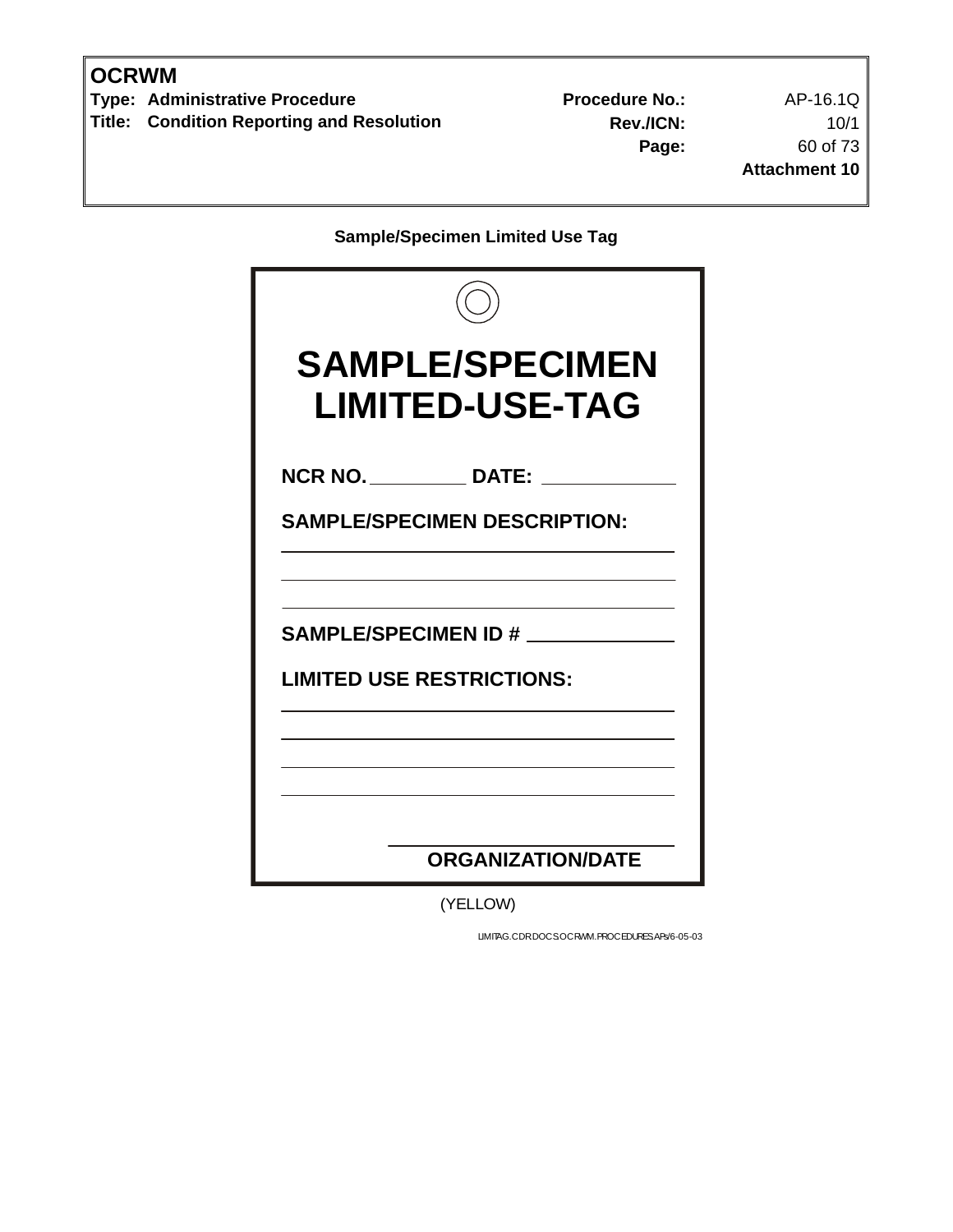#### **Effectiveness Review Guidance**

### **Generic Criteria for Effective Corrective Actions to Preclude Recurrence**

Effective corrective actions to preclude recurrence share the following generic attributes:

- 1. Address the Root Cause(s) and, if corrective actions to preclude recurrence were created for them, the primary Contributing Cause(s)
- 2. Are implemented as intended
- 3. Prevent occurrence of similar condition(s) due to similar cause(s)
- 4. Demonstrate endurance (i.e. institutionalized)
- 5. Have not introduced negative unintended consequences.

Attributes 1 and 2 are reviewed and verified during the processing of the Condition Report itself. The focus of the Effectiveness Review is to evaluate the corrective actions to preclude recurrence to ensure that attributes 3, 4, and 5 have been met. Identification of a similar condition, in and of itself, does not indicate ineffective corrective actions to preclude recurrence.

### **Tailoring Criteria for the Effectiveness Review**

For Condition Reports which have had a Root Cause Analysis (RCA) performed, the RCA Report should be reviewed by the Responsible Manager to determine if it contains a plan, scope, and/or criteria for the Effectiveness Review. If this level of detail does not exist, the RCA Report should be reviewed by the Responsible Manager for a definition of "What success looks like" when it comes to addressing the identified Root Cause(s) for the Condition Report. If any of this information is contained in the RCA Report, it should then be used by the Responsible Manager as the basis for determining overarching effectiveness.

For Condition Reports which have not had an RCA performed, or for which the RCA Report does not include criteria for use in determining effectiveness, the Responsible Manager should develop appropriate criteria prior to performing the Effectiveness Review. These criteria could be a definition of "What success looks like", a checklist of defined attributes, or other means as deemed appropriate.

## **Performing the Effectiveness Review**

The recommended method for planning and performing an Effectiveness Review is through a formal Self-Assessment. An equally valid method is to request that a QA Organization perform an Audit or Surveillance to determine effectiveness.

These processes are recommended to ensure that the following criteria are met:

• Planning is appropriately documented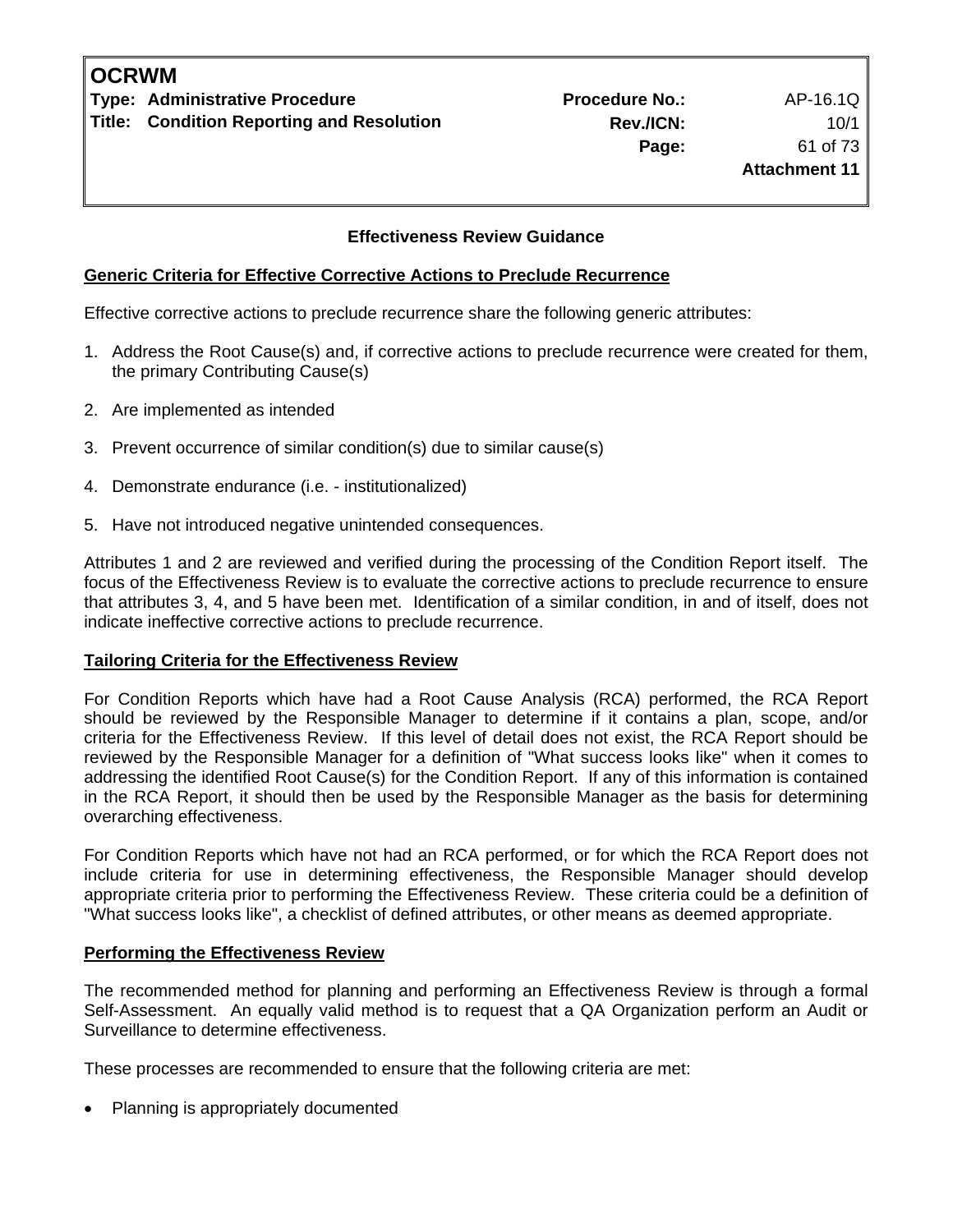| <b>OCRWM</b> |                                                  |  |  |  |
|--------------|--------------------------------------------------|--|--|--|
|              | <b>Type: Administrative Procedure</b>            |  |  |  |
|              | <b>Title: Condition Reporting and Resolution</b> |  |  |  |

#### **Effectiveness Review Guidance (continued)**

- Involved parties are included in the review, as needed
- Tools used in the analysis are documented
- Conditions that may need further review but do not, in and of themselves, indicate ineffective Correction Actions to preclude recurrence are identified and documented.

The inputs to the Effectiveness Review should summarize the findings of the review, including a crossreference to the process used (by business process name and associated identification number). This summary should focus on the determination of whether the corrective actions to preclude recurrence were effective, in line with the criteria used.

#### **Monitoring Effectiveness Outside of the Effectiveness Review Process**

Consideration should be given by the Responsible Manager to establishing either a Performance Indicator or Interim Review process to monitor effectiveness in the timeframe between Condition Report closure and Effectiveness Review performance. The RCA Report should be reviewed to determine if potential Performance Indicator(s) were recommended for monitoring effectiveness.

In addition to an interim monitoring program, consideration should be given by the Responsible Manager to establishing periodic reviews of effectiveness after the Effectiveness Review is completed. Similar to the Effectiveness Review itself, this could be accomplished through periodic Self-Assessments, Audits, and/or Surveillances.

#### **Handling Ineffective Corrective Actions**

For Effectiveness Reviews that determine that corrective actions to preclude recurrence were ineffective, AP-16.1Q Step 5.6 [3] requires the creation of a new Condition Report. However, consideration should be given by the Responsible Manager to creating two distinct Condition Reports. The first Condition Report would be created to re-address the originating condition (assigned same significance level as originating Condition Report). The second Condition Report would be created to evaluate the process failure(s) that allowed for the Condition Report to be closed without having been fully resolved (significance level assignment based on consequences of failure).

Having this demarcation between the originating issue and the process failure(s) allows appropriate focus to be maintained on the distinct issues involved. Unique corrective actions should then be put in place to correct the original condition, as well as to correct the process under which that condition was originally evaluated and resolved.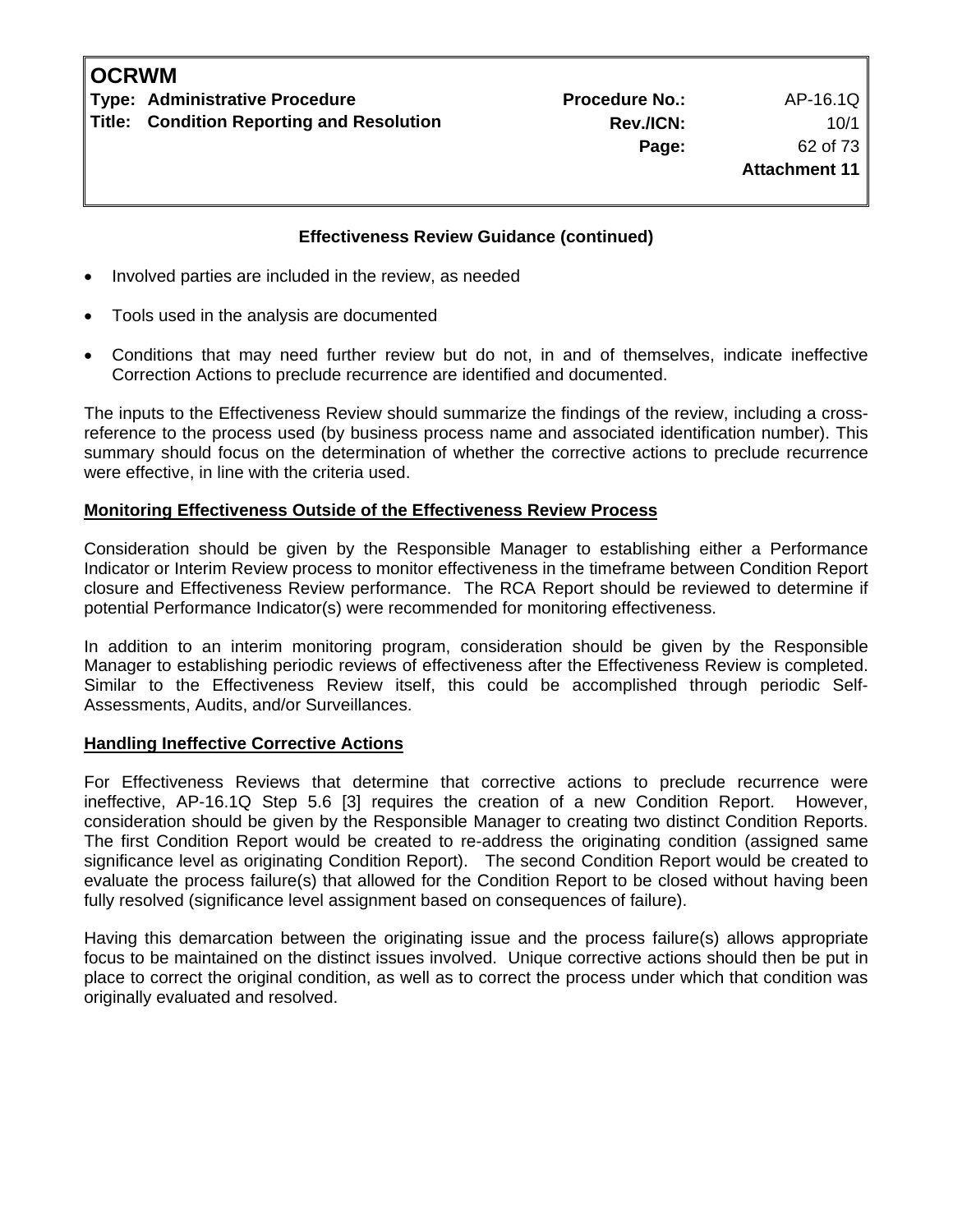**Type: Administrative Procedure No.:** Procedure No.: AP-16.1Q **Title: Condition Reporting and Resolution** 

**Rev./ICN:** 10/1 **Page:** 63 of 73 **Attachment 12**

## **Change History**

| <b>Revision</b><br><u>Number</u> | <b>Interim</b><br><b>Change No. Date</b> | <b>Effective</b> | <b>DESCRIPTION OF CHANGE</b>                                                                                                                                                                                                                                                                                                                                                                                                                                                                                                                                                                                                                                                                                                                                                                                                                                                                                                                                                                                                                                                                                                                                                                                                      |
|----------------------------------|------------------------------------------|------------------|-----------------------------------------------------------------------------------------------------------------------------------------------------------------------------------------------------------------------------------------------------------------------------------------------------------------------------------------------------------------------------------------------------------------------------------------------------------------------------------------------------------------------------------------------------------------------------------------------------------------------------------------------------------------------------------------------------------------------------------------------------------------------------------------------------------------------------------------------------------------------------------------------------------------------------------------------------------------------------------------------------------------------------------------------------------------------------------------------------------------------------------------------------------------------------------------------------------------------------------|
| 10                               | 1                                        | 03/05/2007       | Interim change to address the specified open Document<br>Action Requests (DARs) and Condition Reports (CRs), clarify<br>the process for identifying and resolving conditions that have<br>potential project impacts or are determined to be subject to<br>the requirements of other project procedures or programs,<br>and to make other minor changes. Incorporated DARs<br>related to AP-16.1Q; D34940 (editorial corrections to steps<br>5.2 [1], 5.2 [2], and 5.3.2 [15]), D34993 (update references to<br>current procedure numbers), and D35257 (editorial correction<br>to step 5.2 [8]). Addressed Condition Reports (CRs)<br>associated with AP-16.1Q; CR 8542 (update guidance in<br>Attachment 6 to include documenting results of discussions<br>with Initiators), CR 9405 (clarify step 5.3.2 [10]), CR 9745<br>(add procedural steps describing process of re-opening a<br>previously closed Condition Report), and CR 9658 (add<br>procedural step related to assignment of event codes).<br>Changes implemented by this ICN are an interim step<br>towards resolution of procedural concerns identified by CR<br>9774 and are not intended to bring the procedure into full<br>compliance with QARD requirements. |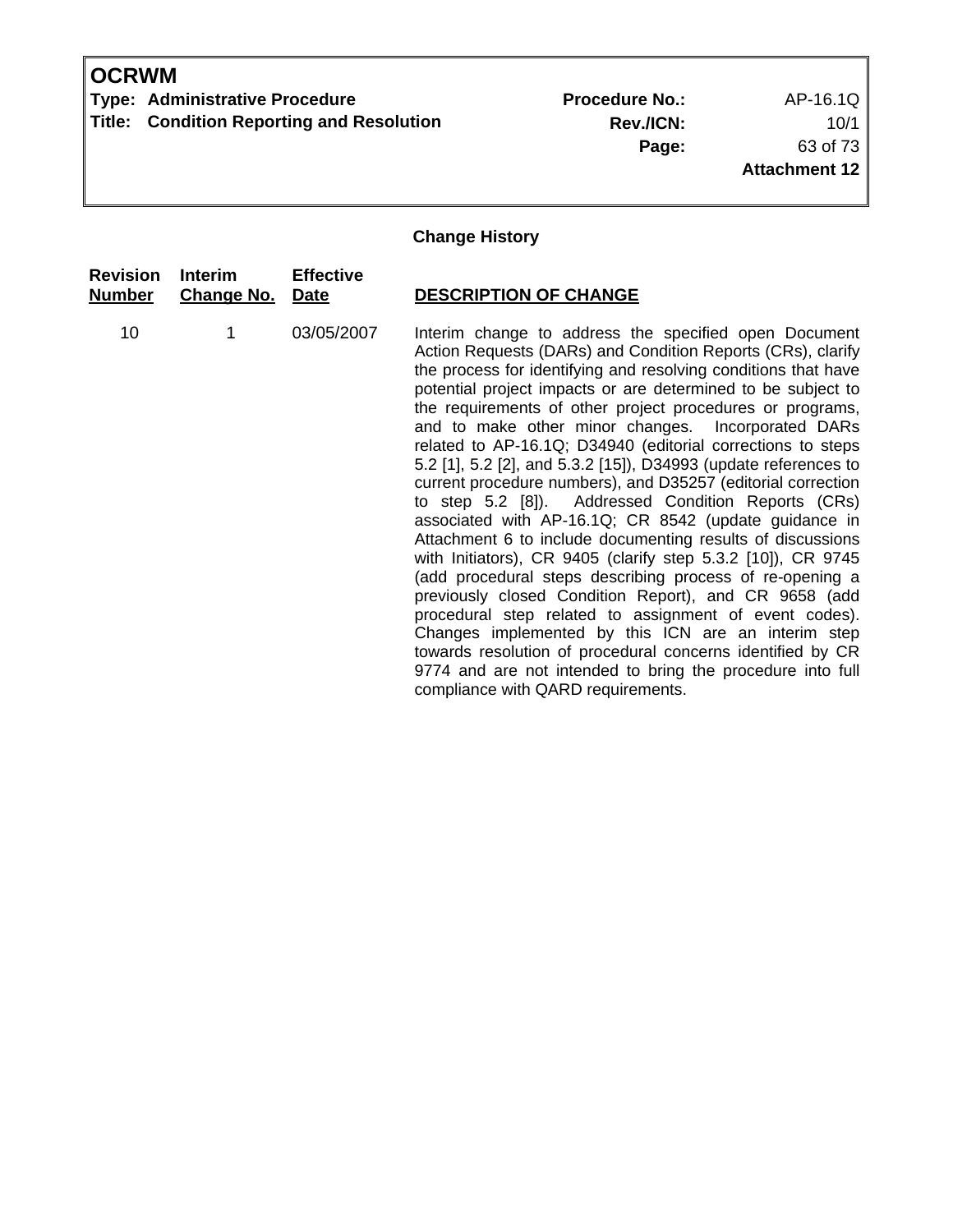**Type: Administrative Procedure No.:** Procedure No.: AP-16.1Q **Title: Condition Reporting and Resolution** 

**Rev./ICN:** 10/1 **Page:** 64 of 73 **Attachment 12**

### **Change History (Continued)**

| <b>Revision</b><br><b>Number</b> | <b>Interim</b><br><b>Change No.</b> | <b>Effective</b><br><b>Date</b> | <b>DESCRIPTION OF CHANGE</b>                                                                                                                                                                                                                                                                                                                                                                                                                                                                                                                                                                                                                                                                                                                                                                                                                                                                                                                                                                                                                                                                                                                                                                                                                                                                                                                                                                                                                                                                                                                                                                                                                                                                                                           |
|----------------------------------|-------------------------------------|---------------------------------|----------------------------------------------------------------------------------------------------------------------------------------------------------------------------------------------------------------------------------------------------------------------------------------------------------------------------------------------------------------------------------------------------------------------------------------------------------------------------------------------------------------------------------------------------------------------------------------------------------------------------------------------------------------------------------------------------------------------------------------------------------------------------------------------------------------------------------------------------------------------------------------------------------------------------------------------------------------------------------------------------------------------------------------------------------------------------------------------------------------------------------------------------------------------------------------------------------------------------------------------------------------------------------------------------------------------------------------------------------------------------------------------------------------------------------------------------------------------------------------------------------------------------------------------------------------------------------------------------------------------------------------------------------------------------------------------------------------------------------------|
| 10                               | $\pmb{0}$                           | 10/02/2006                      | Revision to incorporate Lead Laboratory as participant in<br>process, inclusive of incorporation of appropriate references<br>to Lead Laboratory processes and procedures, remove the<br>process of identifying, evaluating, and dispositioning<br>Nonconformance Reports (NCRs) from the AP-16.1Q<br>process for the M&O and Lead Lab, incorporate requirements<br>from the QARD Revision 18, AQAP Revision 1, M&O QMD,<br>and Lead Lab QAPD, and make other minor changes. This<br>procedure is partially superseded by procedures CO-PRO-<br>4MP-T81-07104, CO-PRO-4MP-T81-07107, and PI-PRO-<br>006, which replace the process for identifying, evaluating,<br>and dispositioning NCRs for the M&O and Lead Lab, subject<br>to the transition statement found in Section 2.0 of this<br>procedure. Incorporated Document Action Requests (DARs)<br>related to AP-16.1Q; D9090 (add steps necessary to<br>implement the requirements of 10CFR21 and 10CFR63.73,<br>as applicable to the AP-16.1Q process), D34174 (incorporate<br>the Lead Laboratory into the AP-16.1Q process), D34273<br>(Remove M&O approval authority), D34307 (incorporate<br>QARD Rev 18 requirements), and D34508 (correct reference<br>to Trend Evaluation and Analysis Handbook). Addressed<br>Condition Reports (CRs) associated with AP-16.1Q; CR 8861<br>(provide<br>additional<br>guidance<br>on<br>expectations<br>for<br>documentation when closing one CR to another), CR 8980<br>(provide additional guidance relating to the fact that<br>personnel-sensitive issues should not be entered into the AP-<br>16.1Q process), and CR 9076 (update requirements for<br>performance of Extent of Condition to align with management<br>expectations). |
| 9                                | 1                                   | 08/18/2006                      | Interim change to update Attachment 5 to address Condition                                                                                                                                                                                                                                                                                                                                                                                                                                                                                                                                                                                                                                                                                                                                                                                                                                                                                                                                                                                                                                                                                                                                                                                                                                                                                                                                                                                                                                                                                                                                                                                                                                                                             |

Reports 7258 and 8483 and Document Action Request D34099, as well as other editorial corrections.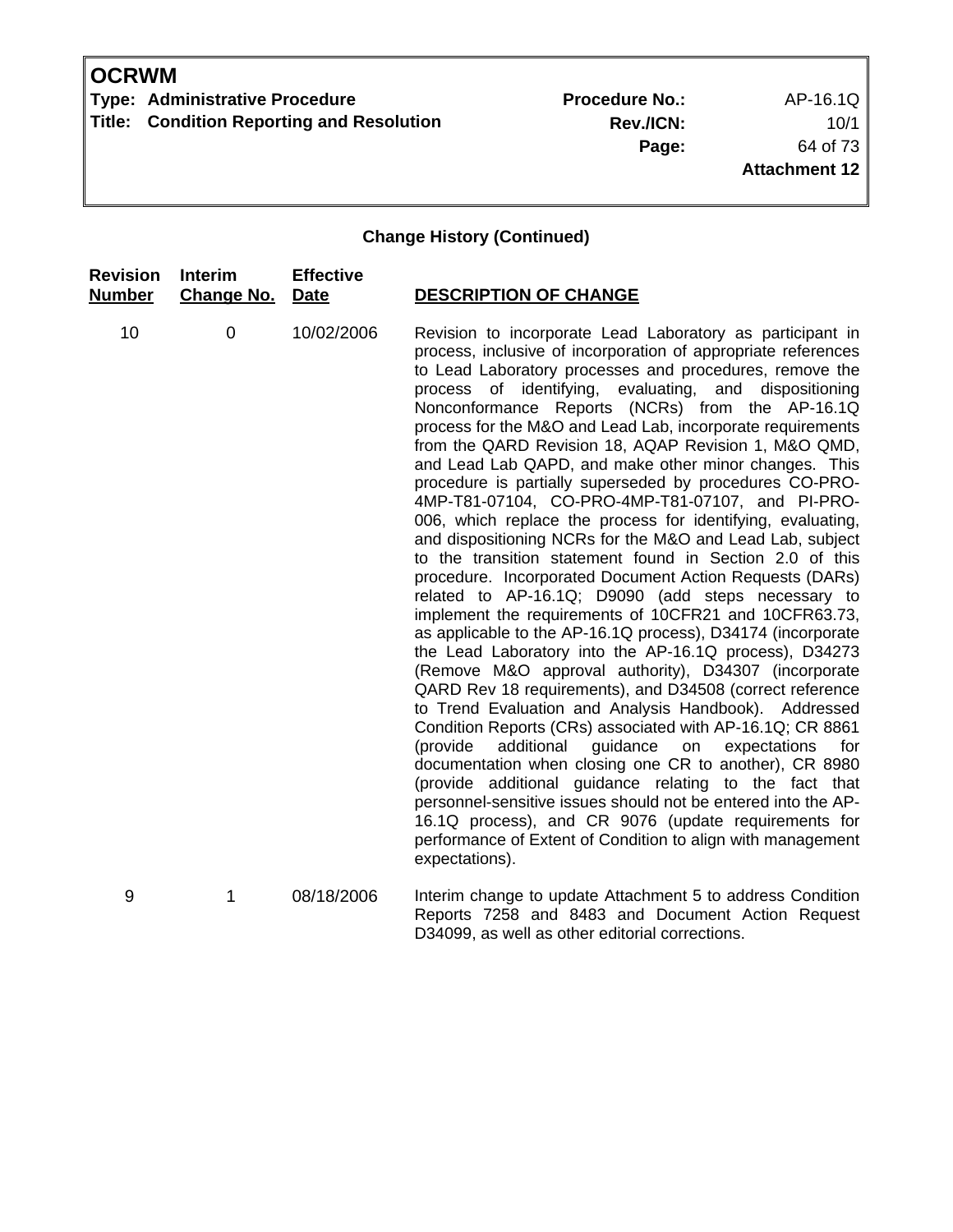**Type: Administrative Procedure No.:** Procedure No.: AP-16.1Q **Title: Condition Reporting and Resolution** 

**Rev./ICN:** 10/1 **Page:** 65 of 73 **Attachment 12**

| <b>Revision</b> | <b>Interim</b>    | <b>Effective</b> | <b>DESCRIPTION OF CHANGE</b>                                                                                                                                                                                                                                                                                                                                                                                                                                                                                                                                                                                                                                                                                                                                                                                                                                                                                                                                                                                                                                                                                                                                                                                                                                                                                                                                                                                                                                                                                                                                                                                                                                                                                                                                                                                                                                                                                                                                                                                                                                                                                               |
|-----------------|-------------------|------------------|----------------------------------------------------------------------------------------------------------------------------------------------------------------------------------------------------------------------------------------------------------------------------------------------------------------------------------------------------------------------------------------------------------------------------------------------------------------------------------------------------------------------------------------------------------------------------------------------------------------------------------------------------------------------------------------------------------------------------------------------------------------------------------------------------------------------------------------------------------------------------------------------------------------------------------------------------------------------------------------------------------------------------------------------------------------------------------------------------------------------------------------------------------------------------------------------------------------------------------------------------------------------------------------------------------------------------------------------------------------------------------------------------------------------------------------------------------------------------------------------------------------------------------------------------------------------------------------------------------------------------------------------------------------------------------------------------------------------------------------------------------------------------------------------------------------------------------------------------------------------------------------------------------------------------------------------------------------------------------------------------------------------------------------------------------------------------------------------------------------------------|
| <b>Number</b>   | <b>Change No.</b> | <b>Date</b>      |                                                                                                                                                                                                                                                                                                                                                                                                                                                                                                                                                                                                                                                                                                                                                                                                                                                                                                                                                                                                                                                                                                                                                                                                                                                                                                                                                                                                                                                                                                                                                                                                                                                                                                                                                                                                                                                                                                                                                                                                                                                                                                                            |
| 9               | $\mathbf 0$       | 07/31/2006       | Revision to incorporate cause analysis and corrective action<br>plan development activities into this procedure and remove<br>in-line Quality Assurance Organization and Oversight<br>Organization reviews and verifications, inclusive of removal<br>of Quality Assurance Organization authority to mandate the<br>categorizations of new CRs. This revision supersedes AP-<br>16.4Q, Cause Analysis and Corrective Action Plan<br>Development. Incorporated Document Action Requests<br>(DARs) submitted in reference to AP-16.1Q; D29111<br>(consistent use of terminology), D29191<br>(clarify<br>documentation requirements for Stop Work evaluations),<br>D29671 and D29811 (update procedure references),<br>D31591<br>(more clearly state interaction with PAAA<br>process), D31891 (consistent process for managing CAP<br>records), D32911 (clearly state verification of remedial<br>actions completed during planning), D33556 (more clearly<br>state interaction with LS-PRO-3002 process), and D33700<br>(Change OCRWM ownership of AP-16.1Q based on<br>OCRWM reorganization). Incorporated DARs submitted in<br>reference to AP-16.4Q; D26611 (update procedure<br>references), D28650 (good practice to examine the reason<br>the issue was not previously self-identified as part of<br>cause analysis), and D29391 (clarify interaction between<br>cause analysis, Corrective Action Program, and Lessons<br>Learned/Generic Implications program). DARs D22237,<br>D22251 and D22256 (split AP-16.1Q and AP-16.4Q,<br>respectively, into separate LPs for OCRWM and the M&O)<br>closed based on being overcome by events. Addressed<br>Condition Reports (CRs) associated with AP-16.1Q and<br>AP-16.4Q; CR 5737 (simplify AP-16.1Q process), CR<br>6036 (good practice to maintain historic documentation<br>upon request), CR 6510 (clarify NCR process for<br>initiators), CR 6613 (improve AP-16.4Q process), CR 6820<br>(more clearly state interaction with PAAA process), CR<br>7648 (ensuring resolution of CRs closed into another CR),<br>and CR 8125 (Revise Stop Work evaluation process). |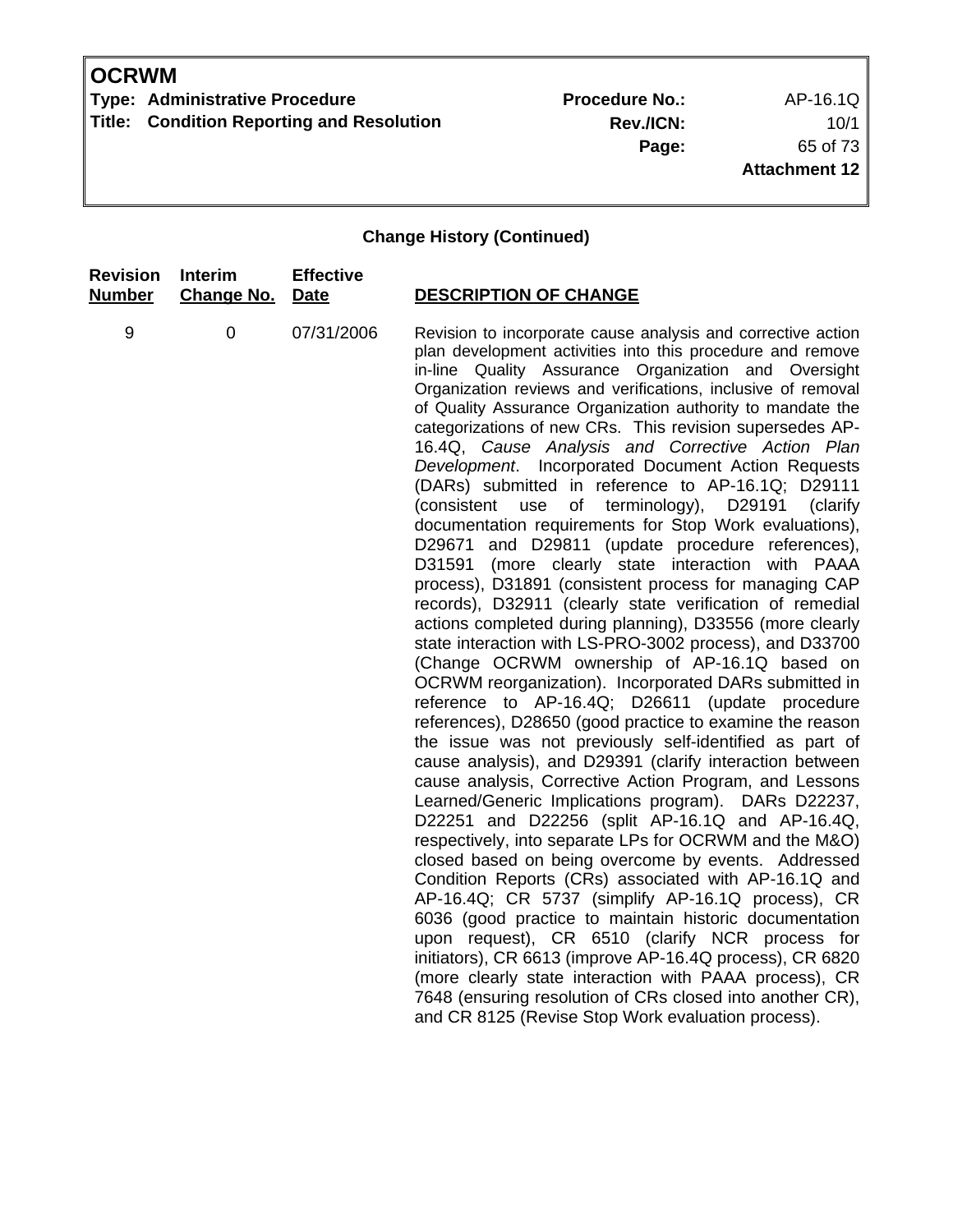**Type: Administrative Procedure No.:** Procedure No.: AP-16.1Q **Title: Condition Reporting and Resolution** 

**Rev./ICN:** 10/1 **Page:** 66 of 73 **Attachment 12**

| <b>Revision</b> | <b>Interim</b>    | <b>Effective</b> | <b>DESCRIPTION OF CHANGE</b>                                                                                                                                                                                                                                                                                                                                                                                                                                                                                                                                                                                                                                                                                                                                                                                                                                                                                                                                                                                                                                                                                                                                                                                                                                                                                                                                                                                                                                                             |
|-----------------|-------------------|------------------|------------------------------------------------------------------------------------------------------------------------------------------------------------------------------------------------------------------------------------------------------------------------------------------------------------------------------------------------------------------------------------------------------------------------------------------------------------------------------------------------------------------------------------------------------------------------------------------------------------------------------------------------------------------------------------------------------------------------------------------------------------------------------------------------------------------------------------------------------------------------------------------------------------------------------------------------------------------------------------------------------------------------------------------------------------------------------------------------------------------------------------------------------------------------------------------------------------------------------------------------------------------------------------------------------------------------------------------------------------------------------------------------------------------------------------------------------------------------------------------|
| <b>Number</b>   | <b>Change No.</b> | Date             |                                                                                                                                                                                                                                                                                                                                                                                                                                                                                                                                                                                                                                                                                                                                                                                                                                                                                                                                                                                                                                                                                                                                                                                                                                                                                                                                                                                                                                                                                          |
| 8               | 6                 | 11/21/2005       | Interim change to incorporate corrective actions from<br>Condition Reports, incorporate actions from Document Action<br>Requests, and make other minor changes.<br>Updated<br>references to other procedures and documents (Document<br>Action Requests D24934, D27090, and D27210). Updated<br>Section 2.0 and added Note prior to Paragraph 5.3.1 to<br>highlight the potential for reportable conditions to need to<br>meet additional requirements beyond those that are outlined<br>in this procedure (Document Action Request D26612).<br>Clarified means for management notification of newly<br>screened conditions (Condition Report 5828). Clarified<br>responsibility for performance of Stop Work Evaluations<br>(Document Action Request D26790). Clarified requirements<br>for closing one Condition Report to another (Document<br>Action Request D27590). Clarified process for requesting/<br>approving date adjustments for Corrective Actions (Condition<br>Report 6227). Clarified requirements for Nonconformance<br>Reports (Document Action Request D28210). Formalized<br>process for changing categorizations to reflect evaluation<br>results prior to closure (Document Action Request D26890).<br>Updated Attachment 6 to clarify guidance for Extent of<br>Condition determinations (Condition Reports 4866 and 5951).<br>discussion of Significance Level "Non" to<br>Added<br>Attachment 8 (Document Action Request D27591 and<br>Condition Report 5955). |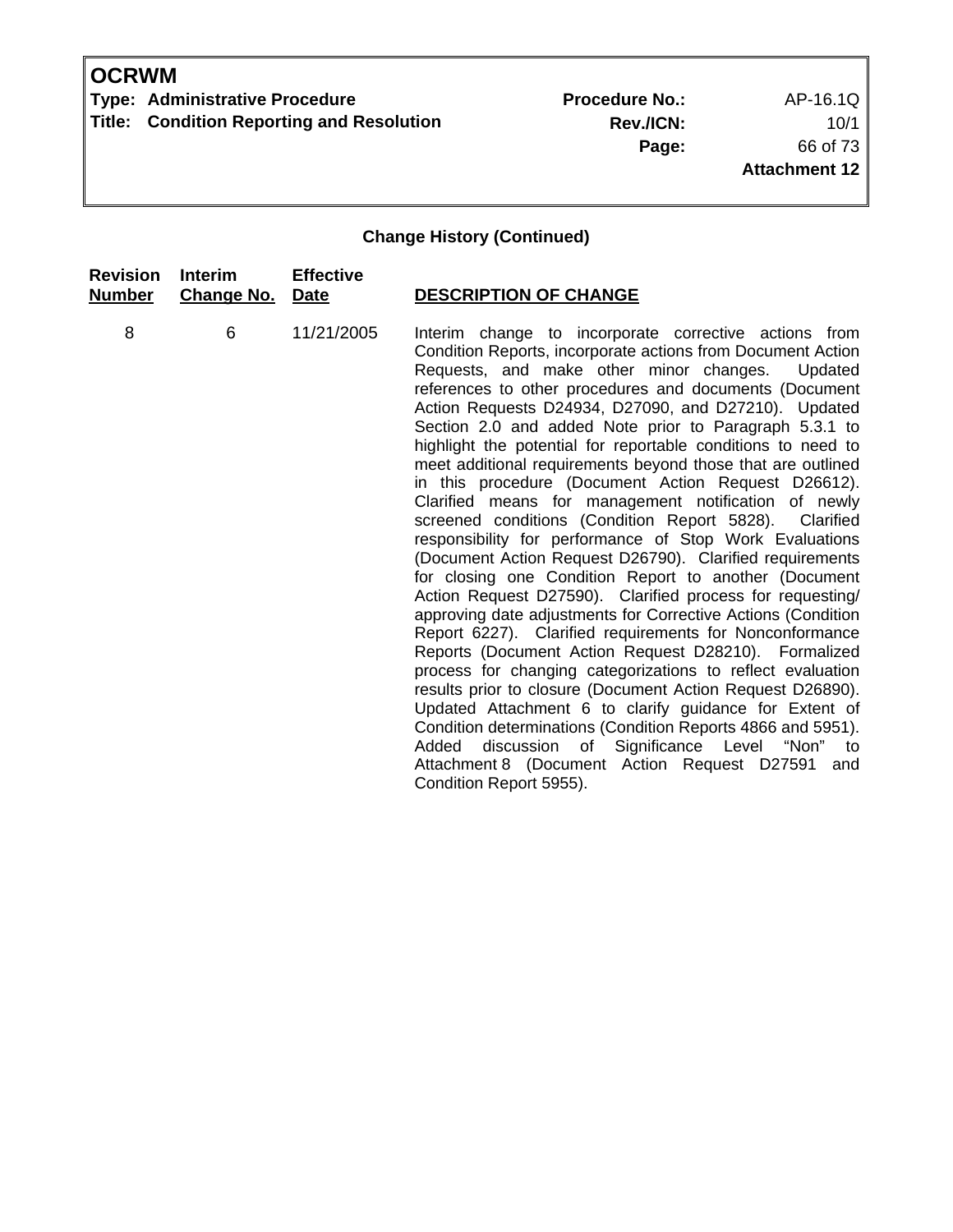**Type: Administrative Procedure No.:** Procedure No.: AP-16.1Q **Title: Condition Reporting and Resolution** 

**Rev./ICN:** 10/1 **Page:** 67 of 73 **Attachment 12**

| <b>Revision</b> | <b>Interim</b>    | <b>Effective</b> | <b>DESCRIPTION OF CHANGE</b>                                                                                                                                                                                                                                                                                                                                                                                                                                                                                                                                                                                                                                                                                                                                                                                                                                                                                                                                                                                                                                                                                                                                                                                                                                                                                                                                                                                                                                                                                                                                                                                                                                                                                                                                                                                                                                                                                                                                                                                                                                                                                                                                                                                                                                                                                                                                                                                                                                            |
|-----------------|-------------------|------------------|-------------------------------------------------------------------------------------------------------------------------------------------------------------------------------------------------------------------------------------------------------------------------------------------------------------------------------------------------------------------------------------------------------------------------------------------------------------------------------------------------------------------------------------------------------------------------------------------------------------------------------------------------------------------------------------------------------------------------------------------------------------------------------------------------------------------------------------------------------------------------------------------------------------------------------------------------------------------------------------------------------------------------------------------------------------------------------------------------------------------------------------------------------------------------------------------------------------------------------------------------------------------------------------------------------------------------------------------------------------------------------------------------------------------------------------------------------------------------------------------------------------------------------------------------------------------------------------------------------------------------------------------------------------------------------------------------------------------------------------------------------------------------------------------------------------------------------------------------------------------------------------------------------------------------------------------------------------------------------------------------------------------------------------------------------------------------------------------------------------------------------------------------------------------------------------------------------------------------------------------------------------------------------------------------------------------------------------------------------------------------------------------------------------------------------------------------------------------------|
| <u>Number</u>   | <b>Change No.</b> | Date             |                                                                                                                                                                                                                                                                                                                                                                                                                                                                                                                                                                                                                                                                                                                                                                                                                                                                                                                                                                                                                                                                                                                                                                                                                                                                                                                                                                                                                                                                                                                                                                                                                                                                                                                                                                                                                                                                                                                                                                                                                                                                                                                                                                                                                                                                                                                                                                                                                                                                         |
| 8               | 5                 | 05/27/2005       | Interim change to incorporate corrective actions from<br>Condition Reports, incorporate actions from Document Action<br>Requests, and make other minor changes.<br>Updated<br>references to other procedures (Document Action Requests<br>D23312, D23471, and D23870). Revised Subsection 5.1 to<br>describe management expectations for Initiator to discuss<br>conditions with their management (Condition Report 4243),<br>consolidate requirements for Resolved/Closed conditions<br>(Condition Report 4984 and Document Action Request<br>D23253), and add procedural steps describing Initiator<br>cancellation of a Condition Report (Condition Report 4868).<br>Revised Subsections 5.1 and 5.2 to describe process for<br>returning a Condition Report to the Initiator, including the<br>responsibility of the Initiator to perform tasks outlined in<br>Subsection 5.4 (Document Action Request D22290).<br>Revised Subsection 5.2 to remove requirement for Initiator<br>concurrence on classifying conditions as Significance Level<br>"Non" (Document Action Request D23250).<br>Modified<br>Subsections 5.2 and 5.3 to clarify process for escalation of<br>Modified Subsection 5.3 to clarify that<br>disagreements.<br>conditions being closed to other Condition Reports or being<br>closed with no action should be sent forward for concurrence<br>and subsequent closure (Condition Report 4886). Provided<br>additional guidance relating to Extent of Condition<br>determinations (Document Action Request D23750 and<br>Modified Step 5.4.1 [3] and<br>Condition Report 4866).<br>Attachment 4 to better align with Quality Assurance<br>Requirements and Description, 15.2.1F (Document Action<br>Modified Section 5.6 to remove<br>Request D20751).<br>requirement for Corrective Action Program Manager to sign<br>and date Records. Modified Section 6.0 to clarify Quality<br>Assurance Records (Condition Report 5444). Removed<br>reference to samples in the definition of Condition Report<br>Category Maintenance (Document Action Request D21950).<br>Provided additional guidance for Effectiveness Reviews<br>$5153$ ).<br>(Condition<br>Report<br>Revised<br>definition<br>оf<br>Resolved/Closed Condition to include conditions determined<br>to be uncorrectable (Document Action Request D24152).<br>Modified language in examples listed in Significance Criteria<br>Definitions attachment (Document Action Request D23170). |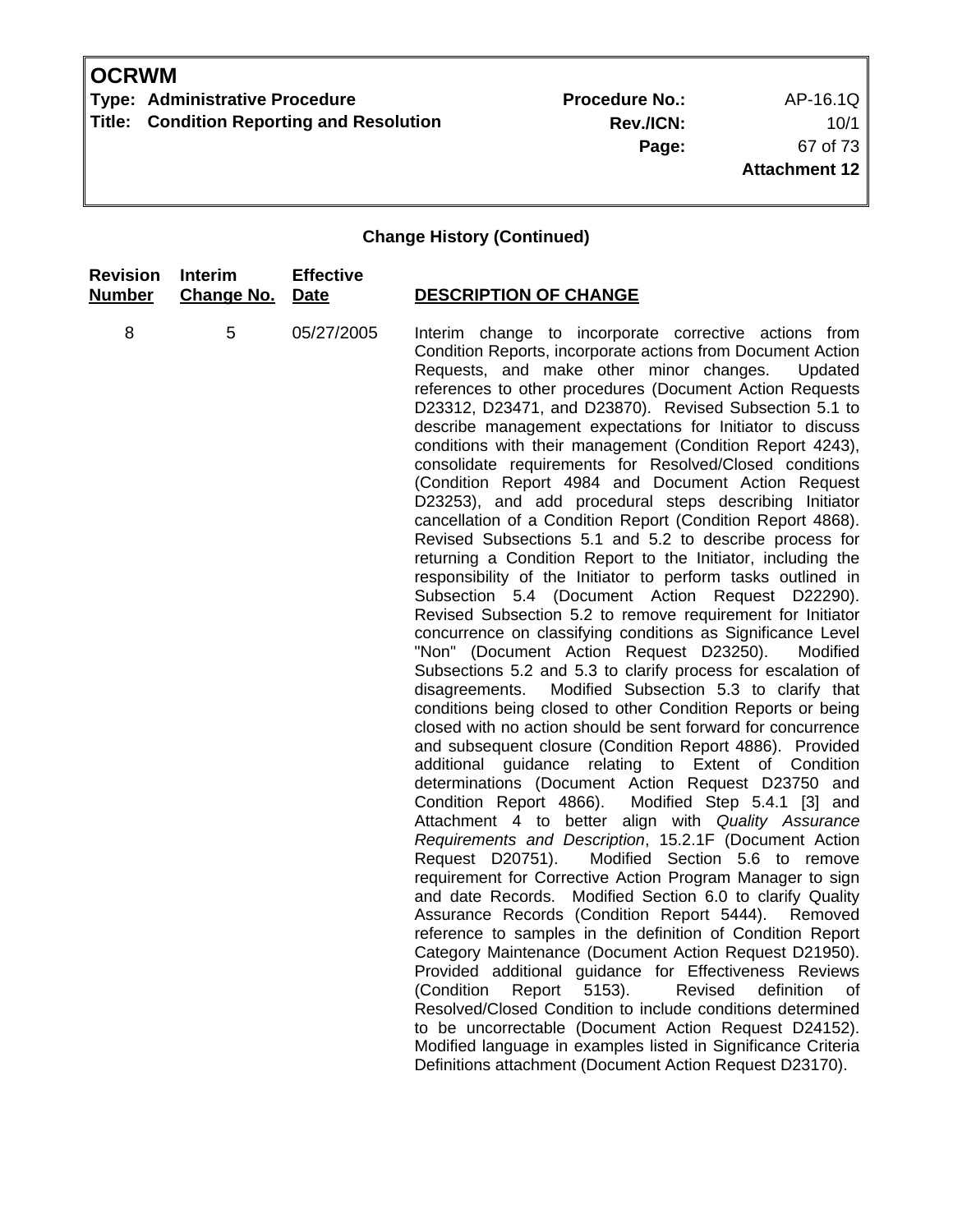**Type: Administrative Procedure No.:** Procedure No.: AP-16.1Q **Title: Condition Reporting and Resolution** 

**Rev./ICN:** 10/1 **Page:** 68 of 73 **Attachment 12**

| <b>Revision</b><br><b>Number</b> | Interim<br><b>Change No. Date</b> | <b>Effective</b> | <b>DESCRIPTION OF CHANGE</b>                                                                                                                                                                                                                                                                                                                                                                                                                                                                                                                                                                        |
|----------------------------------|-----------------------------------|------------------|-----------------------------------------------------------------------------------------------------------------------------------------------------------------------------------------------------------------------------------------------------------------------------------------------------------------------------------------------------------------------------------------------------------------------------------------------------------------------------------------------------------------------------------------------------------------------------------------------------|
| 8                                | 4                                 | 12/17/2004       | Interim change to incorporate modifications in support of<br>revisions to the Corrective Action Program software.<br>Specified minimum information to be included in a<br>Condition Report in Subsection 5.1 (Condition Report<br>3961 and Document Action Request D20290). Modified<br>Attachment 6 to clarify when Extent of Condition and<br>Effectiveness Review are required (Document Action<br>Request D20190). Clarified requirements for Level C<br>Resolved/Closed Conditions to ensure compliance with<br>the Quality Assurance Requirements and Description<br>(Condition Report 4284). |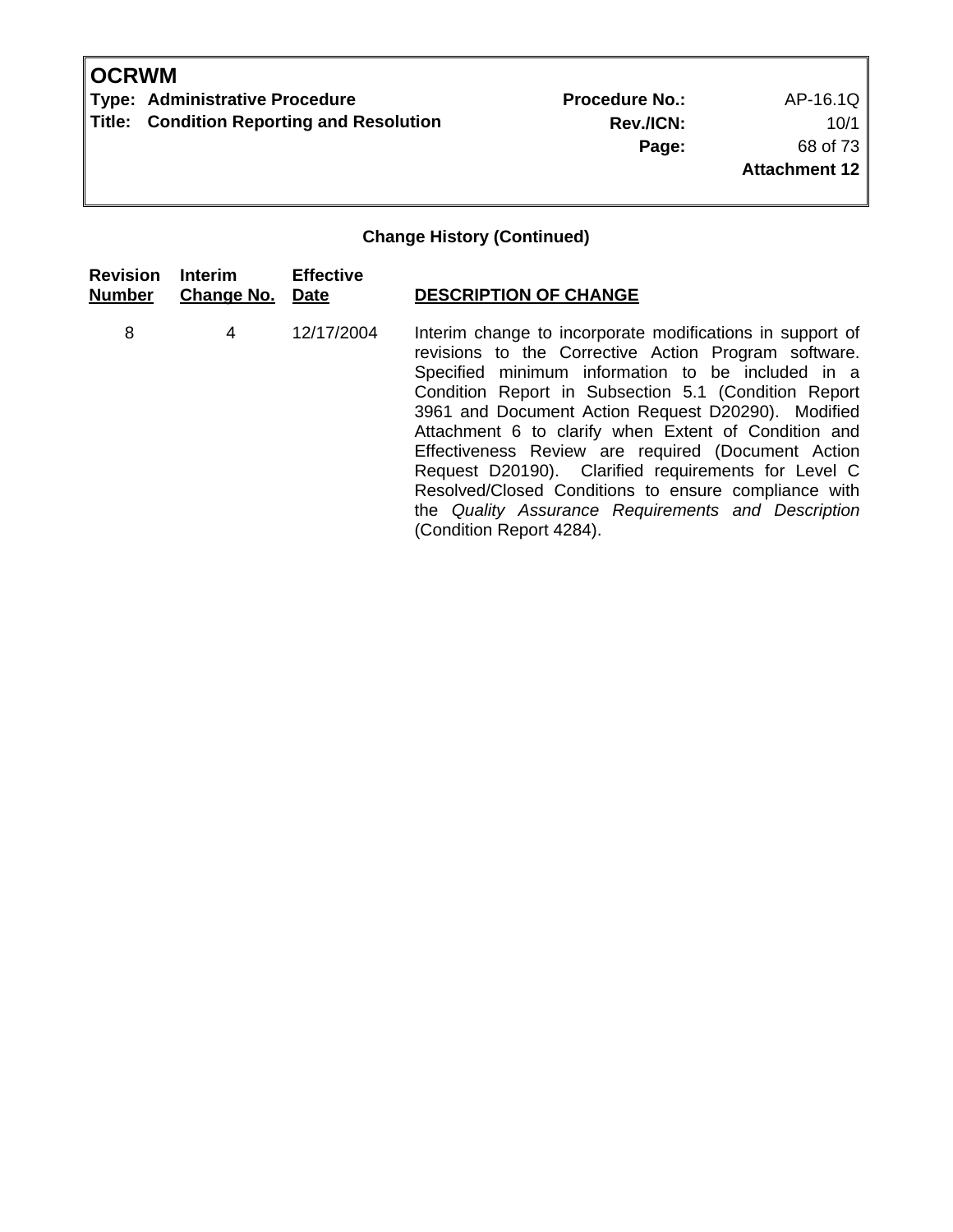**Type: Administrative Procedure No.:** Procedure No.: AP-16.1Q **Title: Condition Reporting and Resolution** 

**Rev./ICN:** 10/1 **Page:** 69 of 73 **Attachment 12**

| <b>Revision</b> | <b>Interim</b>    | <b>Effective</b> | <b>DESCRIPTION OF CHANGE</b>                                                                                                                                                                                                                                                                                                                                                                                                                                                                                                                                                                                                                                                                                                                                                                                                                                                                                                                                                                                                                                                                                                                                                                                                                                                                                                                                                                                                                                                                                                                                                                                                                                                                                                                                                                                                                                                                                                 |
|-----------------|-------------------|------------------|------------------------------------------------------------------------------------------------------------------------------------------------------------------------------------------------------------------------------------------------------------------------------------------------------------------------------------------------------------------------------------------------------------------------------------------------------------------------------------------------------------------------------------------------------------------------------------------------------------------------------------------------------------------------------------------------------------------------------------------------------------------------------------------------------------------------------------------------------------------------------------------------------------------------------------------------------------------------------------------------------------------------------------------------------------------------------------------------------------------------------------------------------------------------------------------------------------------------------------------------------------------------------------------------------------------------------------------------------------------------------------------------------------------------------------------------------------------------------------------------------------------------------------------------------------------------------------------------------------------------------------------------------------------------------------------------------------------------------------------------------------------------------------------------------------------------------------------------------------------------------------------------------------------------------|
| <b>Number</b>   | <b>Change No.</b> | <b>Date</b>      |                                                                                                                                                                                                                                                                                                                                                                                                                                                                                                                                                                                                                                                                                                                                                                                                                                                                                                                                                                                                                                                                                                                                                                                                                                                                                                                                                                                                                                                                                                                                                                                                                                                                                                                                                                                                                                                                                                                              |
| 8               | 3                 | 11/12/2004       | Interim change to incorporate corrective actions from<br>Condition Reports, incorporate actions from Document<br>Action Requests, and make minor changes to reflect<br>experience with the corrective action process. Added a<br>new step to Paragraph 5.3.4 requiring the Responsible<br>Manager to ensure adequate documentation within a<br>completed Condition Report and added a note to<br>Section 6.0 to address blank spaces in record reports<br>(Condition Report 2856 and Document Action Request<br>Revised Step 5.4.1 [3] to require that other<br>D <sub>1</sub> 8230).<br>means used for identification of the nonconformance be<br>documented (Condition Report 3341 and Document Action<br>Deleted redundant<br>Request D18210).<br>note<br>in.<br>Paragraph 5.3.3 and corrected step reference in note at<br>Step 5.2 [3] (Document Action Request D18231). Revised<br>Step 5.3.1 [11] to ensure documentation of extent of<br>condition evaluation results (Document Action Request<br>Modified Section 2.0 to add discussion<br>D <sub>18611</sub> ).<br>regarding entry of conditions to the Corrective Action<br>Program System. Deleted Step 5.2 [9]. Added a note to<br>Paragraph 5.3.2 for the Responsible Manager to discuss<br>the corrective action plan with the Initiator (Condition<br>Report 3347). Deleted Attachment 9 and revised Section<br>3.0 and Step 5.3.1 [14] to reflect the deletion. Revised<br>Attachment 6 to delete requirement for documentation of<br>impact for Level C Condition<br>Reports<br>and for<br>documentation of impact to other work. Added a footnote<br>to Attachment 6 to clarify applicability of requirements to<br>resolved/closed conditions.<br>Modified Footnote 4 to<br>Attachment 6 to require actions to prevent recurrence only<br>if a root cause analysis is performed. Clarified steps for<br>verification statements (Condition Report 2995). |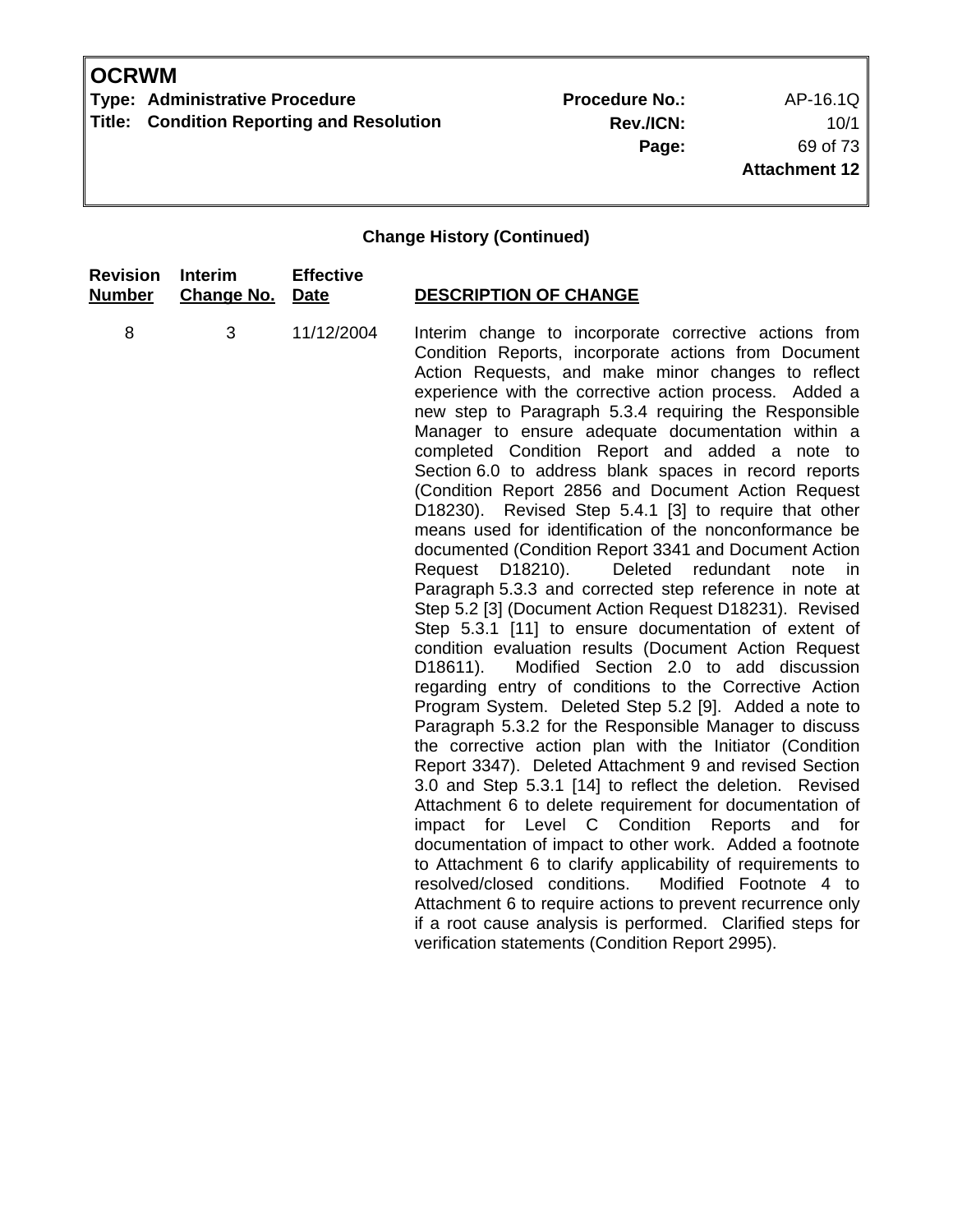**Type: Administrative Procedure No.:** Procedure No.: AP-16.1Q **Title: Condition Reporting and Resolution** 

**Rev./ICN:** 10/1 **Page:** 70 of 73 **Attachment 12**

| <b>Revision</b> | Interim           | <b>Effective</b> | <b>DESCRIPTION OF CHANGE</b>                                                                                                                                                                                                                                                                                                                                                                                                                                                                                                                                                                                                                                                                                                                                                                                                                                                                                                                                                                                                                                                                                                                                                                                                                                                                                                                                                                                                                                                                                                                                                                                                                                                                                                                                                                                                                                                                                                                                                                                                         |
|-----------------|-------------------|------------------|--------------------------------------------------------------------------------------------------------------------------------------------------------------------------------------------------------------------------------------------------------------------------------------------------------------------------------------------------------------------------------------------------------------------------------------------------------------------------------------------------------------------------------------------------------------------------------------------------------------------------------------------------------------------------------------------------------------------------------------------------------------------------------------------------------------------------------------------------------------------------------------------------------------------------------------------------------------------------------------------------------------------------------------------------------------------------------------------------------------------------------------------------------------------------------------------------------------------------------------------------------------------------------------------------------------------------------------------------------------------------------------------------------------------------------------------------------------------------------------------------------------------------------------------------------------------------------------------------------------------------------------------------------------------------------------------------------------------------------------------------------------------------------------------------------------------------------------------------------------------------------------------------------------------------------------------------------------------------------------------------------------------------------------|
| <b>Number</b>   | <b>Change No.</b> | <b>Date</b>      |                                                                                                                                                                                                                                                                                                                                                                                                                                                                                                                                                                                                                                                                                                                                                                                                                                                                                                                                                                                                                                                                                                                                                                                                                                                                                                                                                                                                                                                                                                                                                                                                                                                                                                                                                                                                                                                                                                                                                                                                                                      |
| 8               | 2                 | 08/13/2004       | Interim change to comply with Quality Assurance<br>and<br>Description,<br>DOE/RW-0333P,<br>Requirements<br>Revision 15, including transfer of requirements<br>for<br>with<br>Corrective<br>Action<br>Plans<br>concurrence<br>in<br>Paragraph 5.3.2 and verification of completed actions in<br>Paragraph 5.3.4 for Condition Averse to Quality Level C<br>Condition<br>Reports<br>from<br>the<br>Quality Assurance<br>Organization to line organizations (Document Action<br>Request D17490).<br>Modified the definition of Condition<br>Adverse to Quality consistent with Quality Assurance<br>Requirements and Description, Revision 15 (Document<br>Action Request D16872). Changed responsibility for<br>preparation, change, and maintenance of this procedure<br>from the Director, Office of Performance Management and<br>Management<br>Improvement,<br>to the<br>and<br>Operating<br>Contractor<br>Manager,<br>Corrective<br>Action<br>Program<br>(Document Action Request D17551). Clarified Step 5.2 [1]<br>(Document Action Request D17191); clarified Step 5.2 [9]<br>instead of deleting as requested in Document Action<br>Request D17310.<br>Moved Steps 5.2 [10] through [13]<br>(Document Action Request D17192). Inserted steps in<br>Paragraph 5.3.4 for removal of Hold Tags (Condition<br>Report 3022 and Document Action Request D17194).<br>Clarified process for controlling nonconforming items and<br>samples in Paragraph 5.4.1 and Attachment 4 and<br>broadened definition of Condition Adverse to Quality to<br>include failure to meet requirements of the Augmented<br>Quality Assurance Program, DOE/RW-0565 (Document<br>Action Request D17193). Clarified definition of Condition<br>Report Category and added a new maintenance category<br>(Document Action Request D17290). Added Step 5.3 [2]<br>to ensure documentation of requirements (Condition<br>Report 2540 and Document Action Request 17390).<br>Incorporated Document Action Requests D17230 and<br>made other editorial changes. |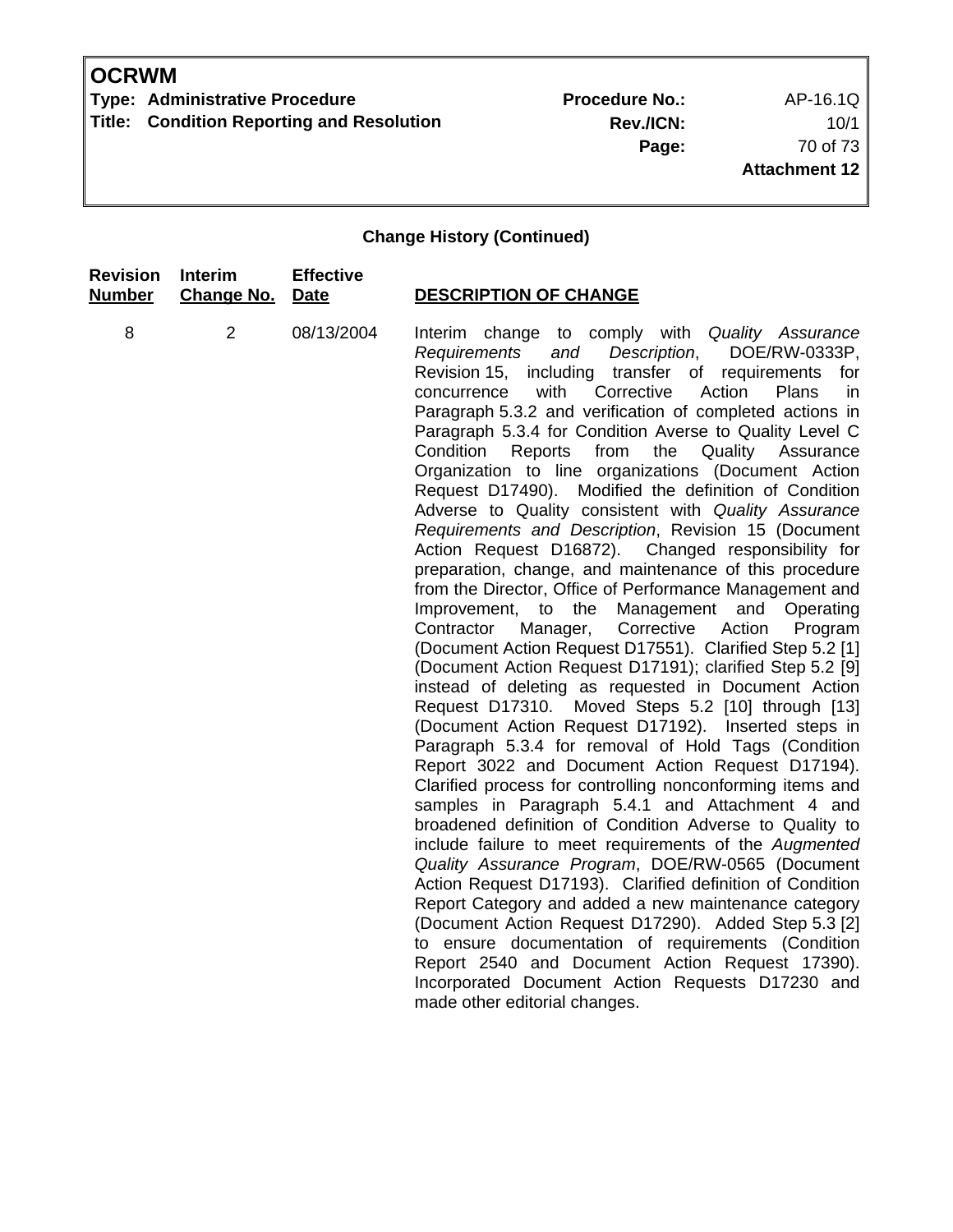**Rev./ICN:** 10/1 **Page:** 71 of 73 **Attachment 12**

| Revision<br>Number | <b>Interim</b><br><b>Change No.</b> | <b>Effective</b><br><b>Date</b> | <b>DESCRIPTION OF CHANGE</b>                                                                                                                                                                                                                                                                                                                                                                                                                                                                                                                                                                                                                                    |
|--------------------|-------------------------------------|---------------------------------|-----------------------------------------------------------------------------------------------------------------------------------------------------------------------------------------------------------------------------------------------------------------------------------------------------------------------------------------------------------------------------------------------------------------------------------------------------------------------------------------------------------------------------------------------------------------------------------------------------------------------------------------------------------------|
| 8                  | 1                                   | 07/12/2004                      | Corrected Steps 5.3.2 [1], 5.3.2 [2], 5.3.4 [1], and 5.3.4 [2]<br>to accurately reflect the circumstances where the<br>Responsible Manager and Oversight Lead need to<br>document concurrences/verifications (Document Action<br>Request D17118).                                                                                                                                                                                                                                                                                                                                                                                                               |
| 8                  | $\mathbf 0$                         | 06/30/2004                      | Complete revision to simplify the procedure. Removed<br>steps related to stop work and transferred to AP-16.6Q,<br>Quality Assurance Management Stop Work Orders.<br>Combined separate Condition Report response processes<br>for each significance level into a single process. Modified<br>the definition of Significance Levels. Modified process to<br>allow resolved/closed conditions to be entered by other<br>than a member of a Quality Assurance Organization for<br>any Significance Level C condition.                                                                                                                                              |
| $\overline{7}$     | 3                                   | 05/13/2004                      | Corrected reference from 5.2 [9] to 5.2 [7] in steps 5.4.1<br>[4], 5.6.1 [4], 5.7.1 [3], 5.8.1 [3] (Condition Report 2574<br>and Document Action Request D15630).<br>Changed<br>reference from 5.2 [14] to 5.2 [7] in steps 5.4.1 [1], 5.6.1<br>[1], 5.7.1 [1], and 5.8.1 [1]. Changed the responsible<br>U.S. Department of Energy organization from the Director,<br>Office of Quality Assurance, to the Director, Office of<br>Performance Management and Improvement (Document<br>Action Request D15115) and the responsible Bechtel<br>SAIC Company, LLC organization from the Manager,<br>Quality Assurance, to the Manager, Organizational<br>Assurance. |
| $\overline{7}$     | $\overline{2}$                      | 01/28/2004                      | In Section 5.0; Paragraphs 5.1 [3], 5.2 [9], 5.4.4, 5.6.4,<br>5.7.4, and 5.8.4; and Attachment 4, Step 4, removed<br>"concurred with," "concurrence," "non-concurring," and<br>similar terminology and replaced with more appropriate<br>wording consistent with the Corrective Action Program<br>software and with verification actions in Attachment 1.                                                                                                                                                                                                                                                                                                       |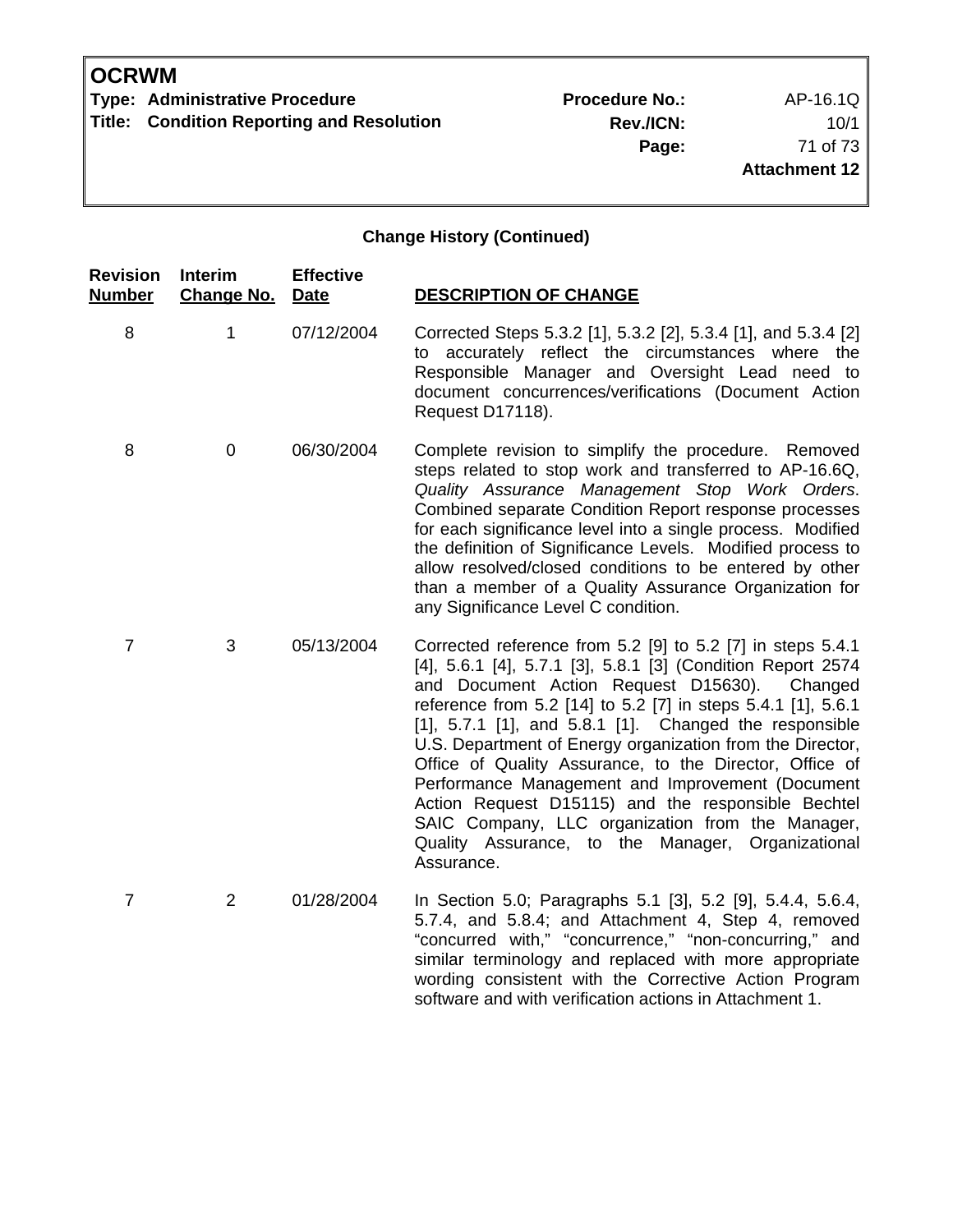## **OCRWM**

**Type: Administrative Procedure No.:** Procedure No.: AP-16.1Q **Title: Condition Reporting and Resolution** 

**Rev./ICN:** 10/1 **Page:** 72 of 73 **Attachment 12**

## **Change History (Continued)**

| <b>Revision</b><br><b>Number</b> | <b>Interim</b><br><b>Change No.</b> | <b>Effective</b><br>Date | <b>DESCRIPTION OF CHANGE</b>                                                                                                                                                                                                                                                                                                                                                                                                                                                                                                                                                             |
|----------------------------------|-------------------------------------|--------------------------|------------------------------------------------------------------------------------------------------------------------------------------------------------------------------------------------------------------------------------------------------------------------------------------------------------------------------------------------------------------------------------------------------------------------------------------------------------------------------------------------------------------------------------------------------------------------------------------|
| 7                                | 1                                   | 12/22/2003               | Corrected title of AP-17.1Q, Records Management, and<br>changed Section 6.0 to reflect changes in AP-17.1Q;<br>changed statement in Paragraph 5.1.3 from "If known,<br>assign;" in the note preceding<br>assign" to "and<br>Paragraph 5.2 [1], changed 5 days to 3 days; and in<br>Paragraph 5.6.2 [3], changed Stop Work Order to Stand<br>Down. Corrected titles of AP-2.14Q, Document Review,<br>and LP-16.5Q-BSC,<br>Managing Supplier<br>Condition<br>Reports.                                                                                                                      |
| 7                                | 0                                   | 09/29/2003               | Complete revision to implement an integrated corrective<br>action process that reflects the software to be utilized for<br>initiation, processing and closure of all conditions<br>previously managed by this procedure, as well as those<br>previously managed by the superseded procedures listed.<br>Changed title to Condition Reporting and Resolution. This<br>revision<br>supersedes<br>AP-15.2Q,<br>Control<br>of<br>Nonconformances, AP-15.3Q, Control<br>of Technical<br>and AP-REG-004, Condition/Issue<br>Product Errors,<br>Identification and Reporting/Resolution System. |
| 6                                | 0                                   | 06/30/2003               | streamline the<br>Complete<br>revision to<br>process<br>and<br>line<br>management<br>incorporate<br>into<br>the<br>process.<br>Incorporates Document Action Requests D3423, D3907,<br>D4509, and D9088.                                                                                                                                                                                                                                                                                                                                                                                  |
| 5                                | $\pmb{0}$                           | 03/25/2002               | Revised document to allow Bechtel SAIC Company, LLC<br>Quality Assurance to directly manage Conditions Adverse<br>to Quality; to implement a simplified process for reporting<br>minor Conditions Adverse to Quality; to remove action<br>steps contained in notes (YMSCO-01-D-064); to clarify<br>when stop work evaluations are required; and to revise the<br>forms used to report Conditions Adverse to Quality.                                                                                                                                                                     |
| 4                                | 1                                   | 12/20/1999               | ICN to revise response form to clarify applicable procedure<br>add<br>note<br>for<br>Quality<br>requirement,<br>Assurance<br>Representative in regards to processing a revised<br>response, and reclassify Overdue Action Item Report as<br><b>Exclusionary Material.</b>                                                                                                                                                                                                                                                                                                                |